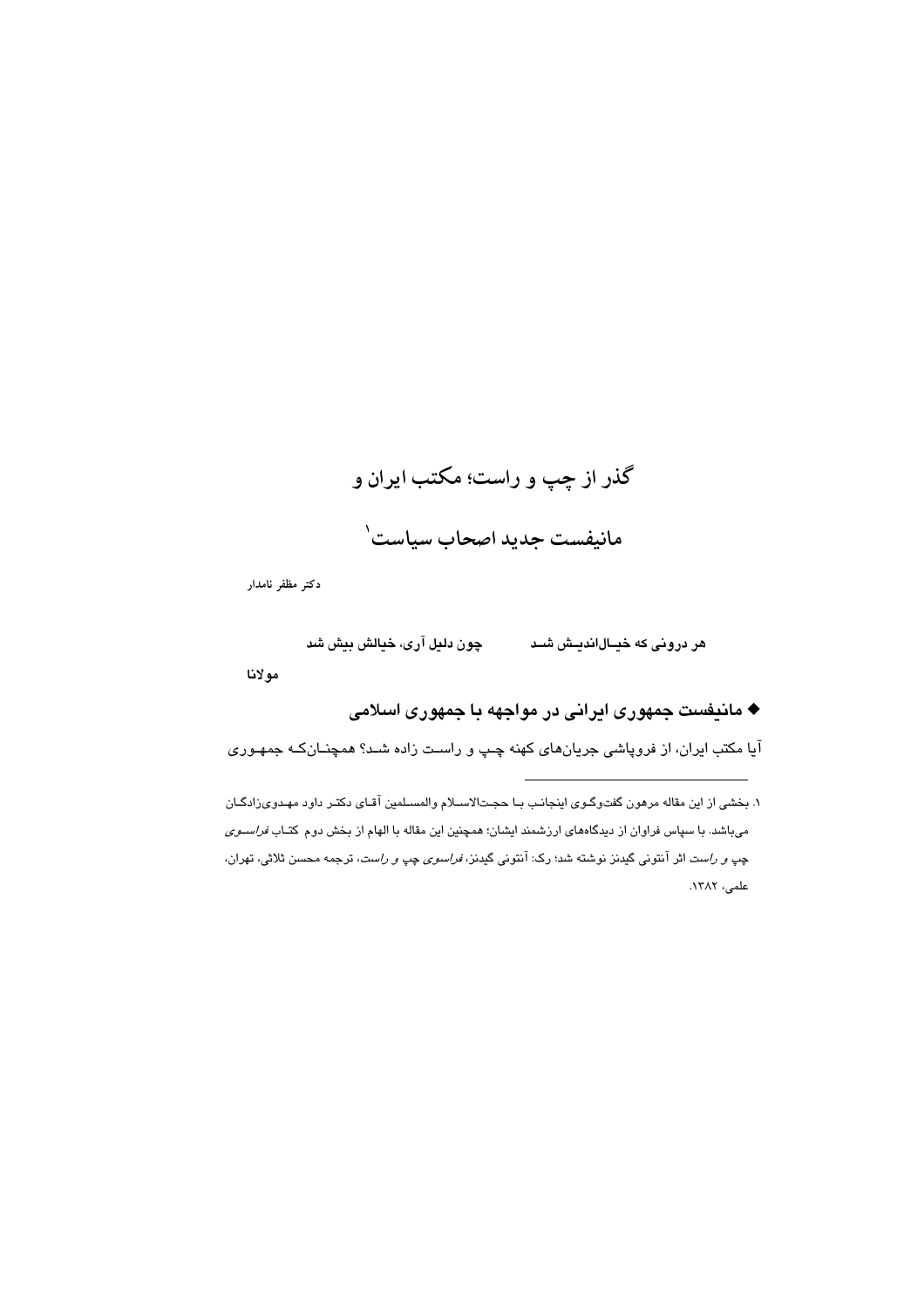ایرانی تلاشی است برای بازسازی گرایشهـای فرسـودهای کـه بـا انقـلاب اسـلامی از حافظـه تاریخی ملت ایران پاک شده بود؟ آیا مکتب ایران متافیزیک جمهوری ایرانی و مانیفست چـپ و راست در مواجهه با جمهوری اسلامی در دهه چهارم انقلاب اسلامی است؟ چرا این ایدئولوژی متعاقب مفهوم جمهوری ایرانی در فتنههای بعد از انتخابات دهم ریاستجمهـوری مطـرح شـد؟ چرا این مفهوم مانند اکثر ایدئولوژیها و احزاب و جریانهای سیاسی تاریخ معاصـر ایـران در دل ساختار قدرت زاده شد؟

آیا این نظریه، نظریه جدید قـدرت در دهــهمـای آینـده اسـت؟ همـانطـوری کـه اصــلاحات، سازندگی و حامعه مدنی و امثال آن نظر به کسب، حفظ و بسیط قیدرت در دولت هیای گذشته بود؟ آیا تولد این نظریه در دل قدرت به معنای آن است که توان علمی و دینی برای اثبات خــود ندار د و ناجار است از قدرت ارتزاق کند؟

آنهایی که میگویند باید درباره این نظریهها و ایدهها مناظره علمی کرد بایـد بــه ایـن ســؤال پاسخ دهند که مناظره علمی با مبشران ایدئولوژیهایی که از موضع قدرت سـخن مـیگوینـد و گوینده، خود را در برج عاج قدرت می،بیند چگونه امکان دارد؟ اصلاً این نظریـه چقـدر اســتعداد بازگشایی فضای علمی را دارد و نظریهپردازان چنین نظریههایی چه شأنی از علم دارند و ایـن شأن در کجا بروز و ظهور داشته است؟ چرا مجامع علمی باید به نظریههایی که از دل ساختار قدرت پيدا مي شوند و نظريهپردازان آنها نيز كارگزاران سياسي مي باشـند توجـه كننـد؟ وجـوه ارتباط چنین بحثهایی با کارگزاران سیاسی چیست؟

مخالفان جمهوری اسلامی و اندیشههای امــام از طـرح ایــنگونــه نظریــههــا در دل نیروهــای انقلابی ذوق(ده میشوند و میگویند کـه عنـوان مکتـب ایـران در زیـر پوسـت خـود نشــان از ناسپونالیسم ایرانی و عدول از آرمانهای امامخمینی دارد. آیا باید این ذوقزدگیهـا را جـدی گرفت یا به این مسئله دل خوش کرد که این هم مانند اغلب گرایشهای سیاسی اصحاب قـدرت،

یک بازی سیاسی برای حفظ و بسط قدرت است؟

آیا می توان بـه ایـن احتمـال نیـز اندیشـید کـه در دل ســاختار جمهـوری اسـلامی عـدهای از

**٢٨** 

فصلنامه تخصصی در حوزه تاریخ پژوهی ایران معاصر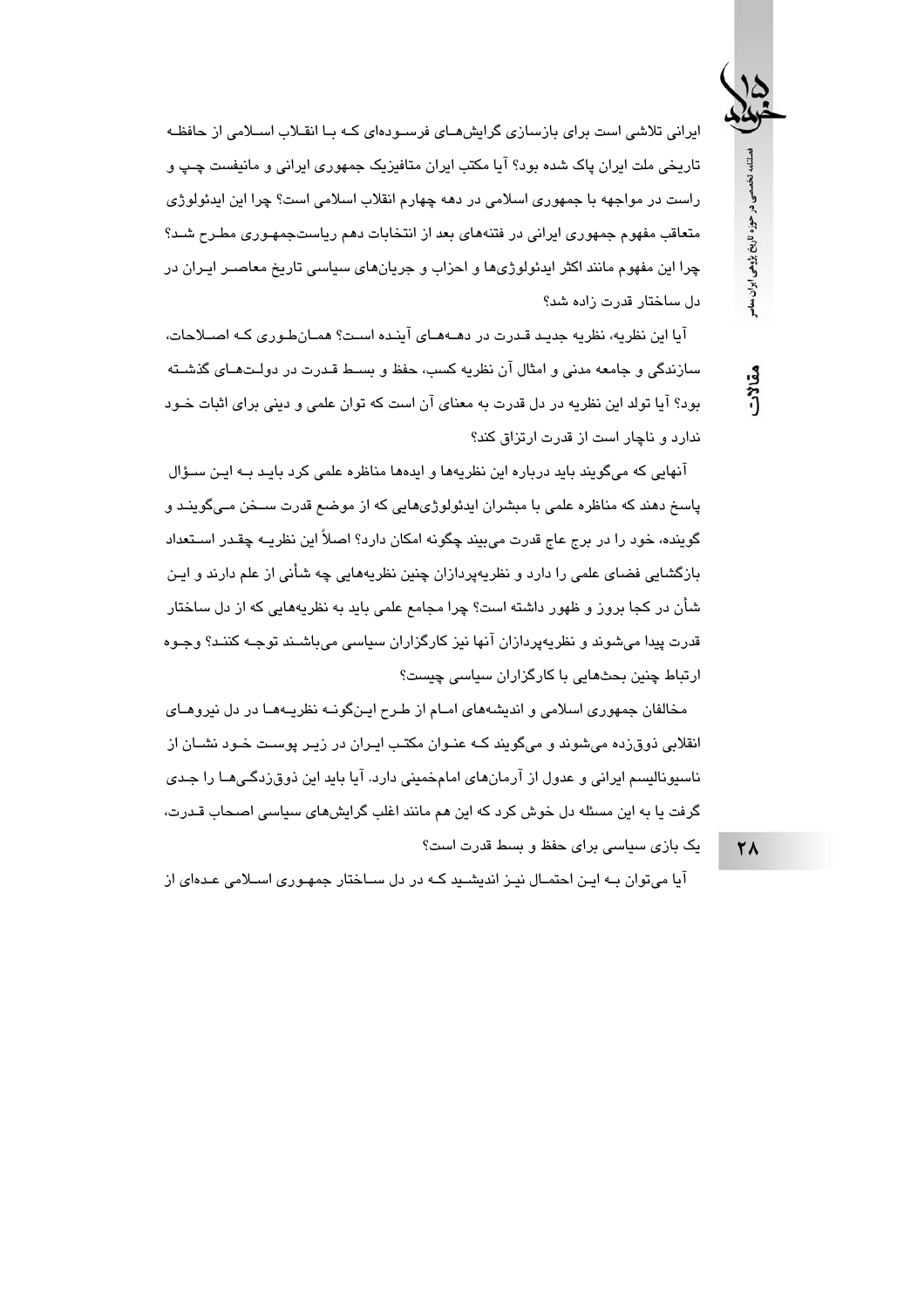دولتمردان مثل دوره سازندگی و دوره اصلاحات به این نتیجه رسـیدهانـد کـه تـاریخ مصـرف تأکید و تمرکز بر مکتب اسلام، جمهوری اسلامی و اندیشههـای امـام گذشــته اسـت و بایـد بـا مبانی مشروعیت جدیدتری بر سر قدرت باقی ماند؟ البته اگر ملت ما نسبت به اصحاب سیاست و آنهایی که پیوسته مواضع ایدئولوژیک جدید تولید میکنند چنین تردیدی نشان دهـد بـی٫ربـط نیست زیرا زمینهها و قرینههای زیادی در این سه دهه برای چنین تردیدی وجود دارد.

ملت ما هنوز فراموش نکرده است که وقتی اصحاب قدرت و ثروت در انتخابات هفتم ریاست جمهوري به قدرت رسيدند با تبديل دوم خرداد به يک ايدئولوژي در مقابل انقلاب اسلامي، چـه استدلالهای عجیب و غریبی برای حذف آرمانهای امامخمینی و انقلاب اسلامی از ایران ارایــه می،دادند! نظریهپردازان دوم خرداد در آنجا هم می،گفتند کـه انتخابــات دوم خـرداد نشــان داده است که منابع مشروعیتبایی میا دیگیر کیارآیی نیدارد. آنهیا از ملت ایران و مسیؤلان نظیام جمهوری اسلامی میخواستند که از میان سه منبع مشـروعیت نظـام جمهـوری اسـلامی یعنـی مشروعيت انقلابي امام، مشروعيت سنتي اسلام و روحانيت و مشروعيت عقلاني– قانوني، قيـد امام و اسلام و روحانیت را بزنند و تنها به منبع سوم تکیه کنند.' البتــه هـیچگــاه نگفتنـد کــه در ساختار نظام جمهوري اسلامي بايد برمبناي چه مکانيسمي به منبع عقل– قانون بدون دو منبـع دیگر اعتماد کرد! بزرگترین دلیلی که آنها برای حذف امام، روحانیت و اسلام ارایه دادنـد ایـن بود که از این منابع استحصال بی رویهای انجـام گرفتـه اسـت و هـر منبعـی را کـه استحصـال بی رویه از آن صورت پذیرد ناکارکرد میشود!<sup>۲</sup>

آیا استدلال نظریهپردازان مکتب ایران در حذف برداشت اسلامی از اسلام و جایگزینی قرائت ایرانی از اسلام شبیه استدلال نظریهپردازان دوم خردادی نیست؟ آنها هم از ما میخواستند که در فضای جدید ایران که با دوم خرداد گشوده شد بهجای اسـتفاده از منبــع مشــروعیت امــام،

٢. *همان،* ص٦٦-٦٥.

١. سعيد حجاريان، «تلاقى جمهوريت و مشروطيت»؛ *انتخاب نو*، به اهتمام عبدالعلى رضايى و عبـاس عبـدى، تهـران، طرح نو، ١٣٧٧، ص٦٥.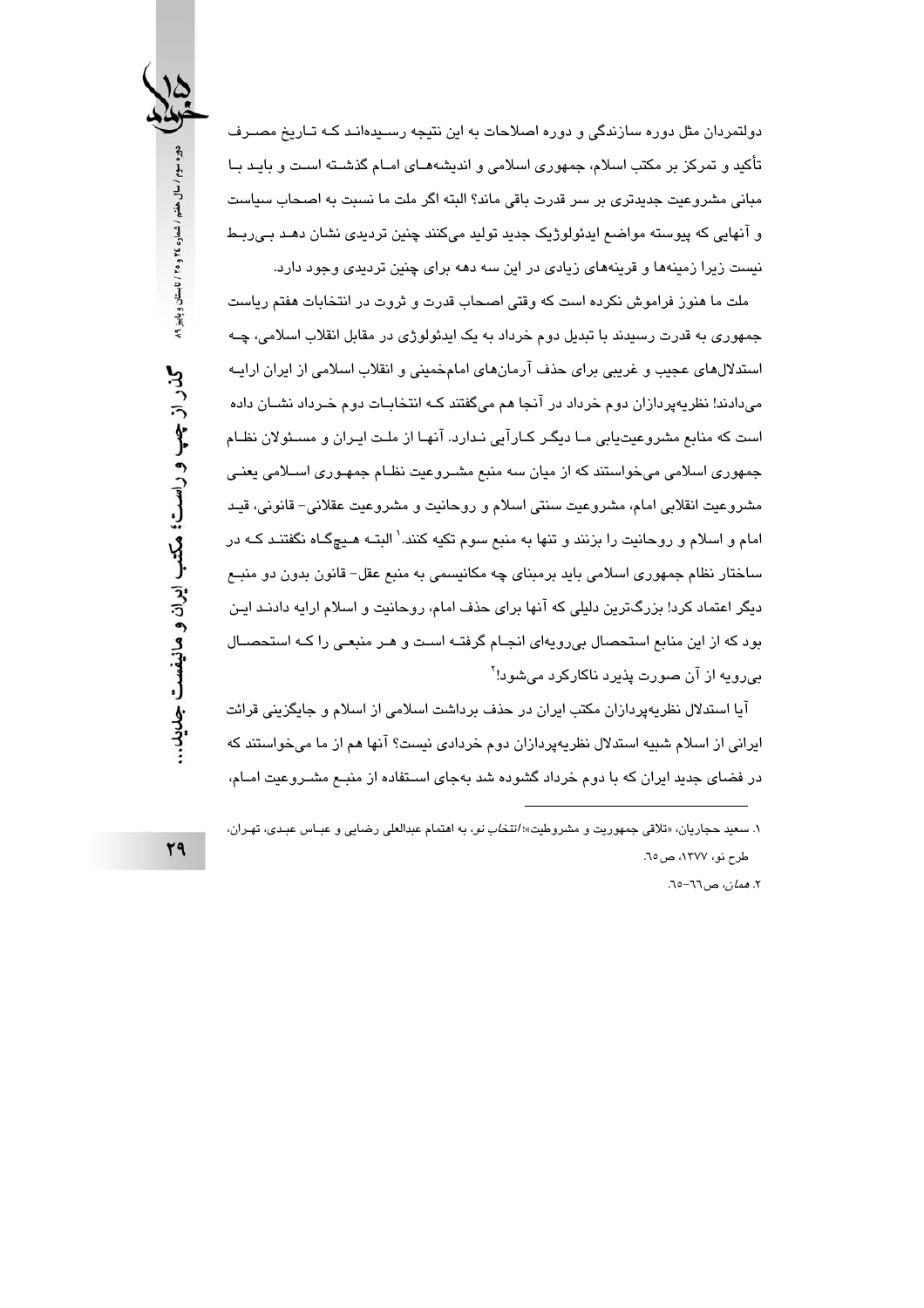فصلنامه تخصصى در حوزه تاريخ پژوهى ايران معاصر

مقالات

اسلام و روحانیت، از منبع عقل– قانون استفاده کنیم. اکنون هم نظریهپردازان مکتب ایران به ما می گویند چون برداشت از اسلام متفاوت است و ما سه مکتب ترکیه، مکتب عربسـتان و مکتـب ایران را در فهم اسلام داریم، بیاییم مکتب ایران را به دنیا معرفـی کنـیم؛ اسـتدلالهـا در ظـاهر شبيه به هم و نتايج هم يكي است.

با سؤالات و احتمالهای مذکور، ارزیابی شأنیت علمـی، وجاهـت تـاریخی، عقلانیـت دینـی و بضاعت سياسي نظريه مكتب ايـران در ايـن شـرايط حسـاس انقـلاب اسـلامي، يـک ضـرورت تردیدناپذیر است. ما می توانیم از جنبه تحلیل جامعـهشـناختی تـاریخی، تبارشناسـی معرفتـی، جامعهشناسی سیاسی و… این ایدئولوژی و لوازم و لواحق آن را ارزیابی کنیم.

آنچه در این مقاله در پاسخ به سؤالات مذکور آورده میشـود در پـی نفـی و اثبـات فـرد یـا جریان خاصی نسبت؛ هشداری است به سیاستورزی هیا و نظریبهسپازی هیای وارونیهای کیه نزدیک به یک قرن بنیاد سیاست و حکومت و لاجرم دیانت را در ایران مشوش ساختهانـد. ایـن تشویش در سیاست و دیانت واقعیتی تـاریخی بـوده کـه مـا را بـه نقطـهای رسـانده اسـت کـه احساس میکنیم قرار نیست چیزی در جای خود باشد. نزدیک به یک سده اسـت کـه مهندسـی فرهنگے ،ما را دامیزشـکـهـا، جریـانشناسـی فرهنگـی مـا را مهندسـان مکانیـک ماشـینهـای درونسوز، عدالت اجتماعی، فلسفه تاریخ و قرآنشناسی مـا را دنـدانپزشـکـهـا، تـاریخ علــم و تــاريخ ديپلماســي و تــاريخ ايــران را پزشــكان اطفــال، قــبض و بســط شــريعت و معرفــت را تکنسینهای آزمایشگاهی، رهبـری جنـبشهـای ملـی و دینـی مـا را مهندسـان راموسـاختمان می،نویسند و لاجرم، مبانی متافیزیکی مکتبهای دینی و سیاسی ما را باید مهندسان الکترونیک، مکانیک، فیزیک و... بنویسند!

آیا علم، پژوهش و نظریهپردازی از موضع دانش نه از موضع پنداشته، آنقدر در کشــور مــا بي|رجوقرب است كه حتى مهندسان حوزه علوم پايه يا علوم تجربي صرف، مي توانند بـه خـود جسارت دهند که در حوزه دین، سیاست، عرفان و تاریخ نظر بدهند؟! اگر یک طلبه علوم دینـی، دکتـر علـوم سیاسـی یـا یـک درس خوانـده در یکـی از شــاخههـای علـوم انســانی، در حـوزه

 $\mathbf{r}$ .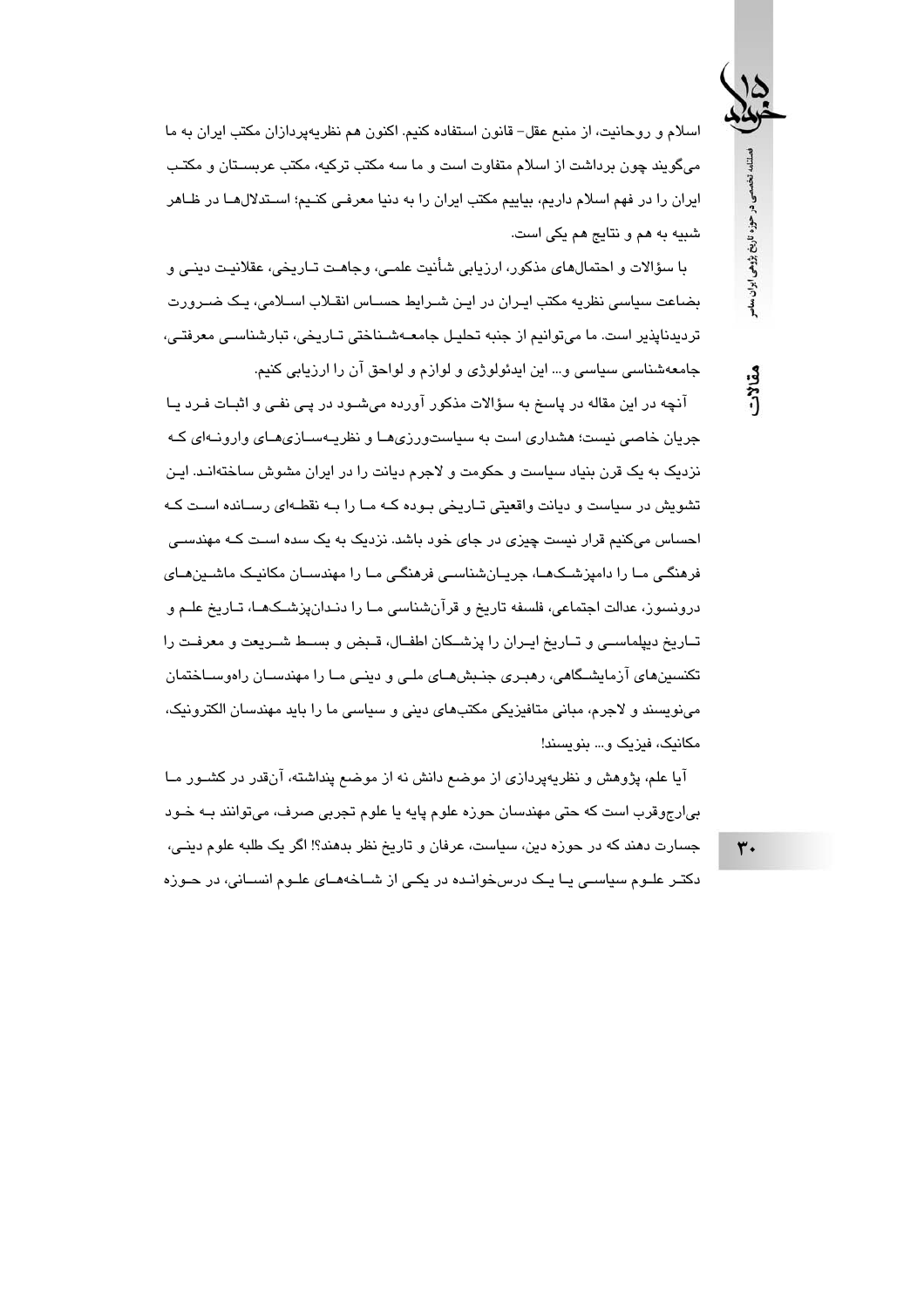نانوتکنولوژی، پزشکی، سلولهای بنیادی، فیزیک هسـتهای پـا ســازههـای مهندسـی – دربـاره چیزی که در آن شأن علمی و پژوهشی نـدارد – نظریـهای ارایـه کـرد و فتـوایی صــادر نمـود دانشمندان و متولیان این علوم چه برخوردی با وی میکنند؟ چرا هـر کسـی بـهخـود جســارت می،دهد که در حوزه دیـن، سیاسـت، اقتصـاد و علـومی کـه بـه نـوعی بـا روح و روان جامعـه سروکار دارند و امروزه تحت عنوان علوم انسانی و دینی از آنها یاد میشود، نظریهپـردازی و مکتبِسازی کند؟! آیا اهمیت روح و روان انســان و جامعــه از چــوب و ســنگ و آهــن و آجـر و امثال ذلک کمتر است که ما در آن حوزهها شرط اظهارنظر را دانـش و تخصـص ولـی در ایـن حوزهها شرط اظهارنظر را پنداشته و جسارت میدانیم؟

بحث بر سر صحت و سقم اینگونه مکتبسازیها و نظریهپردازیها نیست. مسئله این است که چرا چنین پروژههایی عموماً در برهههای ویژهای از تاریخ ایران و اسلام تولید مـیشـوند؟! فيالبداهه مهم نيست كه توليدكنندگان اين نظريهها در چه مرتبه و شأني از جنبه علمي، سياسي و دینی هستند؛ آنچه اهمیت دارد این است که این نظریهسازیها چه تأثیری در تمامیت ارضـی، وحدت ملي، همگرايي ديني و استقلال سياسي و فرهنگي ايران اسلامي دارد.

تلقی قومگرایانه از مذهب، سابقهای به عمر تاریخ بشری دارد و پدیده مدرنی نیست. آنچه در ایران این پدیده را مدرن جلوه میدهد خروج قوم گرایـی از حـوزه کـلام بـه حـوزه سیاسـت و نظریههای سیاسی است. از زمانی که پدیده قومگرایی اراده معطوف به قـدرت و سیاسـت پیـدا کرد و در صورتبندیهـای جنـبشهـای ناسبونالیسـتی و ملـیگرایـی و باسـتانگرایی مـاهیتی ایدئولوژیک و مکتبی بهخود گرفت کاربستهای ویژهای برای آن پیدا شد که در دویسـت سـال اخير در دنياي اسلام، مخصوصاً در ايران بيش از آنكه رهـايي،بخـش و اســتقلالآفـرين باشـد ایدئولوژی استبداد و استعمار و جریانهای وابسته به آنها بـود؛ ایـدئولوژیای کـه بـه انحـای مختلف در مقابل آرمانهای آزادیخواهی و استقلالطلبی ملت ایران به دفاع از وضع موجـود و یا توجیه متافیزیکی و اسطورهای وضع موجود پرداخت.

فتنه مذهبسازی در قالب بابیــه، ازلیــه، بهاییــه، وهابیــه، فتنــه دیــنزدایــی و فرهنـگســتیزی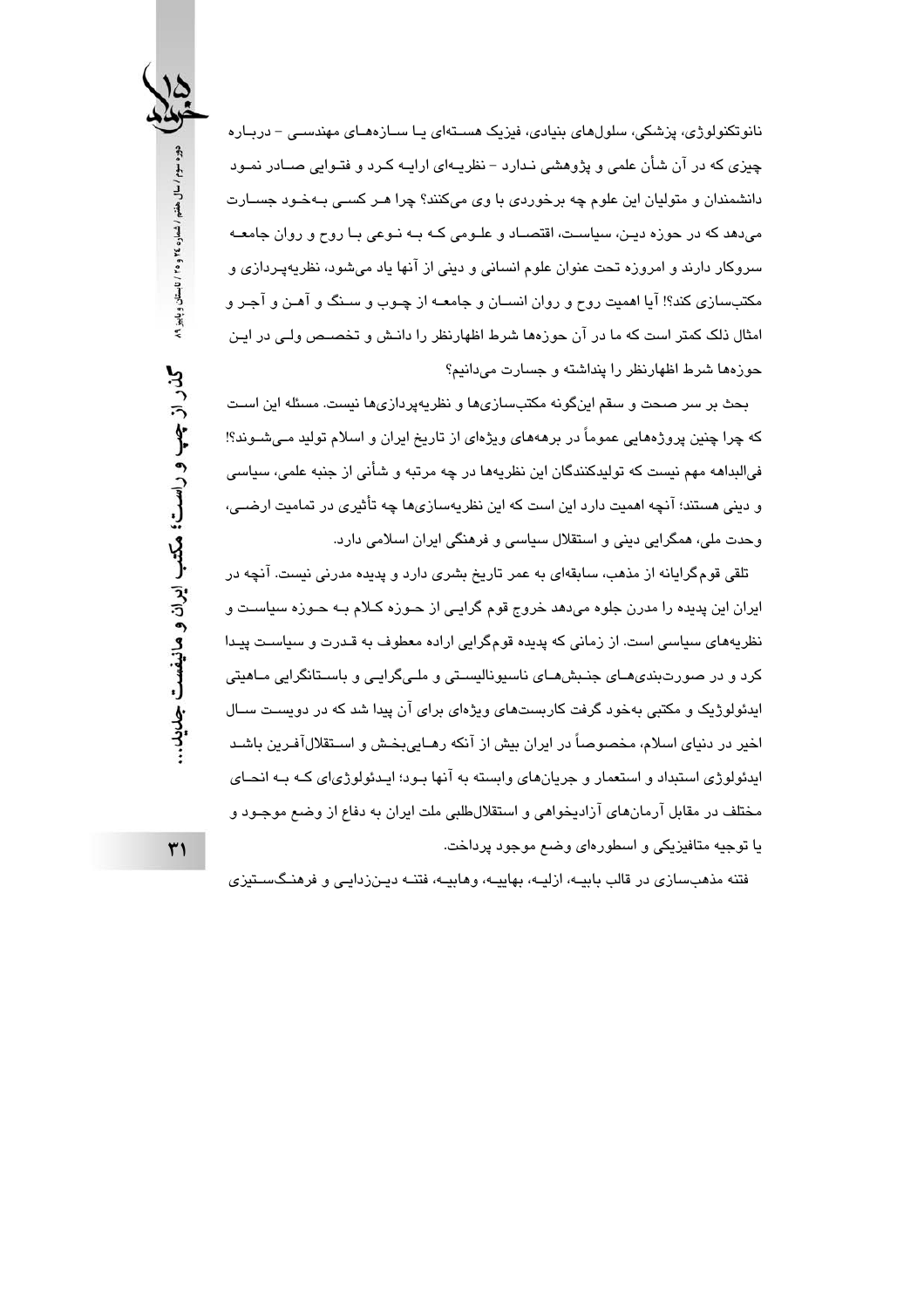غربگرایان عصر قاجاری و پهلوی، فتنه مشروطه ایرانی در نهضت عدالتخانه ملت ایران، فتنـه توجیه عقلی و تاریخی استبداد منور رضاخانی و ایدئولوژی باستانگرای جمهوری رضــاخانی، فتنه پاکدینی کسروی و وهاییگری شریعت سنگلجی، فتنه تأسیس احزاب و جریانهـای متنـوع ملیگرا و باستانگرا در دل ارکان حکومت پادشاهی، فتنه دامن زدن به اختلافات قومی و مذهبی در طليعه پيروزي انقـلاب اسـلامي، فتنـه قـبض و بسـط شـريعت و ديـنشناسـيهـاي وارونـه نوحجتپههای مدرن و فتنه جمهوری ایرانی در قالب جنبش سـبز در سـال گذشـته، نمونــههـای کوچکی از تلاشهای قومگرایانه اسـتبداد و اسـتعمار در دو قـرن اخیـر مـی،باشـند کـه ماهیـت تاریخی این فتنهها بر ملت ایران پوشیده نیست.

نزديک به دو سده است که قومگرايي مذهبي، قومگرايي مدرن (ملـي گرايـي/ ناسيوناليســم) و غربگرایی، آب به آسیاب استنداد، استعمار و ایدئولوژی آنها، سکولاریسیم می ریزنید و تیلاش میکنند تنها خود را پرچمدار پیشرفت و تجدد ایران نشان دهند. آنها تلاش میکنند با حرکت در جهت ویژهای از تاریخ، که عموماً تکیه به دوران باستان و نفی اسلام دارد، ایران را به جاهــایی ببرند که تـاریخ نشـان داده اسـت بـیش از آنکـه باعـث اعـتلای ایـن مرزوبـوم باشـد، حرکـت شتابزايي به سمت اضمحلال فرهنگي، زوال سياسي و استحاله در سرمايهداري جهاني شده و ایدئولوژیهای آن است.

گفتمــان جريــان هــاي غربگــرا در دو ســده اخيــر در ايــران سرشــار از ســخن،پــردازي و افسانهسرایی و اسطورهسازی درباره راهی است که باید دنبال گردد. پیش بهسوی «مقام فرید ایران»، پیش بهسوی «پیمان فرهنگ»، پیش بهسوی «تشیع ایرانبی»، پیش بهسوی «مشـروطه ايراني»، پـيش بـهسـوي «پاكـديني»، پـيش بـهسـوي «ارض ملكـوت»، پـيش بـهسـوي «حكمـت خسروانی»، پیش بهسوی «متافیزیک ایرانی»، پیش بهسوی «جمهوری ایرانی» و اخیراً پـیش بـه سوی «مکتب ایران».

دیری است که صورتهای متفاوت قوم گرایی فرهنگی، دینی و سیاسی استدلال میکنند تنهـا راه جهانی شدن، تکیه بر قرائـتهـای قـومگرایانــه از فرهنـگ، دیـن و سیاسـت اسـت. بــه نظـر

 $rr$ 

فصلنامه تخصصى در حوزه تاريخ پژوهى ايران معاصر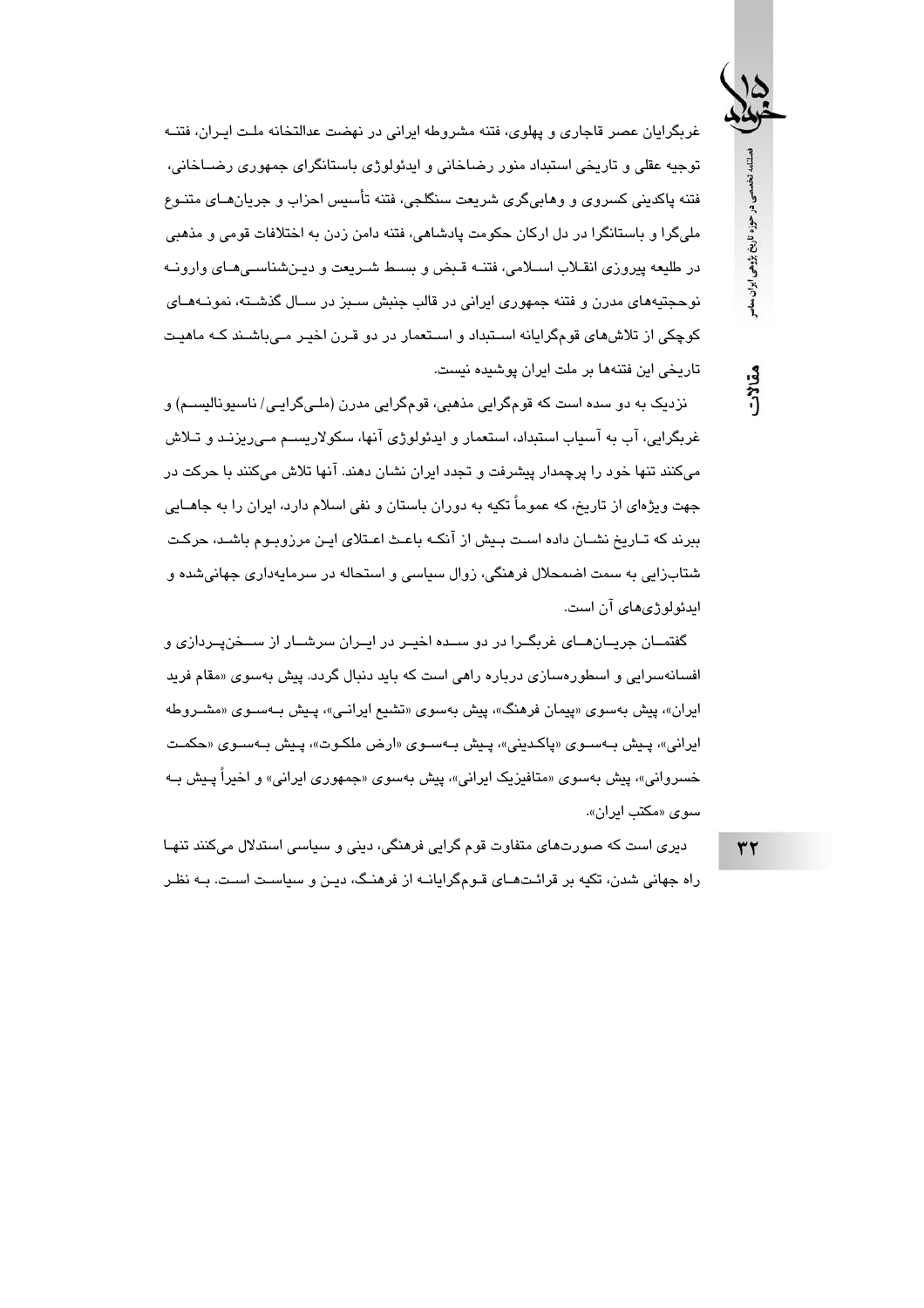قوم گرایان مدرن و قوم گرایان مذهبی، گذشته ایران تنها مایه تسلی خاطر نیست بلکـه بـه ایـن دلیل میتواند ارزش داشته باشد که از طریق چنین قرائتهایی میتوان دین اســلام را در ایـران ناکارآمد و ویرانگر نشان داد و آینده را بـهتصــرف درآورد و حکمـت خســروانی قـدیم را کـه قرائتی ایرانی از فلسفه و سنت است به ایران دوره اسلامی، که تنهـا قرائـت شــیعی آن بــه ایـن حکمت نزدیک است، پیوند زد. یا این تفاصیل، موقعیتی که قوم گرایان میدرن و میذهبی خبود را در آن میبابند چقدر باید شگفتانگیز و محل تأمل و شایسته دیدهبانی مسـتمر، عمیـق و دقیـق باشد؟

استاد شهید آیتالله مطهری در نامـه تـاریخی ١٣٥٦ بـه حضـرت امـام در نجـف اشـرف در خصوص نكات انحرافي افكار و انديشههاي دكتر على شريعتي تلاش وي بـراي تـدوين فلسـفه ملیت ایرانی را الحق فلسفه رستاخیز می نامد و معتقد است شریعتی یا این ادعا کیه اییدؤولوژی ما بر فرهنگ ما اثر گذاشته و فرهنگ ما بر ایدئولوژی ما، لهذا ایرانیت ما ایرانیت اسـلامی شـده است و اسلام ما اسلام ایرانی شده است، عملاً و ضمناً نه صریحاً، فرهنگی واحد به نام فرهنگ اسلامی را انکار کرده است و صریحاً شخصیتهایی نظیر بوعلی، ابوریحـان، خواجـﻪنصــیر و ملاصدرا را وابسته به فرهنگ ایرانی دانسته است؛ یعنی فرهنگ اینها ادامه فرهنگ ایرانی است. ٰ

متافیزیک ایرانی، مفهوم جدیدی بود که غربیها تلاش کردند انقلاب اسلامی را بـه نـوعی در انحصار قرائت آن قرار دهند تا قشر عظیمی از دنیای اسلام که زیر سیطره اسـتکبار جهـانی و ایدئولوژیهای آن است از گرایش به آن هراس پیدا کنند و نتوانند بـین خـود و ایـن قرائـت کـه مبانی غربی را در همه حوزهها سخت به چالش کشــیده بـود، نسـبتی برقـرار ســازند. تنهـا راه مبارزه با بیداری اسلامی، که یکی از پایههای اساسی انقلاب اسلامی و اندیشههای امامخمینی است، ارایه یک قرائت بومی و قومی از انقلاب میباشد. متافیزیک ایرانبی در بنیـادهـای خـود مفهوم جدیدی نبود بلکه برآیند تلاشهای دو قرن مستشرقان اروپایی در نهادینه کردن اختلاف



 $rr$ 

۱. سیدحمید روحانی، *نهضت اما*م خمینی، تهران، عروج، ۱۳۸۲، دفتر سوم، ص ۳۸۱ - ۳۸۰.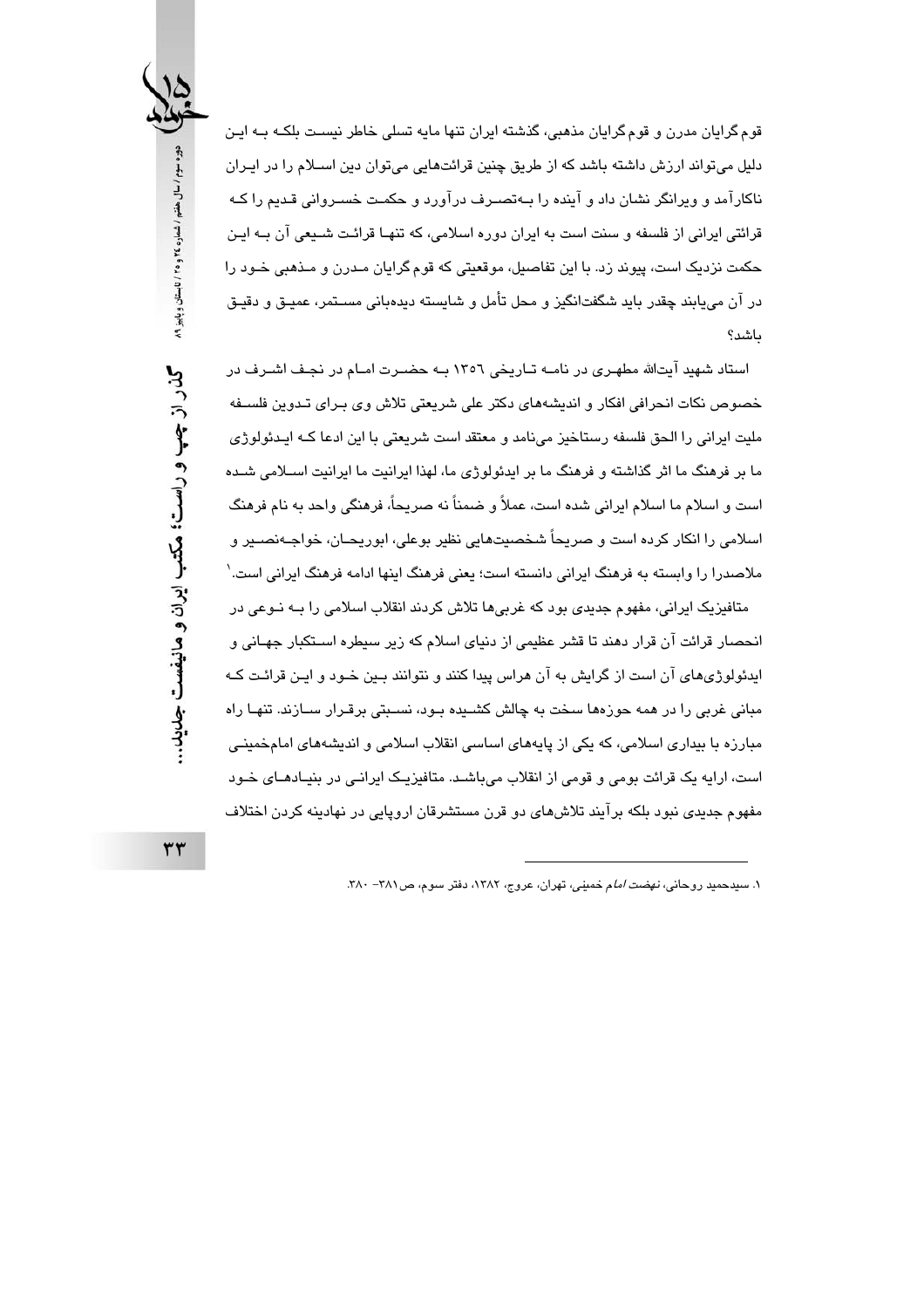تشيع و تسنن در جهان اسلام و انحصاري كردن تشيع بـه مـذهب ايرانـي و تسـنن بـه مـذهب عربي بود.

بـزرگـتـرین ابهـام پـیش روی نظریـهپـردازان مکتـب ایـران، تعیـین مواضـع ایـن نظریــه در قرائتهای قوم گرایانه از مذهب در دویست سال اخیر است که یقین داریم ریشه در اسـتعمار و گرایش مای شرقشناسی دارد.

متافیزیک ایرانـی در مقابـل متافیزیـک اسـلامی کـه شـرقشناسـی دوران اخیـر تـلاش هـای بیشماری به خرج داده است تا آن را متافیزیک عربی القا نماید، ایدئولوژی قوم گرایـان مـذهبی

و مدرن در دویست سال اخیر است که در قالبهای مختلف و در برهههای حساســی از تــاریخ ایران در مقابل اسلامخواهی ملت ایران در جنبشهای اجتمـاعی و سیاسـی صـفآرایـی کـرده است. `

در این مقاله تلاش بر آن است که برداشتها و درک متفاوت تاریخ معاصر از مکتب ایـران و متافیزیک ایرانی نشان داده شود تا نظریهسازانی که گرفتار این توهم هستند که درک از مکتب ایران یک درک بدیل و بدیع و واحد است از این توهم خارج شوند و به همان مبانی ای کـه امــام عظیمالشأن امت تبیین کرده و جمهوری اسلامی بر مدار آن میچرخد، باز گردنـد و فضــابی را جلوی مردم ایران باز نکنند که چندیهلو، مبهم، تفرقهانگیز، تشتتزا و دشمنشادکن باشد.

♦ قرائتهای متفاوت از مکتب ابران و متافیزیک ابرانی

اولین مسئله بنیادی در همسویی قـومگرایـان مـذهبی و قـومگرایـان مـدرن در فضـای انقـلاب اسلامی این است که این دو جریان با وجود اختلاف نظر درباره ماهیت و چیستی مکتب ایـران،

۱. برای مطالعه رک: دیمیتری گوتاس، *فکر بونانی؛ فرهنگ عربی،* ترجمـه فرهـاد مشـتاقصـفت، تهـران، روز، ۱۳۸۰؛ فؤاد سزگین، *گفتارهایی پیرامون تاریخ علوم عربی و اسلامی*، ترجمــه محمدرضــا عطـایی، مشــهد، آســتان قـدس رضوی، ۱۳۷۱؛ نوشتههای هامر پورگشتال تحت عنوان *تاریخ ادب عربی* و کـارل بروکلمـان تحـت عنـوان *تــاریخ الادبالعربی* هم در زمره کتابهای شرقشناسانه و قرائتهای قومگرایانه از اسلام و تمدن اسلامی است.

 $\mathbf{r}$ 

فصلنامه تخصصی در حوزه تاریخ پژوهی ایران معاصر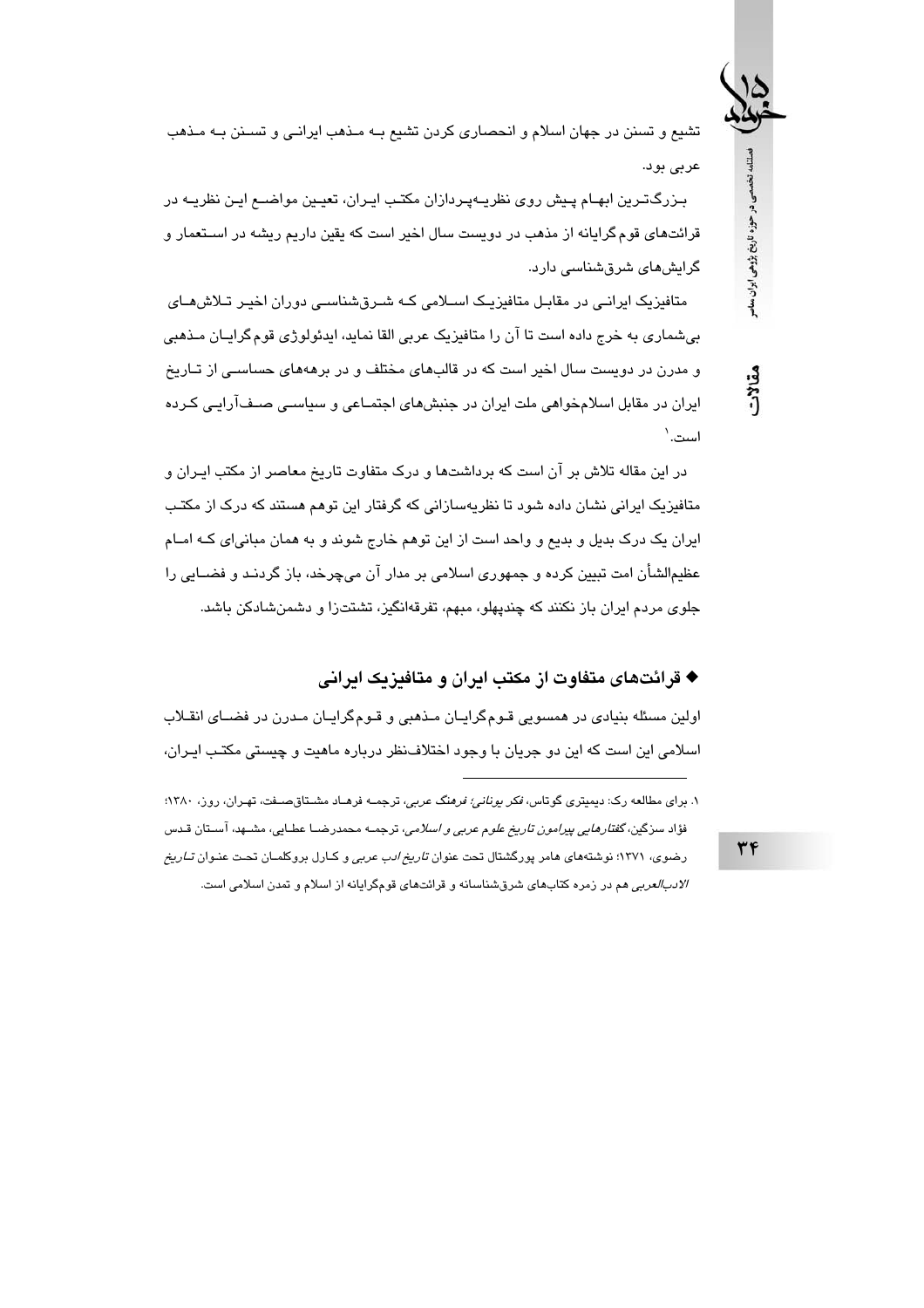در این اعتقاد به اشتراک رسیدند که پیشگامان تاریخ تجدد در ایـران فقـط آنهـا هسـتند و درک آنها درک غیر قابل مناقشهای در فرهنگ، دیـن، تجـدد و ترقـی ایـران اسـت؛ هـواداران ایـن دو قرائت، خودشان را چنان وارثان تاریخ ایران می،دانند که نه تنهـا گفتمـان قـومگرایانــه را یگانــه گفتمان ناب روز می،دانند بلکه آن را درک عالمانه عـزت، فلســفه و غـرور مکتـب ایـران معرفـی میکنند و گرفتار این توهم هستند که گویی اگر از مکتب اسلام دریافتهای متنوعی وجود دارد چنین دریافتی از مکتب ایران وجود ندارد!

برای درک صحت منطقی، عمق فلسفی، همسازی اسلامی و ریشههـای تـاریخی ایـن گفتمـان تلاش میکنیم فرآیند شــکلگیـری آن را در تـاریخ معاصــر ایـران و درک متفـاوتی کـه از ایـن گفتمان از زمان پیدایش تا به امروز وجود داشته است، بهصورت اجمالی مـورد بررسـی قـرار دهىم.

همانطور که اشاره شد نگارنده معتقد است قرائت قومگرایانــه از اســلام و تــاریخ بــا انگیـزه سیاسی، پدیده جدیدی نیست و سابقهای دویستساله در کشور ما دارد. مطالعه تاریخ معاصـر ابران نشان می،دهد این پدیده در هر برش تاریخی، وقتی مطرح شد کـه ملـت ایـران در شـرایط تاریخی ویژهای قرار داشت و در آن شرایط وحدت ملی و دینی شرط حفـظ تمامیـت ارضــی و استقلال کشور بود. اما ظهور پدیدههایی شبیه قرائتهای قوم گرایانه از تاریخ و مذهب بـیش از هر چیز بهجای اینکه حافظ این وحدت باشد آن را مورد تهاجم قرار داده است.

مهمترین سؤال در ابتدای این بحث آن است کـه چـرا ایـن قرائـت مجـدداً در عصــر انقــلاب اسلامی و در دل ساختار نظام جمهوری اسلامی بـا پـیش;دمینـههـای خاصـی در یـک شـرایط حساس مطرح می شود؟! به نظر می رسد باید منطق طرح مجدد این گفتمـان کهنـه و پوســیده را در فروپاشی نظام سلطنت و شکست سخت غربگرایان و قوم گرایان در ایران و پیروزی انقلاب اسلامی و غلبه اندیشه امام بر سایر گفتمانها دید.

بـا ظهـور امـام در سـپهر تحـولات فرهنگـی، سیاسـی و اجتمـاعی ایـران و اقبـال مـردم بـه آرمانهای این حکیم بزرگ، همه استدلالهای گذشته غربگرایان و قوم گرایان از اعتبـار افتادنـد

دوره سوم / سال هفتم / شماره ٢٤ و ٢٥ / تابستان و پاییز ٨٩ گذر از چپ و راست؛ مکتب ایران و مانیفست جدید...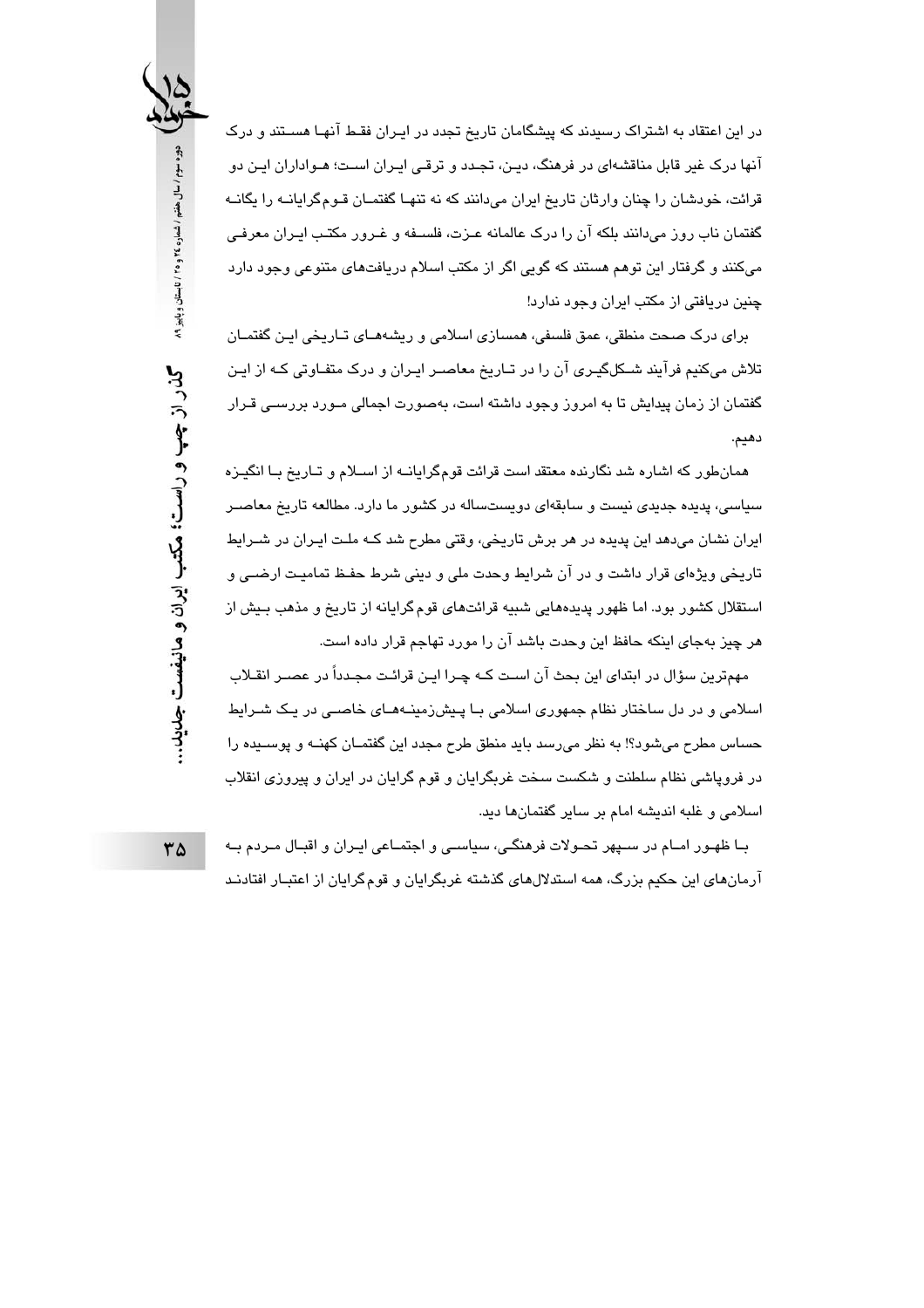و قومگرایی، که در چهره مدرن ناسیونالیسم ایرانی، تشیع ایرانـی و فلسـفه ایرانـی از دو قـرن پیش عادت کرده بود خود را پیشتاز تغییر و دگرگونی ایران معرفی کند، ناگهان از هم گسیخت و به گذشتهای نه چندان پرافتخار حواله شد؛ به گذشتهای که به ظاهر خود را از آن بیزار نشان می،دادند و دین را به همین اعتبار در حل مسائل دنیای مدرن ناتوان می،دیدند. امـا چــه شـد کـه سرلوحه ابدئولوژي قوم گرايان مدرن، پاستانگرايي افراطي گرديد و انديشه دفن دين و عقبل و تعظیم تقلید و تعطیلی خرد، مایه تفنن رسانههای مدرن شد؟

تاریخ نشان می دهد که اسلامگرایان بـر خـلاف قـومگرایـان هرگـز از بـه روی کاغـذ آوردن اندیشههای خود پیرامون نحوه تغییر و دگرگونی ایران و دنیای اسلام اکراه نشان ندادهانـد. در واقع دلایل دینی و عقلی، آنها را از چنین کـاری منــع کـرده بــود. بــرخلاف توهمــات بعضــی از قومگرایان، در ایران دوبست سال اخیر، در رهبری جنبشهای اجتماعی، نبه تنهبا آنچنبان درک متفاوتی از اسلام مطرح نگردید که دستمایه حذف اسلام و درک اسلامی و روحانیت از رهبری جنبشهای اجتماعی شـود بلکـه موافقـان و مخالفـان، جنـبشهـای اجتمـاعی دوران معاصـر و استقلال و آزادی ملت ایران را مدیون رهبری اسلامی میدانند و درکـی مشـترک درخصــوص نقش دین در اعتلای جامعه دارند. اما برخلاف آن، اندیشههـای قـوم گرایانــه در دویسـت ســال اخیر بهدلیل درک متفاوتی که از آن وجود داشت، تحت عنـاوینی چـون موعـودگرایی ایرانـی، پیمان فرهنگ، پاکدینی، فلسفه ایرانی، تشیع ایرانی، متافیزیک ایرانی، جمهـوری ایرانـی و اخیـراً هم مکتب ایران، برای پنهان داشتن ماهیت اصلی و نیات واقعی خود، فراوان به شرح و تفصـیل خود در قالبهای مذهبی، باستانگرایی، ملیگرایی، روشـنفکر ایرانـی، مدرنیتـه ایرانـی، فلسـفه ایرانی، عرفانگرایی، صوفیگری و… پرداخته است و این شرح و تفصیلها نه تنها مایـه تحـرک و عزت و سربلندی ملت ایران نبود بلکه همیشه عامل تفرقه و تشتت بـود. بـا وجـود ایـن همــه فرافکنی سست و تردیدآفرین و بەرغم کوهی از ادبیات قوم گرایانه در دویست سال اخیر، چـرا هويت قوم گرايي همچنان براي ملـت ايـران مـبهم، غيـر قابـل اعتمـاد، تفرقـهانگيـز، ديـنســتيز،

خردگریز، فرهنگستیز، بیگانەپرست، دشمنساز و فرصتسوز باقی مانده است؟

34

فصلنامه تخصصی در حوزه تاریخ پژوهی ایران ساصر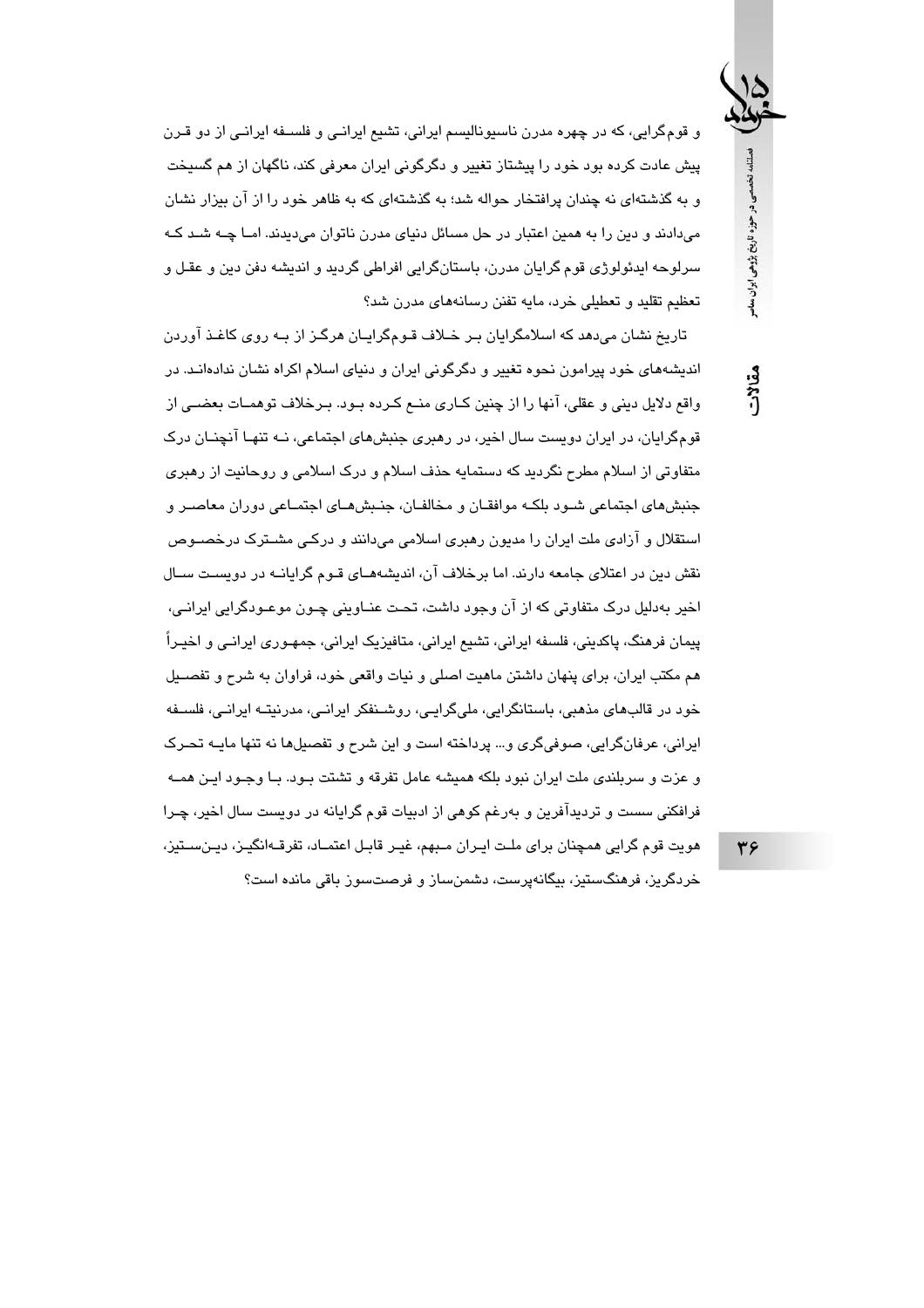آیا این بدان معنا نیست که از قرائتهای مختلف مکتب ایـران و گفتمــانهــای قـومگرایانــه در ایران هیچگاه دریافت مشخص و مشترکی وجود نداشته است؟

امام عظیمالشأن امت چقدر دقیق اهداف چنین جریانهایی را تحلیل میکنند و میفرمایند: از توطئههای مهمی که در قرن اخبر خصوصاً در دهههــای معاصــر و بــهویــژه پــس از انقلاب آشکارا بهچشم میخورد، تبلیغات دامنهدار با ابعاد مختلف برای مأبوس نمـودن ملتها و به خصوص ملت فداکار ایران از اسلام است…`

آیا القائات اخیر در حوزه درک متفاوت از اسـلام و درک واحـد از مکتـب ایـران در راسـتای چنین سیاستهایی است؟ ما نمیدانیم طرح این مباحث در ساختار جمهوری اسلامی آغـاز دور جدیدی از شکلگیری جریانهای انحرافی شبیه جریانهای چپ و راست با قرائتهـای متفـاوت در کشور است یا خیر! اما میدانیم ملت ایران هوشیارتر از آن است که چنین زمزمههایی را از ناحيه هر فرد و گروهي در هر دولتي و تحت پوشش هر شخصيتي، عميق و دقيق رصـد نكنـد؛ در این خصوص تجربه تاریخی دویست سال اخیر به اندازه کافی عبرتآموز و راهگشــا بـوده است.

ملت ایران هیچگاه باور نکرده و نمیکند که قوم گرایی، ملیگرایی، ایرانیگرایی و قرائـتـهــای قومی از مذهب و امثال اینهـا پاسـدار ارزشهـای آزادی، پیشـرفت، ترقـی، عـدالت اجتمـاعی و فراوانی نعمت در ایران است. نتایج تبلیغ این جریانها در دو دوره حکومت قاجاریـه و پهلـوی در ایران چه دستاوردهایی دارد که با عظمت تحولاتی که در این ســه دهــه بــا پیـروزی انقــلاب اسلامی در ایران اتفاق افتاد، قابل مقایسه باشد؟!

به تعبير امام راحل:

آقایان سر یک ملی شدن چیز، امروز دیدید که التماس میکننـد کــه بگذاریــد یــک قــدری بگذرد ببينيم ملي چەجورى است. ما چقدر سيلي از اين مليت خورديم؟ من نمـيخــواهم بگويم كه در زمان مليت در زمان آن كسى كه اين همه از او تعريف مىكنند چه ســيلىاى

۱. روشنفکری و روشنفکران *در ایران از دیدگاه اما*مخمینی، جمعآوری و تدوین قدر ولایت، تهران، ۱۳۷۷، ص۲۲۶.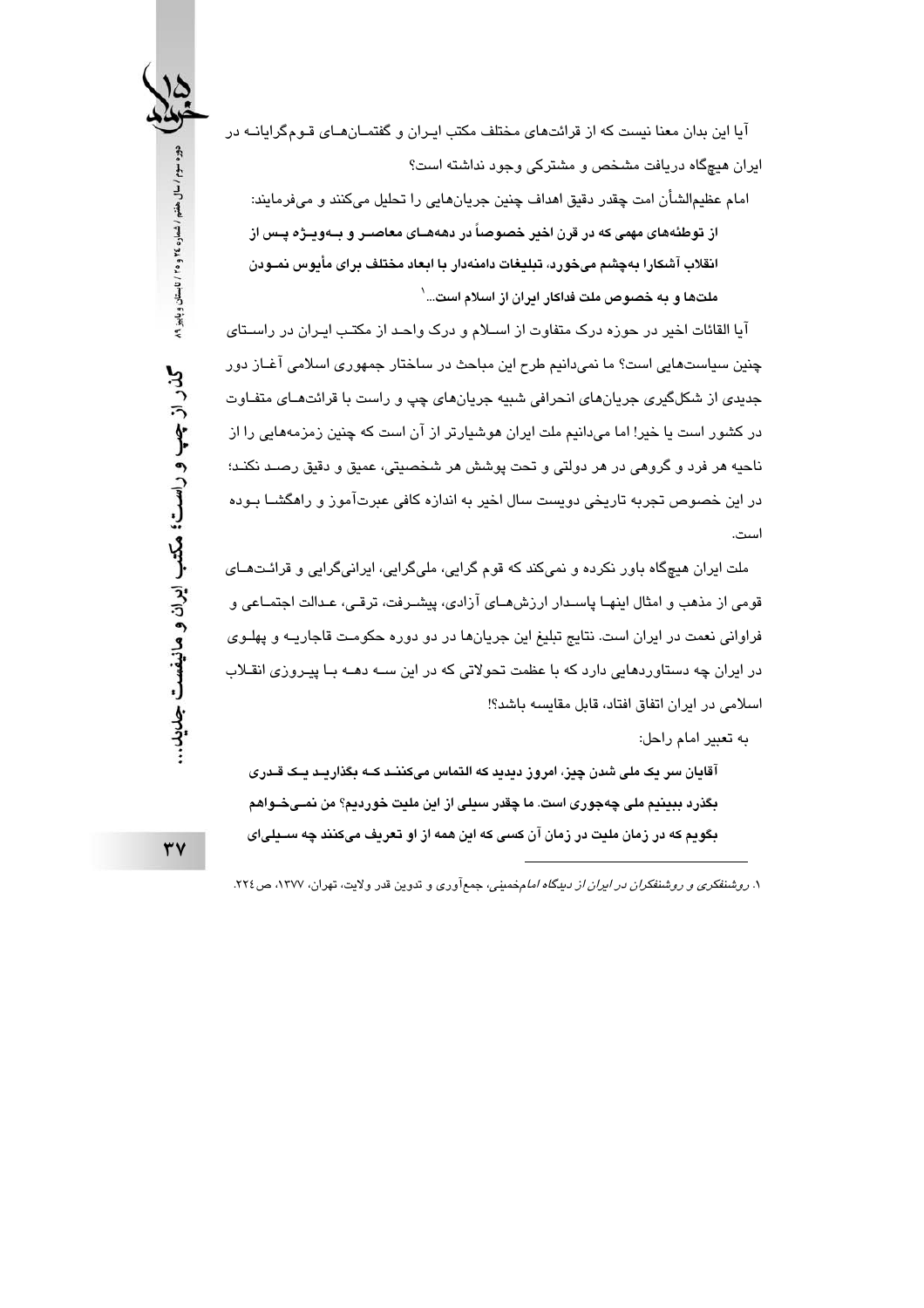به ما زد آن آدم؟... ما نمیتوانیم تحمل کنیم به اینکه هر کس هر جوری دلش میخواهد. خير! من دلم میخواهد که حالا دموکرات باشد، من دلم میخواهد که ملی باشد، مـن دلــم میخواهد که ملی و اسلامی باشد، ما از اینها ضربه دیدیم. ما اسلام را میخــواهیم! غیــر اسلام را نمیخواهیم...`

برای اینکه ملت ایران مجدداً گرفتار چنین قرائتهــای شــبههانگیــز از اســلام، ایرانیـت، ملیـت، مکتب ایران و امثال اینها نگـردد، فهـم فرآینـد تـاریخی درک متضـاد، تفرقـهانگیـز، متنـاقض و متفاوت از مکتب ایران در دویست سال اخیر به ما کمک میکند تا آبشخور چنین اندیشــهمــایی را پەدرستى تحلىل كنىم.

قوم گرایی مدرن و مذهبی در ایران از جهت فرهنگی و دینی آنقدر نامتعین است کـه جـز در هیکل کهنهپرستی، شاهپرستی، سلطنتطلبی و باستانگرایی به صورت دیگری نمـی تـوان آن را تعريف كرد. آيا آنچه تحت عنوان مكتب ايران با الفاظ به ظاهر جذاب و شورانگيز گفته ميشود چیزی در ردیف همان کهنهپرستی و باستانگرایی است؟

به خاطر تنـوع شـدید قـومگرایـی در ایـران، هـر کوششـی جهـت تفسـیر فریبنـده از مفهـوم قوم گرایی در قالب مفاهیمی چون مکتب ایران به معنـای گســترده آن، نبایـد مـا را گرفتـار ایـن توهم نماید که آنچه گفته میشود معنایی غیر از ظهور لفظی این مفهوم دارد. وقتی حجیت کلام الهی ظهور لفظی است، حجیت کلام بشری چه تضمینی میتواند ارایه دهد که خود را با تفسـیر و تأویل به جای کلام الهی ننشاند؟ فیالبداهه باید حواس خود را جمــع کنـیم کــه تأویـلگرایــان زبانباز، ما را به سمت معنایی غیر از ظهور لفظی ایدههای خود نکشانند زیرا اینگونه لفاظی ها مسئلهساز و سادهلوحانه است؛ شـرح و تفصـیلهـای پیوسـتهای کـه بـر ایـنگونـه ایـدههـا و ايدئولوژيها زده مي،شود نشان مي،دهـد کــه توليدکننـدگان آنهـا چگونــه بـراي عقلـي، دينـي و تاریخی نشان دادن ایدههایشان دستوپا میزنند؛ مخصوصاً باید ماهیت جریانهایی را کـه در

٣٨

فصلنامه تخصصی در حوزه تاریخ پژوهی ایران ساصر

مقالات

١. همان، ص٢٠٢-٢٠١.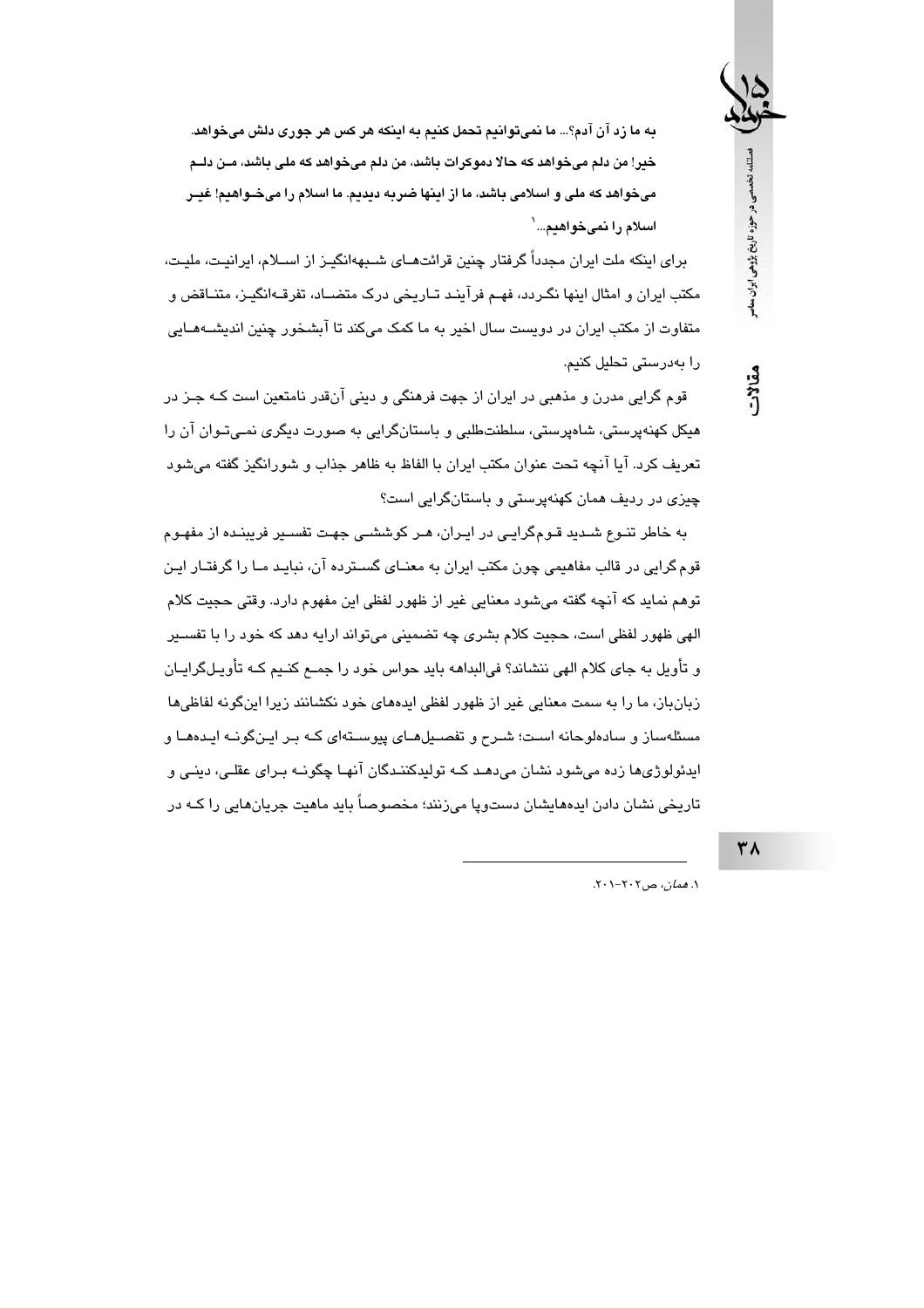يوشش دين، اصلاحات ديني، انقلابيگري، توسعه، پيشرفت، تجدد، ترقي، تكـوين هويـت ملـي و دینی و امثال اینها در دو قرن اخیر مبشر چنین آرمانهایی بودند تـا حـدودی تبیـین نمـاییم تـا روشن شود در ابتدا چه افراد و جریاناتی و از چه منظری تخـم ایـنگونــه افکـار را در جامعــه پراکندند و در انتها چه برداشت کردنـد. در اینجـا نمـیخـواهیم بـه بررسـی همـه ابعـاد اصـلی آموزههای قوم گرایانه در ایران و جهان اسلام بپردازیم بلکه تنها به عناصری از وجوه تاریخی این مفهوم خواهیم پرداخت که به فهم مبانی دو اصـطلاح مطـرحشـده در دو سـال اخیـر یعنـی اصطلاح «جمهوری ایرانی» و اصطلاح «مکتب ایران» کمک کند.

اگرچه در پیشینه تاریخی این ایدهما تا به امروز می توان از جریـان۵مـای متعـدد قـوم گـرا در قالبهای مختلف گزارش داد اما در این مقاله فقط به سه جریان عمده بهعنوان آبشخور و نقطه عزيمت قومگرايي،هاي مذهبي و مدرن اشاره خواهيم كرد. اين سه جريان عبارتاند از: الف. بابيه و مهدويت ايراني و شاخههاي متصل به آن ب. مکتب دبستان مذاهب و دساتیر آسمانی ایران و پیامبران آن ج. ایدئولوژی پیمان فرهنگ و قرائتهای مختلف آن

#### ۱. بابیه، مقام فرید ایران و قرائتی ایرانی از مهدویت

از جنبه مستندات تاریخی نمیتوان از این حقیقت غافل شد کـه پیـدایش فرقـههـا و مکتـبهـای قوم گرایانه در ایران و کشورهای اسلامی با انگیزههای سیاسـی و اجتمـاعی، محصـول دوران جدید است و ما اولین رگههای این نوع فرقهگرایی، مکتبگرایی، حزبگرایی و جریانگرایی در حوزه ایران را باید در آموزههای شیخیه و ادعاهـای فرزنـد نـاخلف شـیخیه، میـرزا علیمحمـد شیرازی مشهور به «باب» در سال ۱۲٦۰هق جستوجو کنیم.

اگرچه عدهای تلاش میکنند در ابتدا و بهظاهر توهمات مسلکها و فرقههای نوظهوری چـون بابیه را در ذیل تفکر شیعه قراردهند و ناشی از جدلهای درون دینی در حـوزه فرجـامشناسـی

دوره سوم / سال هفتم / شماره ٢٤ و ٢٥ / تابستان و پاییز ٨٩ گذر از چپ و راست؛ مکتب ایران و مانیفست جدید..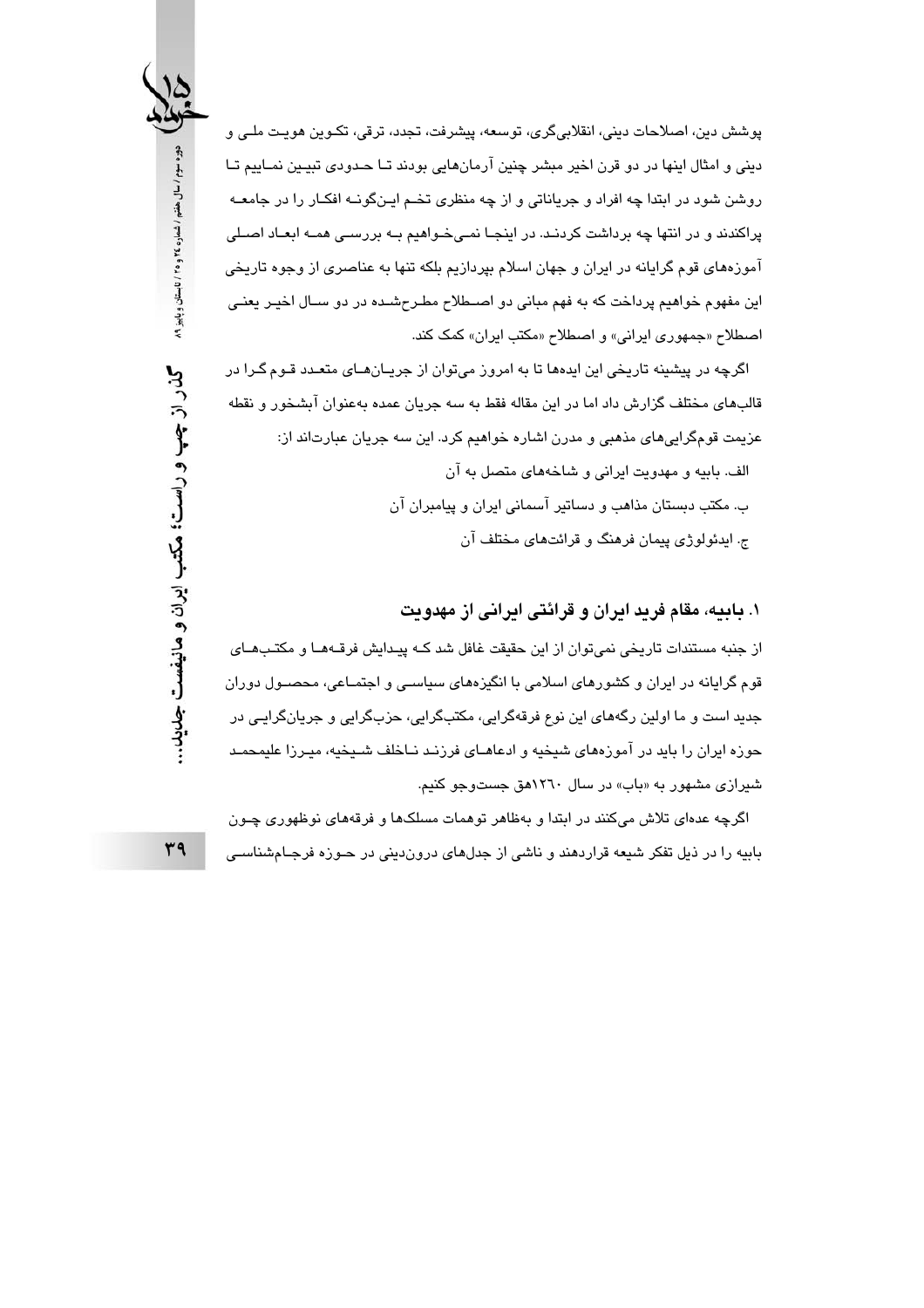تشیع بدانند و سیاسی شدن آن را وجه متأخرتر این مسلک توجیه نمایند امـا همــه آنهـایی کـه درک عمیق و دقیقی از تاریخ معاصر ایران دارند میداننـد کـه بابیـه، ازلیـه و بهاییـه در ایـران مسلکهایی هستند که دست سیاست، آنها را به صورت دین درآورد و بـه جـان ملـت مسـلمان ایران انداخت تا از رهگذر تفسیرهای ارتجاعی و خرافـی آنهـا از دیـن، ایمـان مـردم نسـبت بـه کار آمدی آموزههای دینی سست شود و آنها آماده پذیرش ملیتها، مشربها و ایدئولوژیهای جدید گردند؛ ایدئولوژیهایی که از این تاریخ قرار بود بهعنـوان محصـول تجـدد و ترقـی وارد بازار فرهنگ، سیاست، دیانت و تربیت ملت ایران شود.

مقالات

فصلنامه تخصصی در حوزه تاریخ پژوهی ایران معاصر

استاد شهید آیتالله مطهری در نامه تاریخی ۱۳۵۶ بسه حضـرت امـام در نجسف اشسرف در خصسوص نکسات انحرافي افكار و انديشههــاي دكتــر علی شریعتی تلاش وی برای تدوین فلسفه مليت ايراني را الحق فلســفه رستاخیز مےنامـد و معتقـد اسـت شریعتی با این ادعا که ایدئولوژی ما بر فرهنگ ما اثر گذاشته و فرهنــگ ما بر ایدئولوژی ما، لهذا ایرانیــت مــا ایرانیت اسلامی شده است و اســلام ما اسلام ایرانی شده است

جدید برای خرافی و ارتجاعی نشبان دادن دين اسلام و تشيع در اعتقـادات سـنتي و دیرینه ملت ایران است تـا از ایـن طریـق اسلام بهعنوان یکی از منابع تولید قـدرت، مقاومت فرهنگے، و سـرمایه اجتمـاعی در ايــــران – آن هـــــم در عصـــــر تهــــاجم استعماری- مورد تردید قرار گیرد و دلیل دوم اینکه ورود اندیشههای متضاد و متناقض زمینههایی را برای ایجاد تفرقه و تشتت و پراکندگی ملی و دینی فـراهم مـی ساخت.

دو دلیل تاریخی برای این ادعا میتوان

ارايه كرد؛ یک دلیل بیانگر تلاش فرقههـای

ظهور فرقه ارتجاعی و خرافاتی بابیــه و شاخههـاي وابسـته بـه آن چـون ازليـه و

 $F -$ 

بهاییه در ایران، پیشزدمینههای ایجاد تردید در هسته پویای دین اسلام و مذهب تشیع و عنصر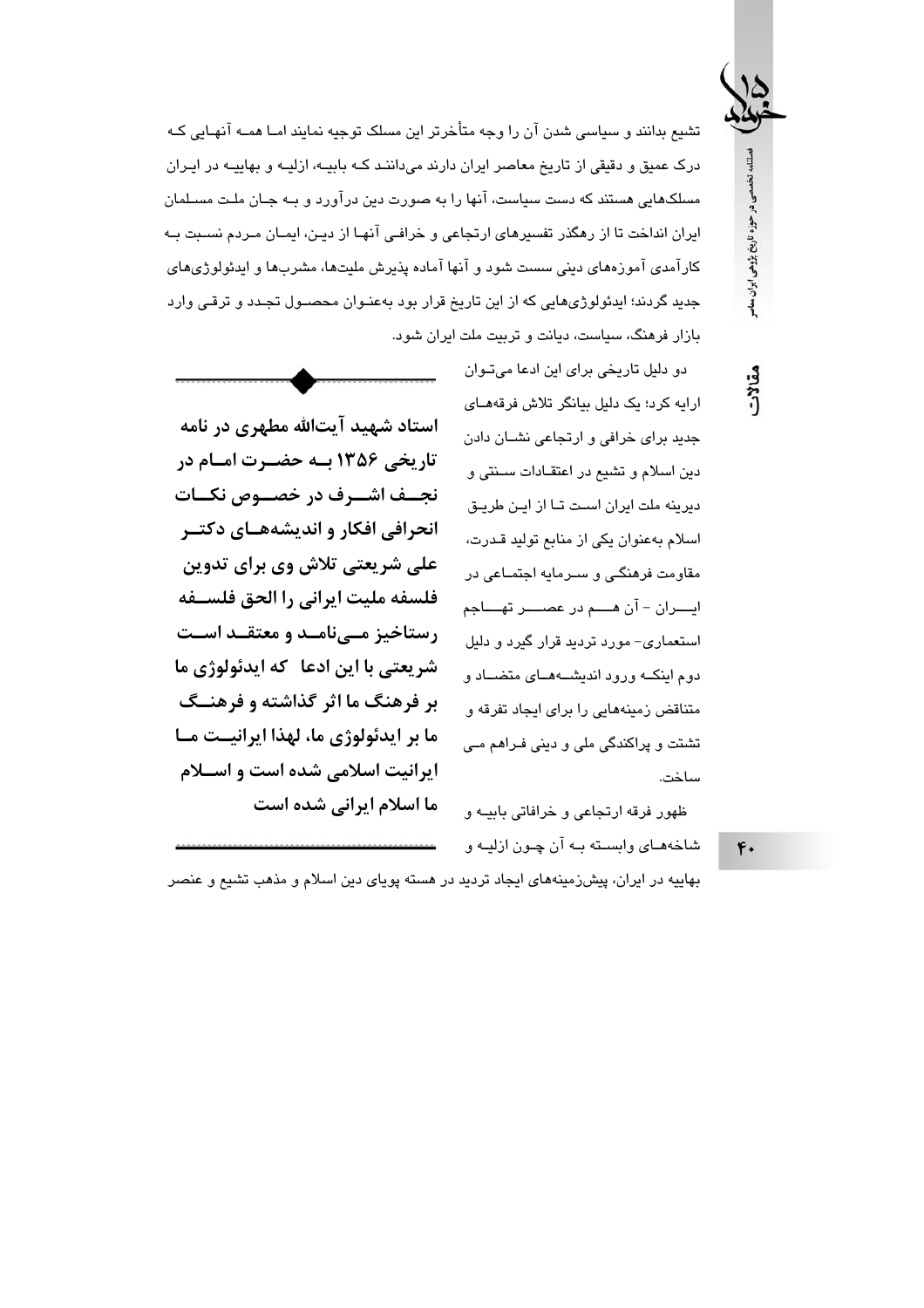بالنده آگهی بخش و مقاوم آن در مقابل ظلم و استبداد، یعنی عنصر انتظار و موعودگرایی است. مطالعه تاریخ ظهور و آموزههای این مسلک که در ظاهر تحت پوشش نوعی از برداشت ایرانـی از مذهب تشيع بهعنوان يک برداشت بالنده، غيرعربي، نـاب و نجـاتدهنـده وارد صـحنه شـد، نشان می،دهد که این فرقه بهظاهر ایرانی از همان ابتدا عنصر مقاومت، بیداری و پویـایی دیـن اسلام یعنی عنصر سیاستگرایی، عدالتخواهی و مبارزه با ظلم و جهـادگرایـی تشـیع را مـورد تهاجم قرار داده است و در رأس آموزههای آن سه هدف اساسی دنبال میشود:

۱. خارج کردن دین از حوزه اجتماعی و در رأس آن سیاست و حکومت و شخصـی کـردن دين؛

۲. توجیه حضور استعمار در کشور بهعنوان یگانه عامل تجدد و ترقی و پیشرفت؛ ۳. تثبیت نیروهـای قـوم گـرا و غربگـرای بـیدیـن و یـا ضـددین در ارکـان سیاسـتگذاری و تصمیمگیری کشور بهعنوان ملیگرایان مشتاق ترقی ایران.

یکی از مسائل حساس تاریخ معاصر ایران که کمتر مورد توجه جدی قرار گرفته این است که وقتی این فرقه، آموزههای خود را علنی کرد تنها سه جریـان بـهشـدت از آن حمایـت کردنـد و آمورگار توهمات آن شدند:

الف. استعمارگران روس و انگلیس و مستشرقان وابسته به آنها؛

ب. غربگرايان بي،دين و ضددين؛

ج. قومگرايان مذهبي و غيرمذهبي.

تاریخ معاصر ایران آسیبهای جبرانناپذیری از این سه طیف متحمل شد کـه جـای بررسـ دقيق و عميق آن در اين مقاله نيست.

فرقه ارتجاعی و خرافاتی بابیه و شاخههای آن قرار بود سه اصل بنیادی بیداری اسـلامی و مقاومت شیعی ملت ایران در مقابل استنداد و استعمار را مبورد تردید قبرار دهنید و اصبول جدیدی را جایگزین آن سازند.

١. اصل اطاعت از سلطان به هر شكل ممكن در مقابل اصل انقلابي و پوياي مقابله با سـلطنت

دوره سوم / سال هفتم / شماره ٢٤ و ٢٥ / تابستان و پاییز ٨٩ گذر از چپ و راست؛ مکتب ایران و مانیفست جلىید…

 $f$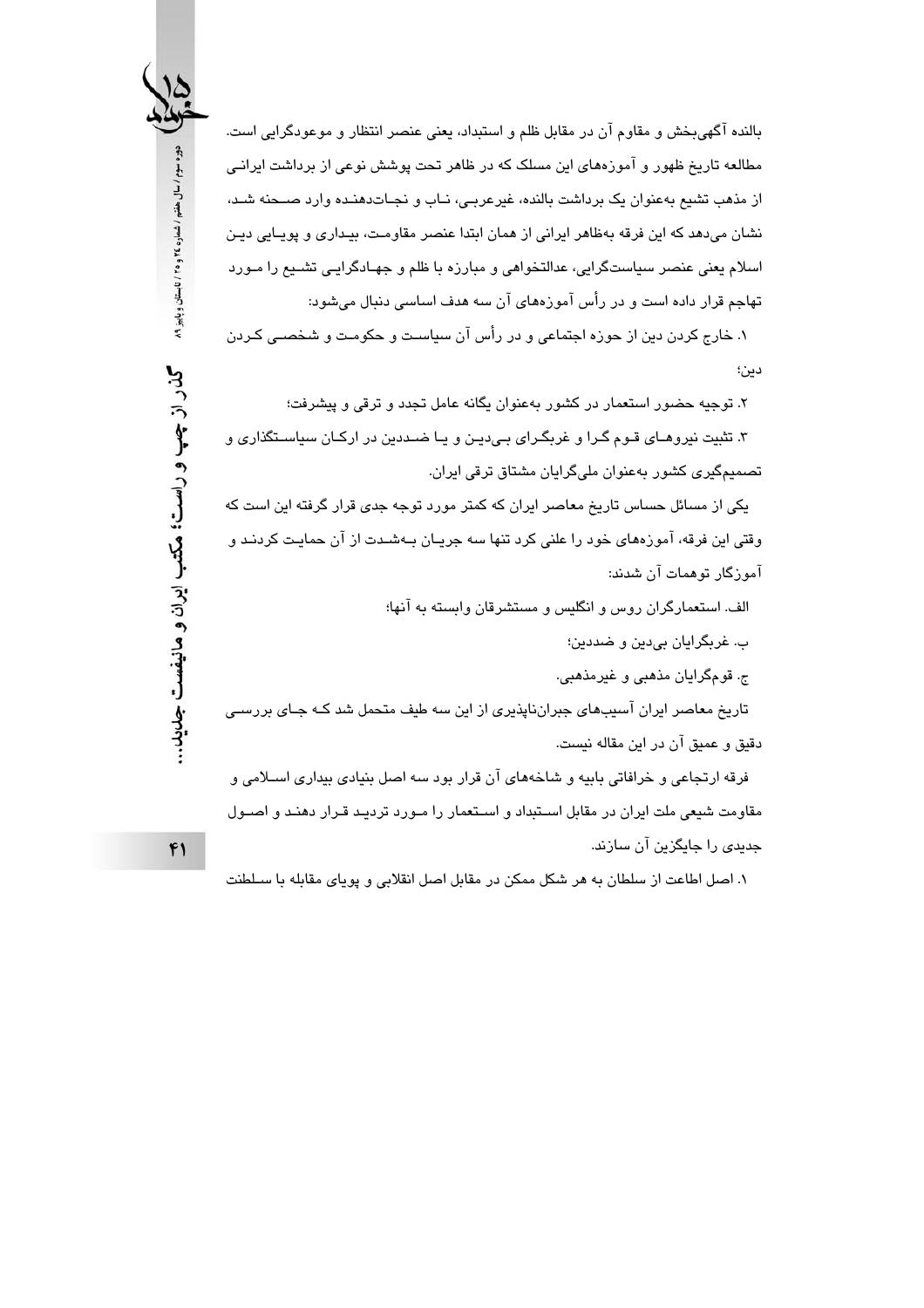جور و ظلم در آموزههای شیعه؛

فصلنامه تخصصی در حوزه تاریخ پژوهی ایران معاصر

مقالات

 $f\gamma$ 

۲. اصل تأویل دین به امری فردی و شخصی و امور روحانیه و رحمانی و صدور جواز عدم دخالت روحانیت در سیاست در مقابل اصل عقلی و مترقی نسبت ذاتی سیاسـت و شــریعت در آموزەھای شیعی؛

۳. اصل محو حکم جهاد در مبارزه با تهاجمات استعمار در مقابل اصل مترقی وجبوب جهباد در اندیشههای شیعی در دفاع از سرزمینهای اسلامی.

نگارنده، مبانی این اصول در افکار پایهگذاران فرقه ارتجاعی و خرافاتی بابیه و شاخصههای آن را در مقاله «استعمار و ظهور مسلکهای شبهدینی» در حد ایجاز و نیاز تبیین نموده اسـت.<sup>\</sup> اما آنچه در اینجا نیاز به یادآوری دارد آن است که فرقه بابیه، ازلیه و بهاییه کـه داعیـه نـوعی برداشت ابرانی از مذهب تشیع و دریافت حقیقت اسپلام از زیبان مسیلمان ابرانبی را داشتند و قرار بود از آن تاریخ چنین برداشتی را از تشیع، موعودگرایی و نجات ایرانـی بـه دنیـا معرفـی کنند و مقام فرید ایران در تاریخ باستان را پشتوانه چنین برداشتی از اسلام قراردهنـد– و نیـز به علمای شیعه حمله میکردند که چرا انـرژی جـاری در سـرزمین ایـران را بـا برداشـتهـای متفاوت خود از حقيقت اسلام از بين بـرده بودنـد– آب بــه آســياب چــه كســاني ريختنـد و چــه ارمغانی در تاریخ دویستساله ملت ایران بههمراه آوردند؟!

قرائت ایرانی شیخیه و فرزند ناخلف آن بابیه از تشیع و اسلام بسیار مورد پسند اسـتعمار و نظریهپردازان فلسفی و دینی و اجتماعی آنها بود و بعداً منشأ پیدایش کتاب *دبستان مـذاهب* در سال ۱۲۹۲ و متعاقب آن کتاب *دساتیر آسمانی* و بعد نظریههای فرهنگ ایرانـی در آشار میـرزا آقاخان کرمانی، شیخ احمد روحی و آخوندزاده برمبنـای ایـدئولوژی پیمـان فرهنـگ در همـین دوران گردید و مبانی جریانهای قومگرایانه جدیدی بعد از مشروطه تحت عنوان تشیع ایرانـی، تصوف ايراني، ارض ملكوت، حكمت خسرواني، فلسفه ايراني بر پايه آن ريخته شد و اخيراً بعد

۱. رک: *بهاییت آنگونه که هست*، گردآورنده: جمعی از نویسندگان، تهران، جامجم، ۱۳۸۷، ص ۳۲۹– ۳۲۷.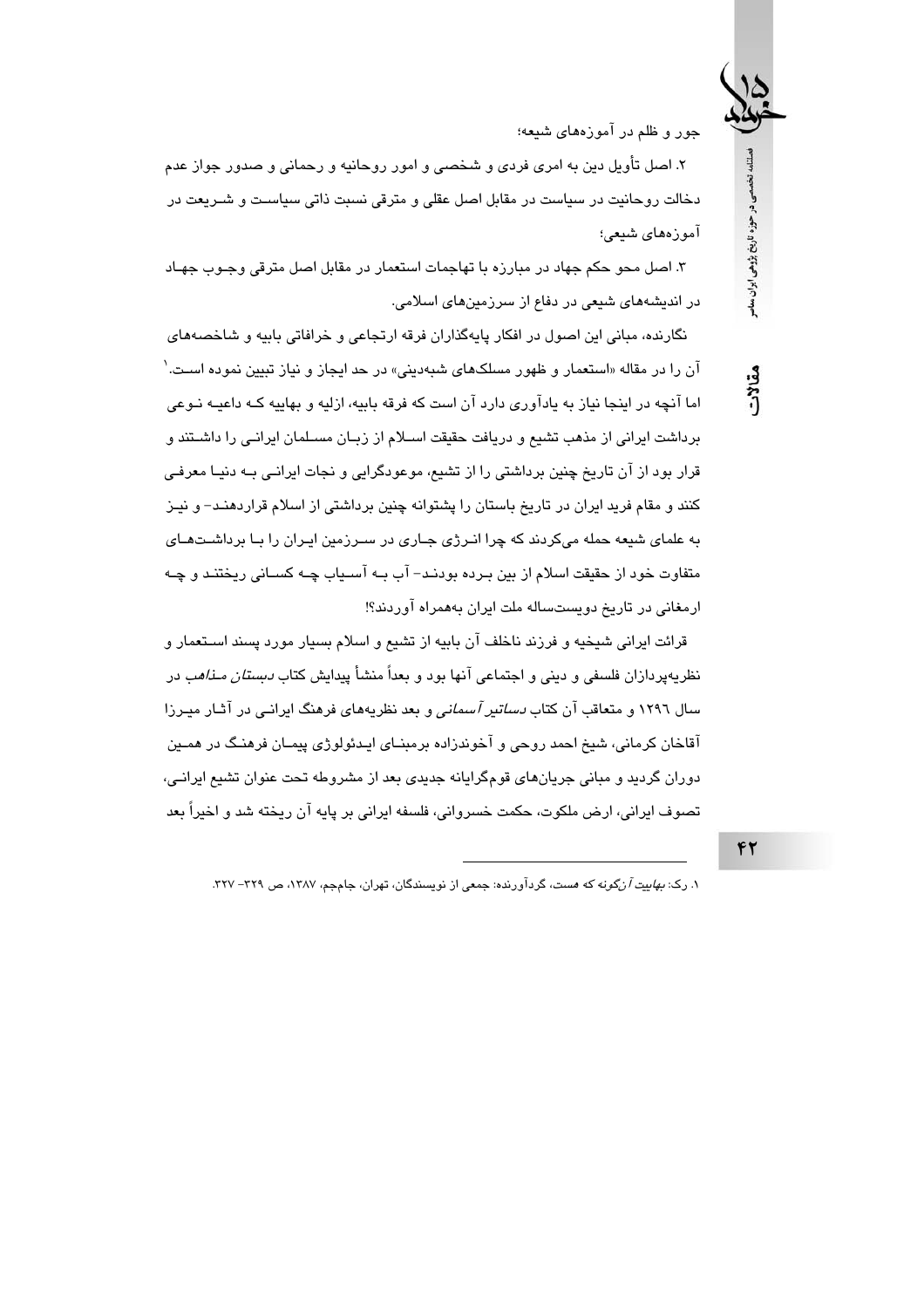از انقلاب اسلامی به حوزه سیاست و دیدگاه جمهوری ایرانی و مکتب ایـران نیـز کشــیده شــده است. مهمترین سؤال تاریخی در حوزه شیخیه و بابیـه و گـرایشهـای وابسـته بـه آن از بـدو پیدایش تا به امروز این است که آیا این فرقه بهراستی عناصـر ارتجـاعی و خرافـاتی را کــه بــه مرور زمان وارد دین و مذهب شد مورد تهاجم قرار داد یا اینگونه فرقهها، مکتبها، مذهبها و فلسفهها بيشتر به عناصر پويا و مترقى دين اسلام و تشيع حمله كردند؟

چرا در هر دورهای وقتی روح باور اسلامی عنصر مقاومت، وحـدت، حفـظ تمامیـت ارضـی، استقلال، آزادی و عقلانیت توحیدی است و ما در معرض امتحانهای سخت تاریخی و سیاسی قرار میگیریم و بیش از همیشه محتاج وحدت و پکپارچگی هستیم چنین مکتبهـا و فرقـههـای قومگرایانه مذهبی و غیرمذهبی|ی در ایران ظهور میکنند و خود را طلایهدار عزت و عظمت نام ايران، آغاز فصلي جديد از حيات تاريخي ايران، درک عالمانه عيزت و فلسيفه اييران و اييران را محل تلاقی آموزشهای آسمان و زمین معرفی میکنند؟

برای ملت ایران نه تنها مهم است که بداند این داعیهها از ناحیه چه افـراد و جریانــاتی مطـرح می،شود و چه تاریخ یا معرفتی پشت آن خوابیده است بلکه آنچه باید برای مـا در ایـن شــرایط حساس اهمیت داشته باشد این است که اینگونه مکتبسازیها، مذهبسازیها و فرقهبازیها– آن هم در شرايط اوج عظمت انقلاب اسلامي و انديشههاي امامخميني- بهدنبال اثبات و نفي چه چیزی هستند و این نفی و اثبات چه دستاوردهایی برای ملت ایران دارد؟

در شرایط سخت دوره ناصری که استعمار روس و انگلیس بخشی از سرزمینهـای شــمالی و شرقی ایران در آسیای مرکزی، قفقاز، بلوچستان و سیستان و افغانستان را از پیکره میهن اسلامی جدا کردند و نقشههای خطرناکی برای جدایی بخش دیگری از سـرزمین اسـلامی در جنوب و شمال داشتند و کشور برای مقابله با چنین تهاجمات ویرانگری سخت نیاز بـه وحـدت فکری و سیاسی و مذهبی داشت، ناگهان فرقههـای جدیـدی بـا داعیـه ارتقـای عظمـت ایـران و ایرانیگری سر برآوردند و منشأ تشتتی ویرانگر در کشور شدند.

بابیه و بهاییه ابتدا با تعظیم و تکریم مقام فرید ایران در تاریخ شروع کردنـد و مـدعی بودنـد

دوره سوم / سال هفتم / شماره ٢٤ و ٢٥ / تابستان و پاییز ٨٩

گذر از چپ و راست؛ مکتب ایران و مانیفست جدید...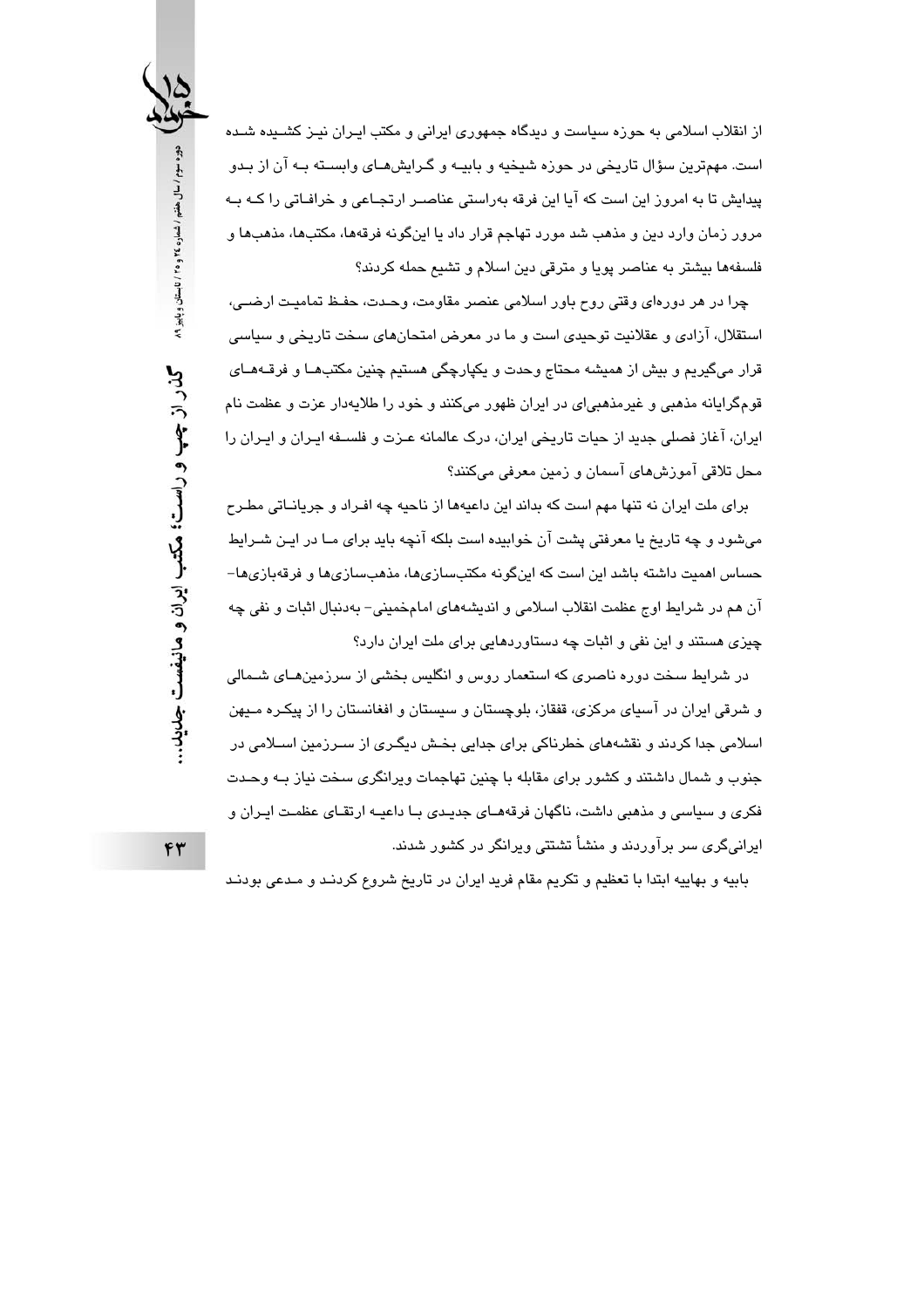که آنها آمدهاند تا این مقام فرید را به ایران بازگرداننـد. بـابیِهـا و ازلـیِهـا و بهـاییِهـا در آن دوران تبلیغ میکردند که ایران در دوران عظمت قـدیمش چـون گـوهری تابنـاک در میـان ملـل می،درخشید و تمدن، قدرت، شکوه و جلالش مثل و نظیـر نداشـت و پادشــاهان، سیاســتمداران بزرگ، انبیا، شعرای نامدار، حکما و هنرمندان عالیقدری به عالم ارزانی داشت؛ چنانکه زرتشـت، کوروش، دارپوش، حافظ، فردوسی، سعدی و عمرخیام از فرزندان نامدار آن پەشمار میآیند.

ارباب صنایعش در مهارت بینظیر، قالیهایش بیمثل و عدیل، شمشیرهای فـولادینش بیمانند و کاشیکاریهـایش معـروف جهـان بــوده و در همــهجـا در خــاور نزدیــک و خاورمیانه آثاری از عظمت باستانی خود به یادگار گذاشته است ولی در قرن هجدهم و نوزدهم به انحطاط و تدنی اسفآوری مبتلا گردید چندانکه شکوه و عظمـت قدیمــهاش در شرف افول، حکومتش فاسد و وضع مالیاش یأسآور و اولیای امورش بعضی ظالم و غدار و بعضی بیکفایت و بیاقتدار و علمـای دینـیاش در کمـال تعصـب و غــرور و عوامالناسش جاهل و موهوميرست. اكثريت اهالي از حـزب شــيعه... مســلمان در ميــان خود به فرق و احزاب مختلــف تقســيم شــده و اغلــب بــا هــم شــديداً بــه نــزاع و جــدال میپرداختند... امور اجتماعی و مذهبی در وصفی اسفآور و در حال انحطـاط، تعلــدم و تربيت معوق و متروک، علوم و هنر و صنعت غربي کفر و مخالفت دين، بنيــان عــدل و انصاف متزلزل و نهب و غارت و سـرقت از وقــايـع عــادى محســوب… بســيارى نفــوس مشتاقانه منتظر ظهور موعود و مظهر الهى بود، اطمينان داشــتند كــه ظهــور او نزديــك است. چنین بود وضع امور در ایران که ناگهان حضرت باب مبشر قرن جدیـد بــا اعــلان رسالت خود تمام مملكت را به هيجان و ولوله انداخت.`

در چنین شرایط و وضعیتی که بابیها، بهاییها و ازلیها از تـاریخ ایـران تصــویر کردنــد و نوید ظهور منجی و مکتب جدید ایرانی میدادند چه شد و چه کسانی آمدند و چه چیزی را تبلیغ و چه چیزی را نفی کردند؟ فصلنامه تخصصی در حوزه تاریخ پژوهی ایران ساصر

 $f$ 

١. ج.اي. اسلمنت، بهاء/لله و عصر جديد، ترجمه بشير الهي و هـ رحيمي و ف. سليماني، بي تا، بي نا، ص ٢١ - ٢٠.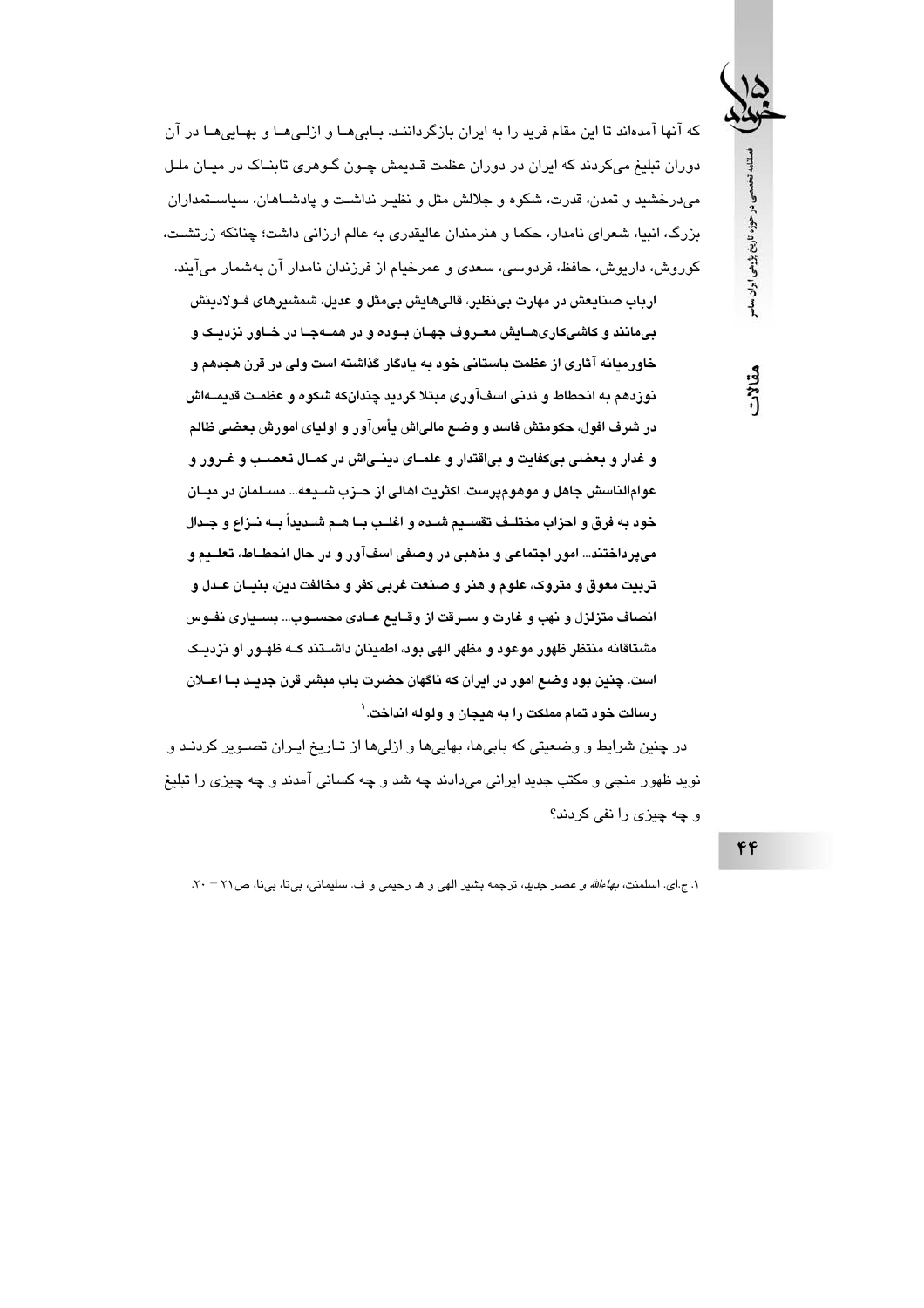آنها با شعار تعظیم و تکریم قرائت ایرانی از مذهب، عرفان، سیاست و مهـدویت وارد صــحنه شدند اما در نهایت به جای مبارزه با خرافات و عقبماندگی ایران و مبارزه با ظلـم و سـتم بـه جان دین، اعتقادات، وحدت دینی و تمامیت ارضی ایران افتادند و جیرهخوار روس و انگلـیس و مخالف دین و فرهنگ ملت ایران شدند.

آنهایی که میگفتند:

در ازمنه سابقه، مملكت ايران به منزله قلب عالم و چون شمع افروخته بين انجمن آفــاق منور بود و عزت و سعادتش چون صبح صادق از افق کائنات طالع و نور جمــال|فــروز معارفش در اقطار مشارق و مغارب منتشر و ساطع. آوازه جهـانگیری تاجـداران ایــران حتی به سمع مجاورین دایره قطبیه رسیده و صبت سطوت ملکالملوکش ملک یونان و رومان را خاضع و خاشع نموده بود. حکمت حکـومتش حکمــای اعظــم عــالم را متحيــر ساخته و قوانین سیاسیهاش دستورالعمل کل ملوک قطعات اربعه عالم گشته ملت ایران مابین ملل عالم به عنوان جهانگیری ممتاز و به صفت ممدوحه تمدن و معارف ســرافراز. در قطب عالم مرکز عالم و فنون جلیله بــود و منبــع صــنایـع و بــدایـع عظیمــه و معــدن فضائل و خصائل حمیده، منشور دانش و هوش افراد ملت بــاهره حبــرت بـخـش عقــول جهانيان بود و فطانت و ذكاوت عموم ابن طايفه جليله مغبوط عموم عالميان؛ `

آیا غیر از این است که پس از آتشافروزی، فتنهگری، قتل و غارت، ایجاد اختلاف و تشتت در میان ملت رنجکشیده ایران به دامان اربابان خود بازگشتند؟

بهایی ها در رسایل خود بیش از مبشران ناسیونالیسم باستانگرا و قرائتهای ایرانـی دیـن و فلسفه و حکمت، از زیبایی شناسی اندیشه ایرانی حرف می;زدند اما مسئله بزرگ فرقههایی شبیه بابیه و بهاییه این بود که از اساس ساخته دست سیاست اسـتعماری و بـی|عتقـاد بـه ایـران و اسلام بودند و مأموریتی جـز سسـت کـردن باورهـای دینـی و ملـی و تخریـب نقـاط مقاومـت فرهنگی و سیاسی ملت ایران نداشتند.

٠. عبدالبها، *رساله مدينه*، بي تا، بي نا، ص ٩.

دوره سوم / سال هفتم / شماره ٢٤ و ٢٥ / تابستان و پاییز ٨٩ گذر از چپ و راست؛ مکتب ایران و مانیفست جلىيد…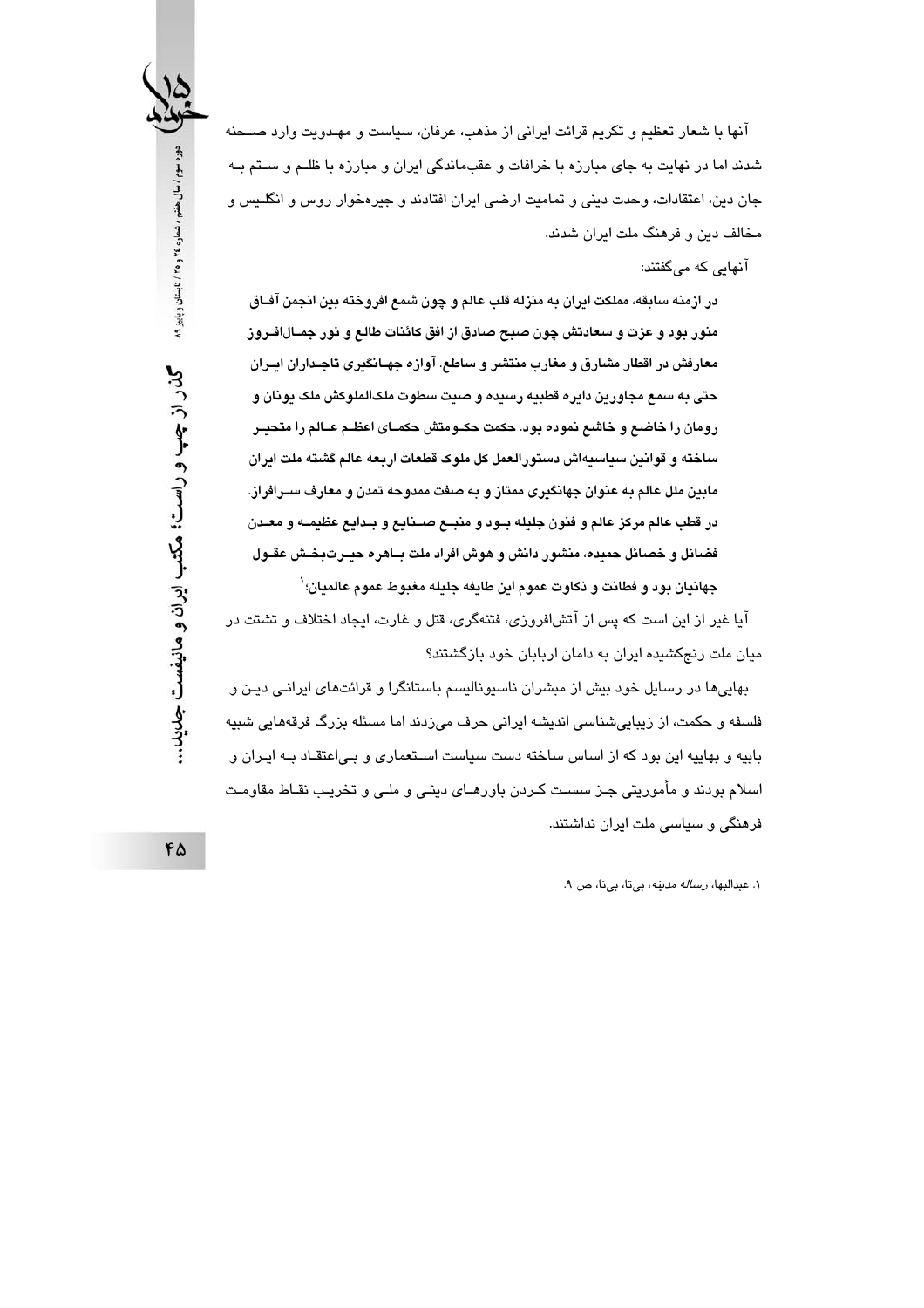۲. *دبستان مذاهب، دساتیر آسمانی* و پیامبران ایرانی

بابیه و شاخههای وابسته به آن به عناصر پویای دین اسلام و تشـیع حملـه و بـهظـاهر نـوعی اختلاف دروندینی را برای تشکیک در مذهب و برداشتهای آن ایجاد کردند. اما دینداری ملت ایران از یک طرف و بیداری روحانیت از طرف دیگر امکان فتنهانگیزی این فرقههای استعماری را در ارکان مذهب رسمی کشور از بین برد.

قرائت بابیه و بهاییه از اسلام، تشیع و مهدویت در متون تاریخی و اسلامی فاقد مبادی اولیــه و اصول موضوعه بود و مذهبسازان مدرن متوجه شدند که چنین قرائتهایی اگر بر پایه پیش زمینههای مذهبی ملت ایران نباشد در جامعه ایرانی به سختی اثرگذار خواهد شد.

قرائت ايراني از مذهب اسلام و قالب كردن مهدي ايراني در فلسفه مهدويت اسلامي به همــان اندازه سادهلوحانه، ناشیانه و فاقد مبانی دینی و تاریخی بود که مـدعیان دروغـین مهـدویت در هند و آفریقا و… گرفتار آن شدند. مذهبسازی قومیتگرا برای مقابله با هستههای پویای دیـن اسلام و اندیشه مسلمانان در ایران، عثمانی، آفریقا و هند، که در این دوران طلایهدار مبـارزه و جهاد با اشکال مختلف اسـتعمار و اسـتبداد در سـرزمینهـای اسـلامی هسـتند، نیـاز بـه پـیش زمینههای قویتری داشت که توان مقابله و مواجهه با اسلام را داشته باشد.

ایدئولوژیهای قومیتگرا نیاز به کتابهای آسمانی بومی و پیامبران قومی داشتند تا بتواننـد جای پایی هر چند ناچیز در باورهای ملتی که قرار بـود در آن ادعـای پیـامبری و منجـیگـری داشته باشند، بهدست آورند؛ در چنین فضایی بود که اتحاد استراتژیک پارسیان هند و ازلیــه و بهاییه به رهبری سفارت دارالکبرای هند بریتانیا و سفارت روسیه شکل گرفت تا از حاصل این اتحاد، مکتب ایرانی با پیامبران بومی– که ریشه در عمق نادیده و نانوشته تاریخ ایران داشتند– و کتاب مقدس آنها یعن*ی دبستان مذاهب و دساتیر آسـمانی و* ایـدئولوژی سیاسـی آنهـا یعنـی پیمان فرهنگ بر منورالفکران غربگرای عصر قاجاری نازل شود.

46

فصلنامه تخصصى در حوزه تاريخ پژوهى ايران معاصر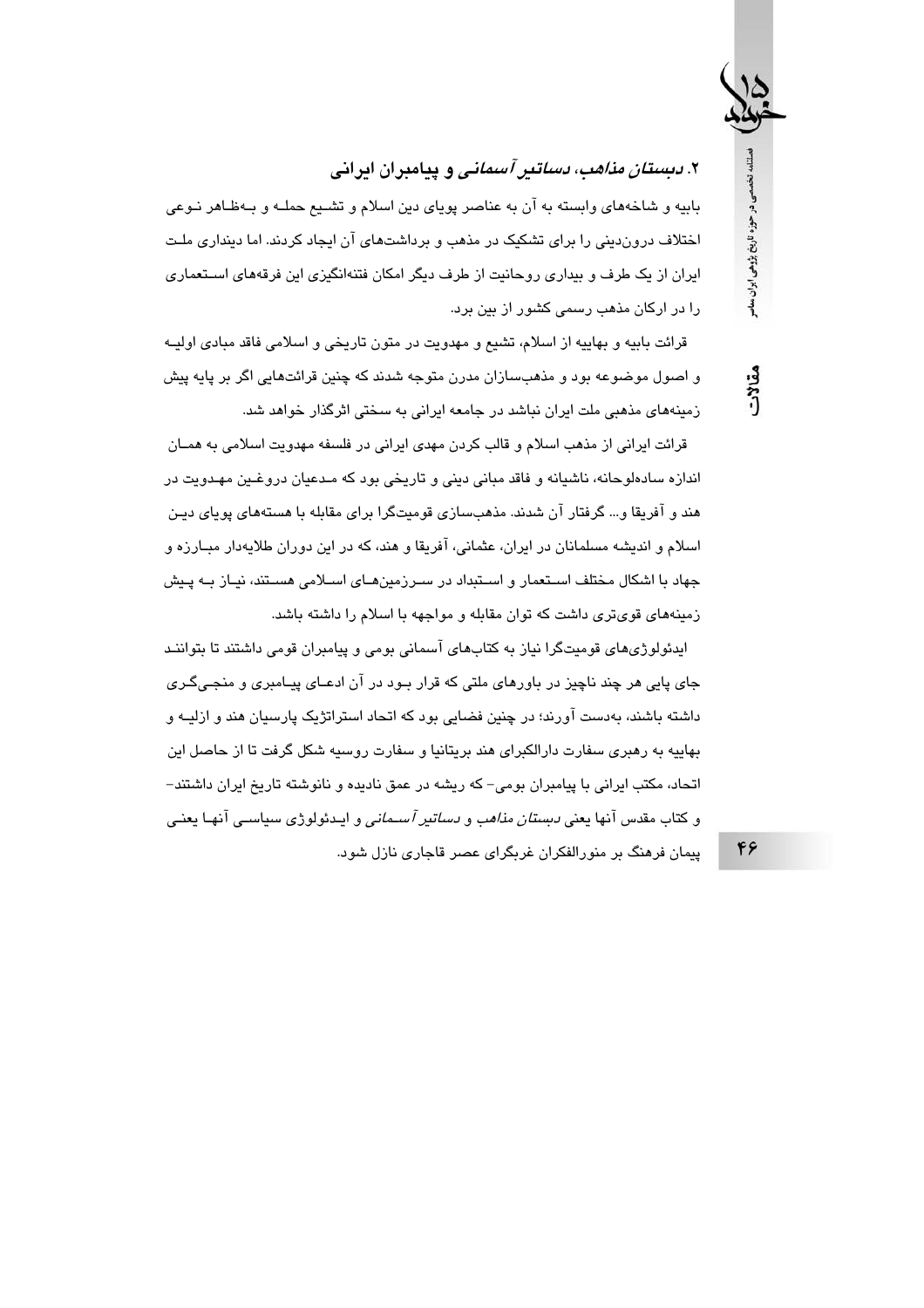کتابها*ی دبستان مذاهب و دساتیر آسمانی* شالوده مذهبی جدید برمبنـای قرائـت ایرانـی را پاپهريزي کردند که ايدئولوژي آن نظريــه «پيمــان فرهنـگ» بــود. مېشــران ايــن ايــدئولوژي کــه منورالفکران سکولار و غربگرای عصر قاجاری هستند مأموریت داشـتند بـه کمـک اسـتعمار و ایدئولوژی مدرنیته با مذهب اسلام مبارزه کنند، متون تاریخی را نفی نمایند، دیـن اســلام را در ابران وبرانگر و ناکارآمد و اختلاف رانگیز معرفی کنند، از گذشته آرمیانی و اتوپییای عصیر حکمت خسروانی سخن بگویند و رگ غیرت قومی ملت ایران را بـه جـوش آورنـد و در نهایـت شرایط را برای سیطره مدرنیسم و ایدئولوژیهای آن فراهم سازند. اگرچه این پیمانها بهظاهر نانوشته هستند و اثری در تاریخ ندارند اما رگههای مستند تاریخی آن را با مطالعه دقیق تاریخ ايران عصر قاجاري و عصر پهلوي مي توان به هم مرتبط دانست.

*دستان مناهب* از یک پیامبر ساختگی به نام کنخسرو استفندیار بین آذرکیبوان تولید شیده است. شاید اولینبار منشأ قوم گرایی مذهبی و تکثرگرایـی۵ــای دینـی در ایـران را، کــه ماهیـت مدرن و سیاسی دارد نه ماهیت کلامی و عقیدتی، باید در کتابهای *دبستان مـذاهب و دسـاتیر آسمانی* حستوحو کرد.

کتاب *دبستان مذاهب* در سال ۱۲۹۸هق، یعنی در اوج نــاآرامـی،*هــای* فرقــهای ایــران در دوره ناصرالدینشاه برای اولینبار در بمبئی یعنی در زیر سیطره نفوذ استعمار انگلیس منتشر شد. این اثر حتی برای بار اول توسط انگلیسیها بهعنوان یک اثر تازه منتشر گردید و شــاید بـرای همین بود که رحیم رضازاده ملک در یادداشت چاپ این کتاب می،نویسد:

کتاب *دبستان،* نخستینبار توسط انگلیسیان که به غارت سرزمین پرنعمت هندوسـتان مشغول بودند معرفی و به انگلیسی ترجمه شده است و باز نخستین چاپ فارسی آن را «ويليم صاحب!» كرده است. با اين حساب بعيد نيست كه انگليسيان با در نظـر داشــتن دستورالعمل Divide and Rule بسياري از مطالب غلط و مغرضانه را از خـود جعـل كرده و چون اين جعليات هيچگونه سابقهاي نداشته و احمقانه بــودن آنهــا از جيبشـــان تُتُق میزده، آنها را به بنگیان و چرسیان نسبت داده و به *دبستان* چپانده باشــند. ایــن

FV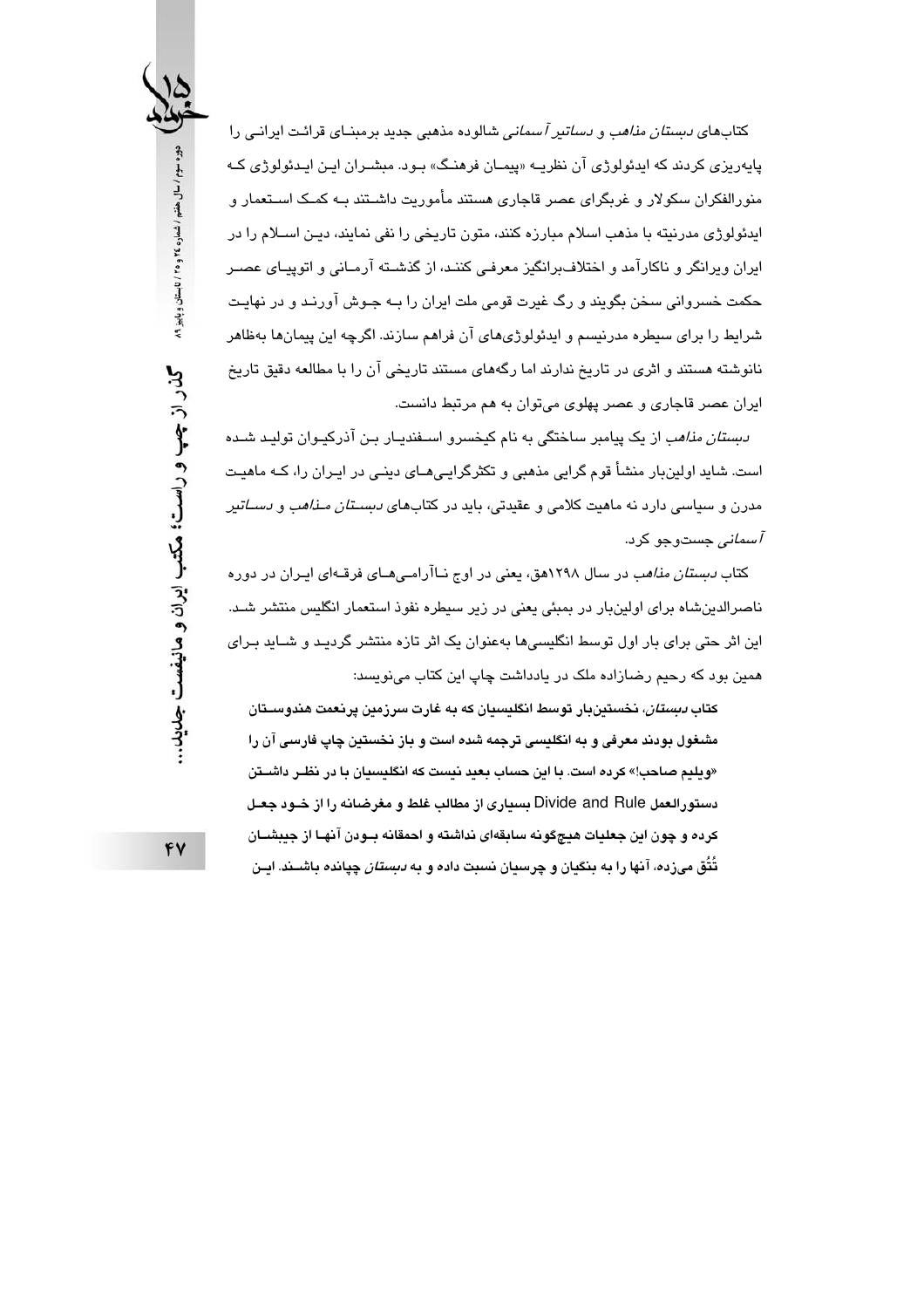احتمال وقتی قوت میگیرد که بدانیم چگونه همین استعمارگران، در ایران به دینسازان بیمایه و شیادان دروغپیشه کمک کردند و زیر بالشان را گرفتند تا دکانهایی بــه اســم بابیه و بهاییه پرداختند و سالهای سال تنور تفرقه کوره جـدال را گـرم نگـاهداشــتند. وقتی انگلیسیان این چنین، آتشبیار معرکهای به این رسوایی بــوده باشــند، آیــا بـعیــد است که از همان دست شیادیها در *دستان* کرده داشند؟<sup>\</sup>

*دساتیر آسمانی د*ومین کتابی است که مانن*د دبستان مذاهب* محصول سرزمین هنـد در دوره استعمار است و نزدیک به دویست سال از انتشار آن میگذرد.

*دبستان مذاهب* بهظاهر در ملل و نحل یا در بیان ادیان و مذاهب شناختهشده و ناشناخته، تـا اوایل سده دهم هجری است. این کتاب مجموعهای است به خط فارسی که به قول نویســندهاش در میلیاردها سال پیش از این، از سوی خداوند بر شانزده پیغمبر که همه آنها از میان ایرانیـان برگزیده شده بودند در زمـانهـای مختلـف و بـه زبـان ناشـناختهای کـه آن را زبـان آسـمانی می:نامد، فرو فرستاده شده است تا چراغ هدایت نوع بشر واقع گردد.<sup>۲</sup>

گزارشدهنده کتاب *دساتیر آسمانی،* آقای علیاصغر مصطفوی، مینویسد:

پس از بررسیهای فراوان و در نظر گرفتن اوضاع و احوال سیاسی و بینالمللــی دوره ناصرالدبنشاهی که زمان انتشار و ورود کتاب [هم کتاب *دساتبر آسمانی* و هــم کتــاب *دبستان مذاهب*] به ایران است و تشتت فرهنگی و نابسامانی سیاسی- اجتماعی کــه در آن عصر بر ایران حاکم بود و به اسناد و مـدارک تــاریخی و سیاســیای کــه اکنــون در دسترس است درای نگار نـده تردیـدی بـاقی نمانـد کـه *دسـاتیر آسـمانی* و پیغمبـران شانزدهگانه آن برخلاف ادعای نویسندگان آن، رسالت خویش را بــه جـای عــالم بــالا و

### $FA$

ملنامه تخصصی در حوزه تاریخ پژوهی ایران ساصر

۱. کیخسرو اسفندیار بن آذرکیوان، *دبستان مذاهب*، با یادداشتهای رحیم رضــازاده ملـک، تهـران، طهـوری، ۱۳٦۳، ج۱؛ از این کتاب چاپ دیگری نیز وجود دارد که مقدم بر چـاپ مـذکور اسـت. رک: *دبسـتان مـذاهب*، علـی|صــغر مصطفوى، تهران، بىنا، ١٣٦١.

۲. علی اصغر مصطفوی، ترفند بیغمبرس*ازان و دساتیر آسمانی،* تهران، بامداد، ۱۳۷۰، ص ۲.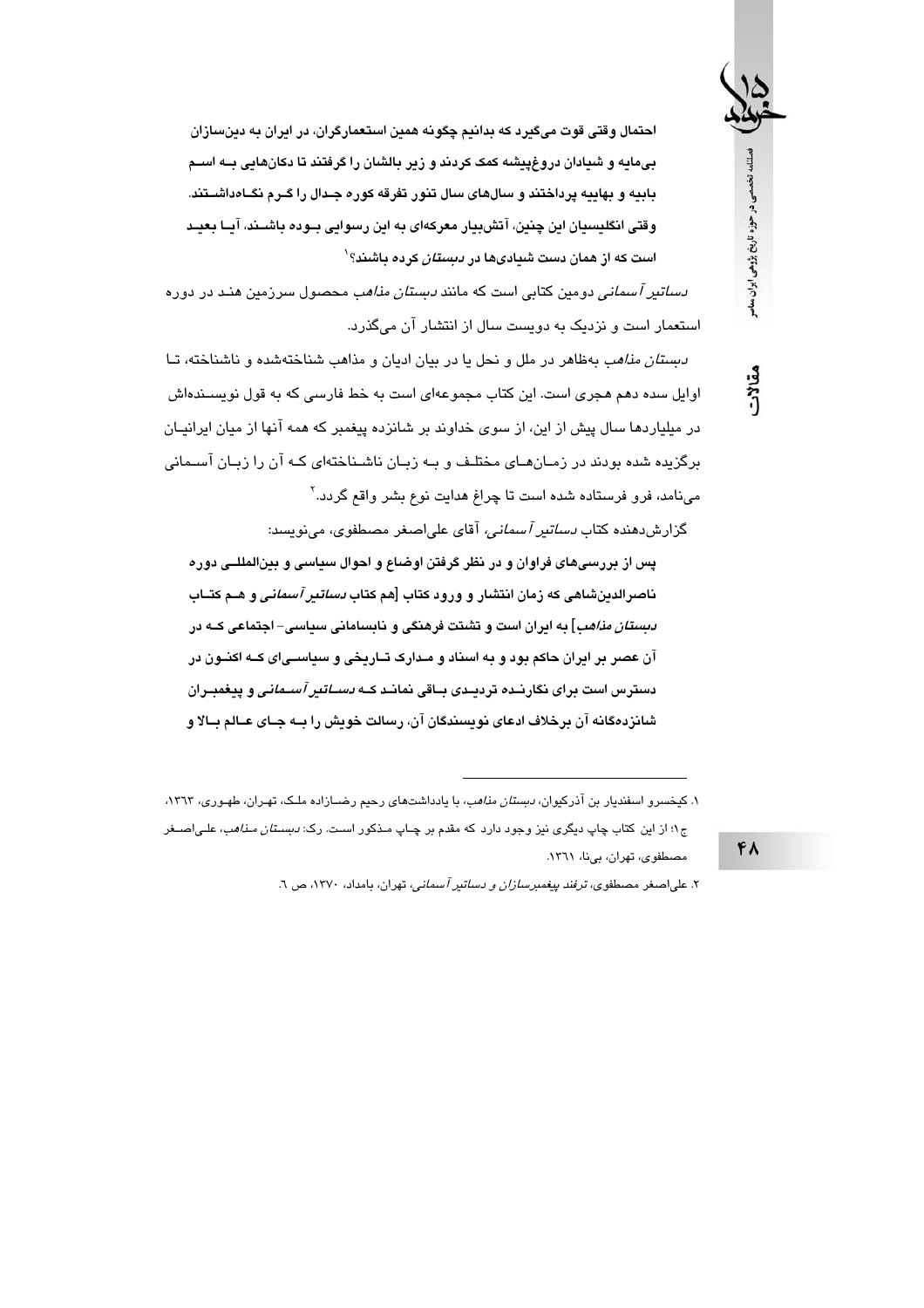جهان ملکوتی از دربار لندن دریافت میداشتهاند و فرشتهای که این آیــات را نــازل و در دسترس نویسنده یا نویسندگان کتاب قرار میداده، به جـای جبراییـل و میکاییـل ... و غیره، جاسوسان اینتلیجنتسرویس و تربیتیافتگان روباه پیر استعمار بودهاند.`

اینکه دینسازی، فرقهبازی، حزبگرایی، مکتبسازی، جریانسازی و ... بخشی از اهداف استعماری در دویستسـال اخیـر در حـوزه سـرزمینهـای اسـتعمارشـده بـرای حفـظ منـافع استعمارگران از یک طرف و تثبیت حکومتهای دستنشانده از طرف دیگر بوده است، از جملـه واقعیتهای تاریخی و سیاسی است که بیش از اینها میتواند محل پژوهش صاحبنظران تـاریخ و سياست ماشد.<sup>٢</sup>

اما آنچه محل تأمل جدی است آن است که چرا تمام دینسازان و فرقهبازان در تاریخ ایـران معاصر، از منطقه جنوب و شمال ایران یعنی از حوزه نفوذ انگلیس و روس سر بـرآوردهانـد و به قول یکی از مورخان تاریخ معاصر، بعد از ایجاد آشوب، فتنــه، فســاد، نــاامنی، خرابـی، قتـل، غارت، تشتت و تفرقه، دولتهای روس و انگلیس قدم پیش گذاشتند و از این مدعیان ایرانـی بـه نام دفاع از آزادی و دموکراسی و حقوق بشر حمایت کردند و آنها را جمـعآوری نمودنـد و در نقطهای از نقاط قلمرو خود نزدیک ایران، سکنا داده و برای آنها اسباب راحتی و مقرری ماهانه و سالانه مرتب، برقرار کردهاند؟! و عجیبتر اینکه هر مذهب و آیین جدیدی که تولیـد مـیکننـد خود غربيها جزء نخستين پيروان و مبلغان اين احزاب، فرقهها، مـذاهب دروغـين و جريـانهـا هستند و بلافاصله به رسانهها، متون تاریخی و همایشهای آنها در لندن، پاریس، واشنگتن و… كشيده مى شود.

بهايي شدن كنتدوگوبينـوي فرانسـوي، سـيد علـوي شـدن ژنـرال پـاتينجر (افسـر توپخانــه انگلستان)، ملامؤمن شدن کلنل استوارت انگلیسی (که اولتیمـاتوم انگلیسـی۱مـا را در محاصـره

دوره سوم / سال هفتم / شماره ٢٤ و ٢٥ / تابستان و پاییز ٨٩ گذر از چپ و راست؛ مکتب ایران و مانیفست جداید..

١. على اصغر مصطفوى، *همان*، ص ٦.

۲. نگارنده بخشی از تلاش *های اس*تعمارگران را در ایجاد فرقههای مذهبی در مقالـه «اسـتعمار و ظهـور مسـلکـهـای شبهدینی» مورد پژوهش قرار داده است. رک: *بهاییت آنگونه که هست*، همان، ص۳۳۰–۳۲۱.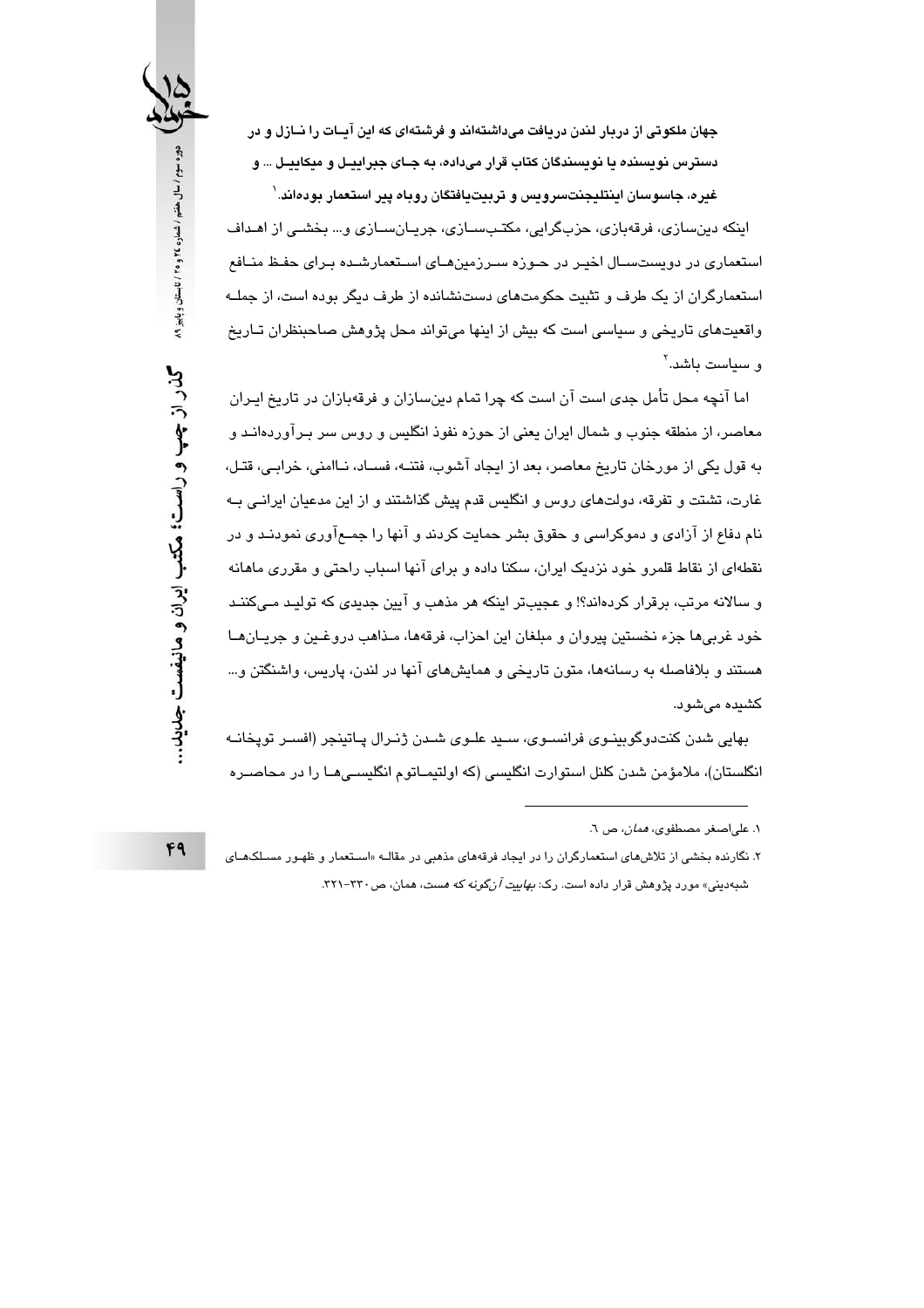هرات به محمدشاه ابلاغ کرد و در بخارا خود را ملامؤمن نامید)، فرستاده مسیح شـدن ژورف ولف پهـودي، بــه لبــاس درويــش محمـدي درآمـدن ژنـرال فريــه از افسـران لشــكر فرانســه و جاسوسی کردن برای انگلیس (وی با همین لباس درویش محمدی مدت سه سـال بلوچسـتان و خراسان را در لباس زهد و تقوا به آشوب کشید)، شیخ عبدالله شوشتری شدن ریچـارد برتـون انگلیسی برای نفوذ در جنبش شیخ شامل داغستانی علیه روسیه در قفقاز که در آن دوران جزء سرزمینهای ایران بود، مسلمان شدن میرزا یعقوبخان ارمنی پدر میرزا ملکمخان ناظمالدولـه یکی از بزرگترین عاقدان قراردادهای اسـتعماری مثـل رویتـر، تنبـاکو و لاتـاری بـا انگلـیس و انتخاب نام شيخ شمسالدين قونيوي بـراي جاسوسـي، آخونـد طالقـاني شـدن مسـيو چرچيـل کاردار سفارت انگلیس و رفیق گرمابه و گلستان میرزا ملکـمخـان در بوشــهر و…' نمونــههــای کوچکی از دین،سازیها، فرقهبازیها و مکتب و مذهب،سازیهبای استعمار در دوران معاصیر مے باشد.

این درست است که از دوره فرمانروایی صفویان در ایران و حکومت اکبرشاه در هند که هر دو سلسله تحت تأثیر مذهب شیعه نسبت به نفوذ استعمار در سرزمینهای مسلمانان مقاومت و حساسیت دارند، کتابهای *ابقان، بیان، اقدس، دبستان مذاهب و دساتیر آسمانی و*… نخستین متون شبهمقدسی نیستند که از آسمان مهآلود لندن یا فضـای پـخبسـته مسـکو نـازل شـده پـا حضرات مهاباد، جی افرام، شای کلیو، پاسان (از پیامبران ادعایی *دساتیر*) و منجیان دروغینـی چون باب، بها، میرزا یحیی، شریعت سنگلجی، کسروی، شوقی افندی، عباس افندی [از مـدعیان موعودگرايي و پاکديني] نخسـتين پيـامبران و منجيـاني نيسـتند کـه از سـوي توليـدکننـدگان دموکراسی، حقوق بشر و آزادی برای نجات ملل شرق با پیامهای ویـژه خـویش بـه پیـامبری، امامت و در نهایت خدایی گسیل شدهاند. این خداوندان نفتخوار و زرپرست زورمـدار، در ایـن راه آنقدر مکتب و حزب و گروه و جریان و مذهب و فرقه تولید کردهاند کـه اکنـون حاصـل و

١. نقل به مضمون از: على اصغر مصطفوى، *همان،* ص ٣٧-٣٤.

 $\Delta$ 

فصلنامه تخصصی در حوزه تاریخ پژوهی ایران معاصر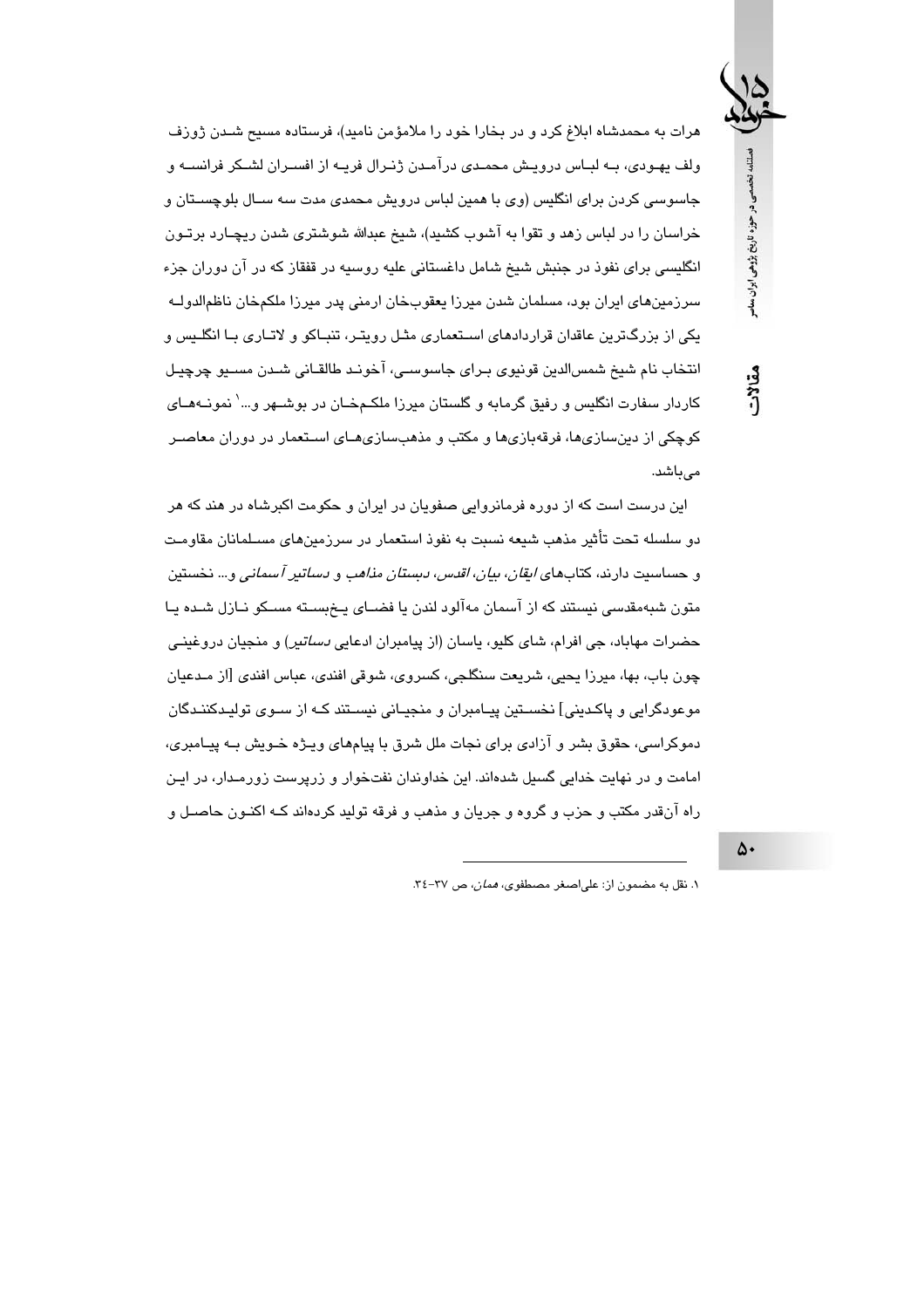نتیجه آن صدها نوع مذهب و فرقه در هند و کشورهای اسلامی است.` بنيانگذار عظيمالشأن انقلاب اسلامي و نظام جمهوري اسلامي، امامخميني(س)، چــه عميــق و

دقیق ماهیت این مسلکها، فرقهها، گروهها و احزاب را تحلیل میکنند و میفرمایند:

یک راه استفاده غرب از ما و استفاده امریکا و شوروی از مخازن ممالک ماها، همین معنا است که در بطن خود یک جامعه کیه بایید پیرای خیودش یک حسیاتی داشیته باشید و پیشرفتی بکند در همان بطن جامعه، از طریقهای مختلف اختلافـات درسـت مــیکننــد. اختلاف مسلکهای مختلف، عرض میکنم کـه جنـگ تـرک و فـارس، جنـگ کـرد و مـثلاً غیرکرد، جنگ… بلوچ و غیربلوچ، از این مسائل درست میکنند میتراشند. یـک مملکتــی که باید همه آنها با هم مجتمع بشوند، هر کدام را به یک راهی میبرند، یعنـی نقشــههــا میبرد، اینا را به این رادهای مختلف و بهواسطه همین اختلافـاتی کــه در بطـن جامعــه درست میکنند، نمیگذارند این جامعه رو به ترقی خودش برود. آنها استفاده خودشیان را میکنند، اینها میزنند توی سر هم و آنها میآیند نفتهایشان را میپرند، گازهایشیان را میبرند و هر چه دارند اینها غارت میکنند و کسی هم نیست که حرفـی بزنــد، بــرای اينكه يك فكر واحد نيست، افكار متشتت و مختلف است. `

امام میفرماید:

در ممالک ما و خصوصاً در مملکت ایران از اول که احزاب درست شده است… یک صحنه مبارزه بین احزاب و این از باب این بوده است کــه چــون خــارجیهــا مــیخواســتند از اختلاف ملتها، از اختلاف تودههای مردم استفاده کنند. یکی از راههایی که موجب ایـن میشود که اختلاف پیدا بشود و مردم با هم در یک مسائلی مجتمع نشوند، قضیه احزاب بوده است. ۳

۰۱ نقل به مضمون از: *همان،* ص ۳٤.

٢. صحيفه امام، ج٤، ص ٢٣٥.

٣. صحيفه امام، ج٥، ص ٢٧٥.

گذر از چپ و راست؛ مکتب ایران و مانیفست جلبید…

دوره سوم / سال هفتم / شماره ٢٤ و ٢٥ / تابستان و پاییز ٨٩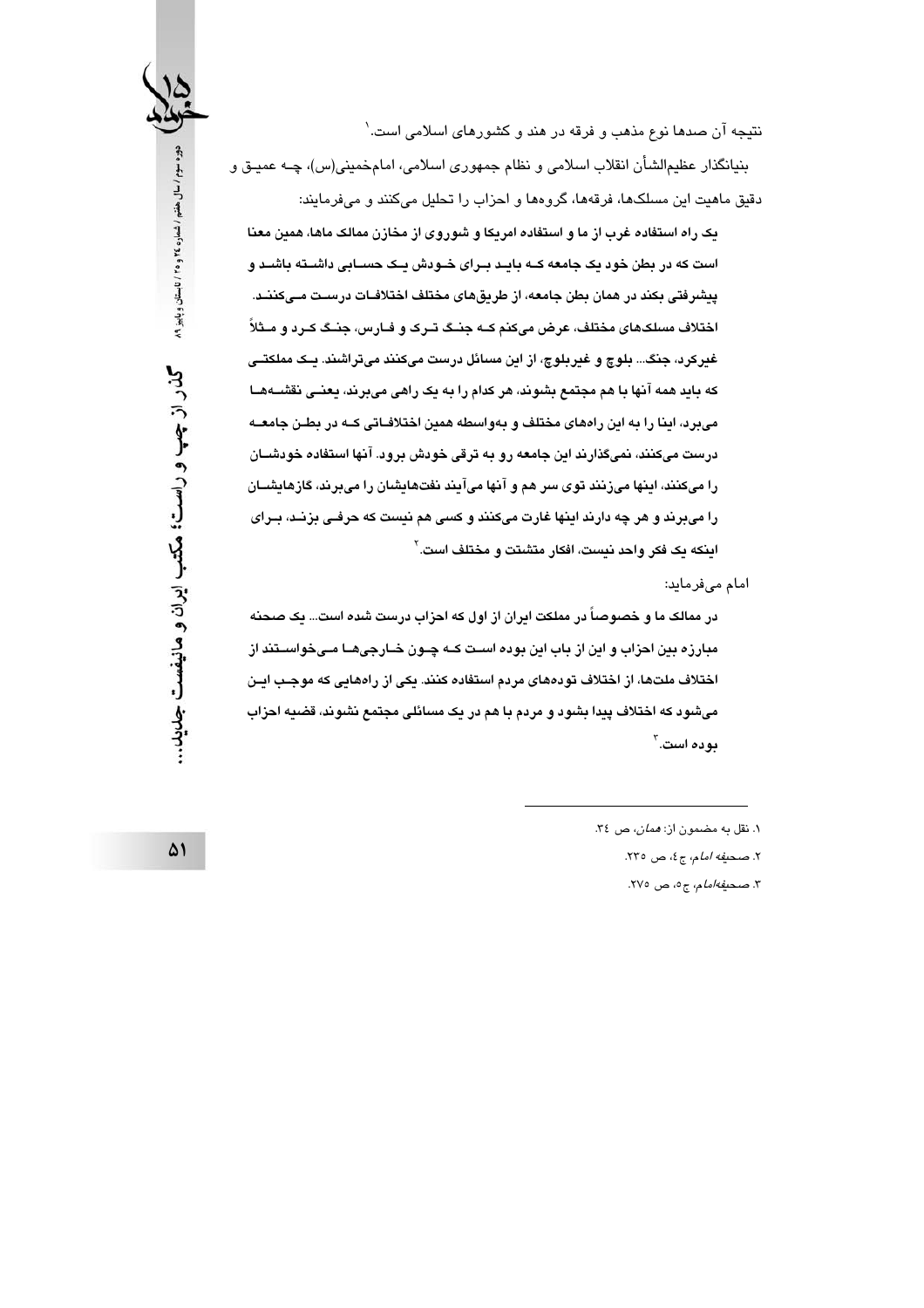۳. ایدئولوژی «پیمان فرهنگ»، مانیف*س*ت مکتب ایران و غریگراییان عصبر قاجارى

در تعالیم نخست *دستان مذاهب* که بهظاهر تعلیم پارسیان در حبوزه قرائت ایران*ی* از میذهب است پیشزمینههای فکری آن را می توان در بخشی از تعـالیم شـیخیه و بابیـه ملاحظـه کـرد و دنباله آن را هم می توان بعدها در آموزههای دو تن از دامادهای میرزا بچنی صیم ازل (وصبی عليمحمد باب و پايهگذار فرقه ازليه) يعني ميرزا آقاخان كرماني و شيخ احمد روحي كـه هـر دو ایرانی و از پیشگامان قومگرایی مذهبی در ایران هستند، تعقیب نمود.

مفهوم «پیمان فرهنگ» اصول موضوعه مکتب ایرانی و ملیگرایی دوران بعد است. اولـینبـار مفهوم پیمان فرهنگ را باید در کتاب *دبستان مذاهب* که گفتیم در حوزه استعماری هند بریتانیـا نوشته شد و آن را باید پیش;دمینههای قرائت ایرانی از مذهب دانست، جستوجـو کـرد. مکتـب پیمان فرهنگ را در حقیقت باید عصاره آموزه آخرین سـرگروه متـأخرین مـذهب پارســیان در فرقه آبادیان و آذر هوشنگیان دانست. کتاب *دبستان مذاهب* این سرکرده را آذرکیـوان معرفـی میکند و میگوید نسب آذرکیوان به ساسان می٫رسد.

دوران زنـدگی او را ظـاهراً دوران زنـدگی شــاهعبـاس صــفوی و هــمدوره شــیخ بهـایی و میرفندرسکی آوردهاند. اینکه آیا واقعاً چنین فردی در این دوران وجبود کیاملی داشته ییا نیه، چندان مورد بحث ما نیست. آنچه در ایـن پـژوهش مفیـد اسـت آمـوزههـای درویشــان مـذهب آبادیان و سرکرده آنها، آذرکیوان است.

آخوندزاده در کتاب *مکتوبات کمال الدوله* و میرزا آقاخان کرمانی (ازلی) در کتاب *سه مکتو*ب که بر داشتی از مکت*و بات کمال الدو له* آخو ندز اده است بعـدهـا همـین داسـتان سـاختگی «بیمـان فرهنگ» را بهعنوان ابدئولوژی مکتب ابرانی و مبانی اولیه و اصول موضیوعه تجبویزات تجیده در ايران قرار مي دهند تا از اين زاويه و مبتني بر اين ايدئولوژي هم شاه، هم نخبگان سياسـي و هم مردم ایران دستاویزی برای کنار گذاشتن اسلام داشته باشند.

5٢

فصلنامه تخصصی در حوزه تاریخ پژوهی ایران معاصر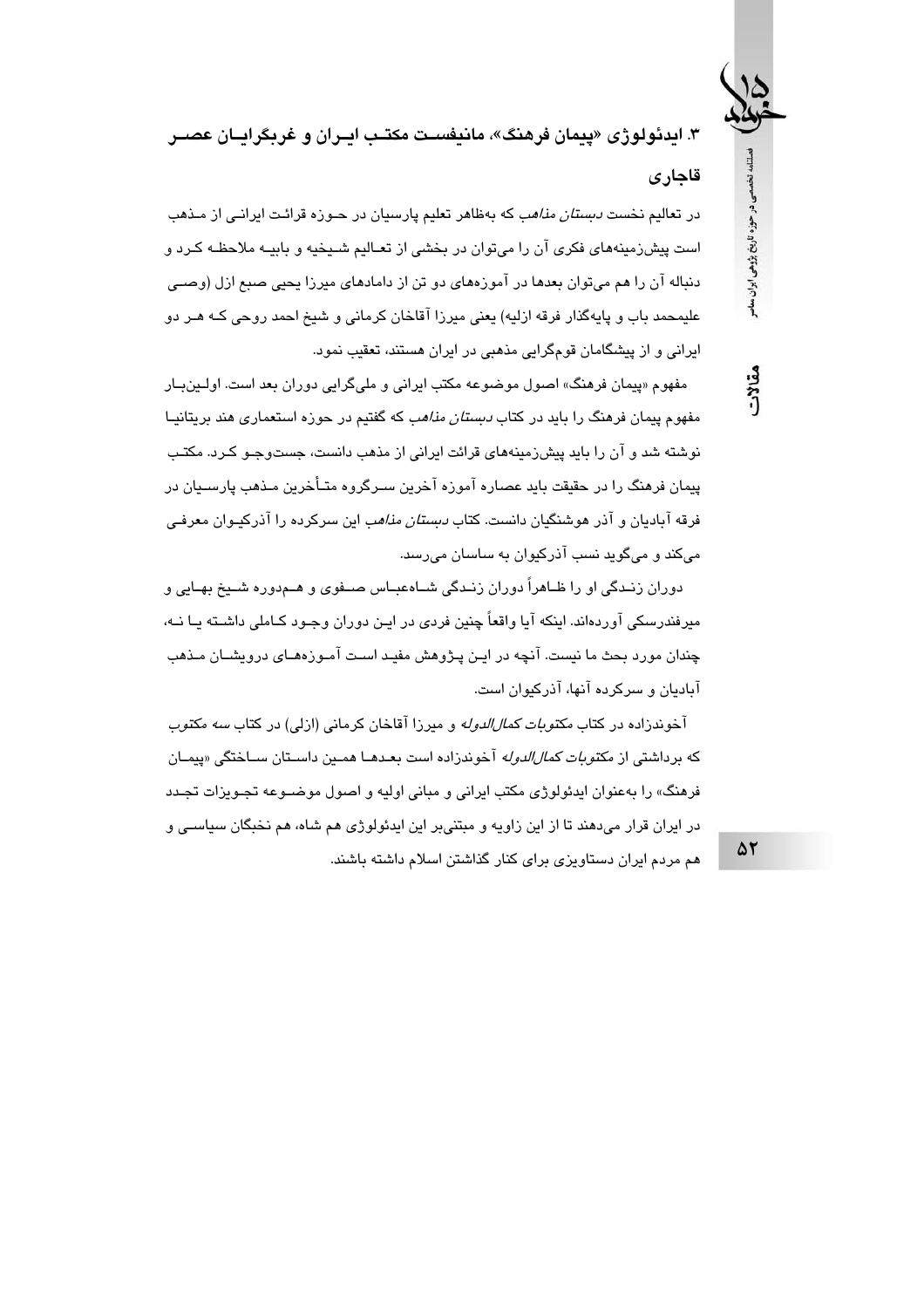*دبستان مذاهب* مبانی ایدئولوژی مدرن منورالفکری ایران در مقابل اسلام را اینگونــه تبیــین مے کند:

این طریق را آمیزه فرهنگ و فبرچار نامند، چون کسبی از بیگانگــان کــیش ایشــان، بــه مجلس این فرقه، آشنا شود، او را درشت نگوینـد و راه مـذهب او را سـتانید و بدانچـه گوید پذیرند و در تعظیم و تکریم دقیقهای از دقایق فرو ننهند. بنابر اصل مذهب خویش که به هر دین، به اعتقاد ایشان، به خدا توان رسید... از تعصب و بغـض و حـد و حقـد و ترجیح ملتی بر ملتی و گزیدن کیشی بر کیشی احتراز نمایند و دانشوران و درویشان و پرهیزگاران و یزدانپرستان هر آیین را هر آینه دوست دارند و عــوام|لنــاس را نیــز بــد نخوانند و نکوهش دنیایرستان نکنند. ۱

آنچه گفته شد شمهای از ایدئولوژی مکتب پیمـان فرهنـگ اسـت کـه مبشـران آن در عصـر قاجاریه مدعی هستند اعتقاد سلاطین پارس از آبادیـان و جیـان و شــابیان و پارســانیان، بلکـه پیشدادیان و کیان و اشکانیان و ساسانیان، آن است.<sup>۲</sup> البته هر عاقلی میداند که این آموزهها به مذهب شبهفلسفی پلورالیستی اروپا شباهت بیشتری دارد تـا بــه مـذاهب شـرقی نــازلشــده در ایران و خاورمیانه و آسیا!

کتاب *دبستان مذاهب* از ص ٤٩ به شرح و توصیف احکام «پیمان فرهنگ» میپردازد و مبانی این مذهب ساختگی را به عنـوان مـذهب ایـران باسـتان، دکتـرین منـورالفکری سـکولار عصـر قاجاری در مواجهه و مقابله با مذهب اسلام قرار میدهد.

اولین کسی که از ایدئولوژی پیمان فرهنگ در کتاب خود یاد میکند اما از منبع آن سخنی به میان نمیآورد، آخوندزاده است. آخوندزاده *مکتوبات کمــالالدولــه* را بــه عنـوان بیانیــه آشــکار غربگرایان سکولار علیه مذهب اسلام در عصر قاجاری صادر میکند و در این رساله بـا تمـام قوا ملت ایران را به حذف اسلام و پذیرش بیچـونوچـرای تجـدد غربـی برمبنـای ایـدئولوژی

٢. *همان،* ص ٤٩.

دوره سوم / سال هفتم / شماره ٢٤ و ٢٥ / تابستان و پاییز ٨٩ کذر از چپ و راست؛ مکتب ایران و مانیفست جدید.

۱. کیخسرو اسفندیار بن آذرکیوان، *همان*، ص ٤٨ - ٤٧.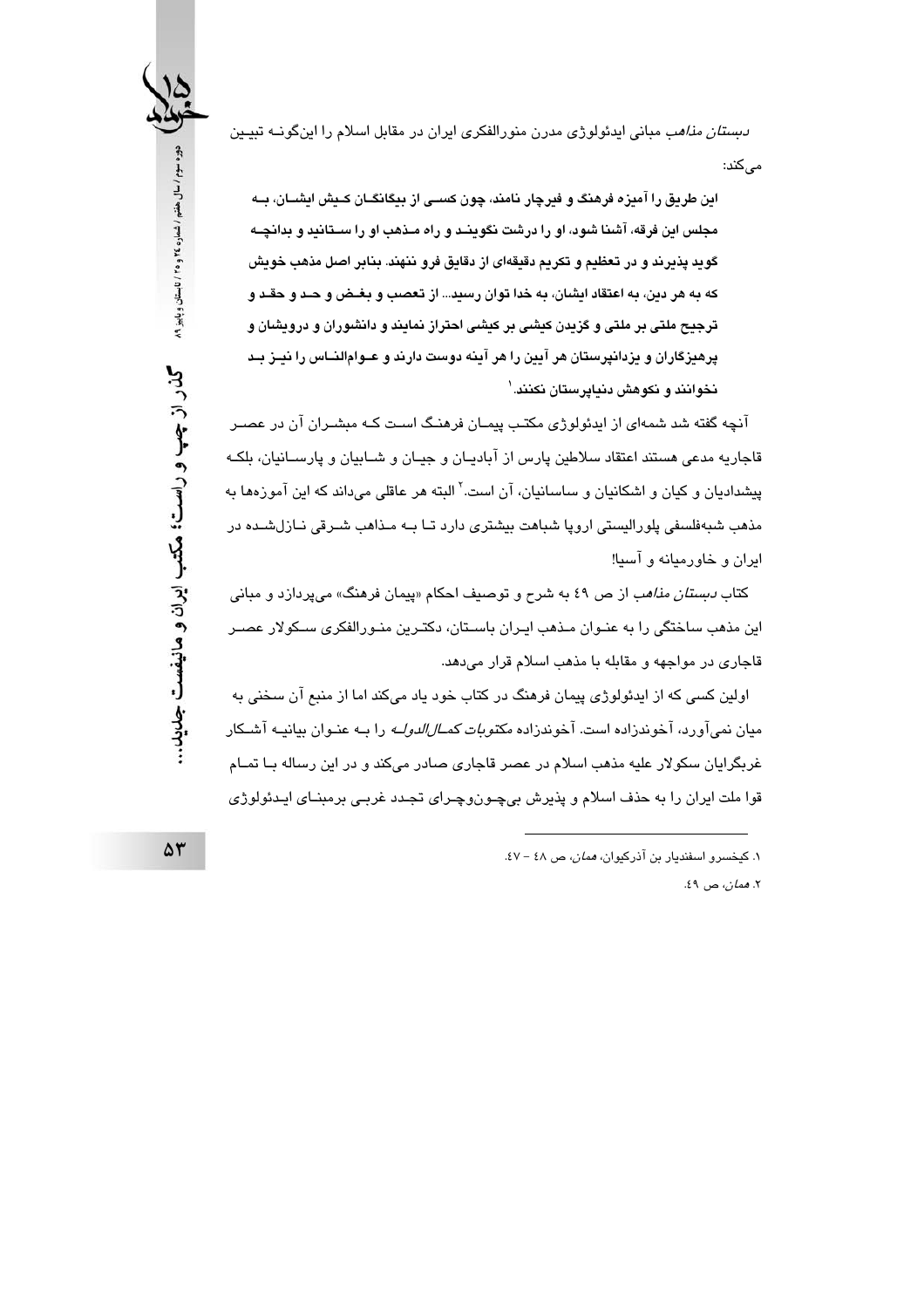ایرانی پیمان فرهنگ فرا میخواند و به تعظیم ایـدئولوژی پیمـان فرهنـگ، بـه عنـوان مانیفسـت مکتب ایران در مقابل مکتب اسلام میپردازد.

ای ایران! کو آن شوکت و سـعادت تــو کــه در عهـد کیــومرث و جمشــید و گشتاسـب و انوشیروان و خسرویرویز میبود؟ اگرچه آنگونه شوکت و سعادت در جنب شــوکت و سعادت حالیه ملل فرنگستان و ینگی دنیا [امریکا] به منزله شمعی است در مقابل آفتاب ... ای ایران! زمانی که سلاطین تو به پیمان فرهنگ عمل مــیکردنــد چنــد هــزار ســال در صفحه ارم مثال دنیا به عظمت و سعادت کامران میبودند و مردم در زیر سایه سلطنت ایشان از نعمات الهی بهرهیاب شده و در عزت و آسایش زندگانی مـیکردنـد... در عهـد سلاطین فرس نظر با حکام پیمان فرهنگ در هر شهر محاسبان میبودند و ... `

آخوندزاده سادهلوحانه افسانه مکتب ایرانـی پیمـان فرهنـگ را بـاور کـرد و در مکتـوب اول رساله خود به شرح اتوپیای ایران باستان در زیر سایه ایدئولوژی پیمان فرهنگ مے،پـردازد و م**تعا**قب آن میرزا آقاخان کرمانی نیـز رسـاله *سـه مکتـوب* خـود را کـه برداشـتی از *مکتوبـات كمالالدوله* آخوندزاده است به ابن افسانه اختصاص می دهد تا بستر لازم بیرای نهادینیه شیدن ایدئولوژی پیمان فرهنگ و باستانگرایی برمبنای مکتب ایـران در مقابـل مکتـب اســلام، فـراهـم شو د.

آخوندزاده و میرزا آقاخان کرمانی و غربگرایان و قـومگرایـان عصـر قاجـاری و پهلـوی دو وظيفه عمده برگردن داشتند:

۱. جعل یک تاریخ باستانی اتوپیایی برای ایران برمبنای مکتب و ایدئولوژی کاملاً ایرانی؛ ۲. نفی و انکار میراث دوره اسلامی ایران در همه زمینهها و سیاه نشان دادن این دوران. به جرئت می توان ادعا کرد که در تمام دوران حکومت ناصـرالدینشـاه قاجـار بـه بعـد و در تمام دوران حکومت استبداد سیاه پهلوی در ایران، غربگرایان باستانگرا با تمام توان بــهدنبــال عملیاتی کردن این دو وظیفه در ایران بودند. اگر هم در پارهای از اوقات ناچار بودند کـه پــادی

 $\Delta f$ 

فصلنامه تخصصی در حوزه تاریخ پژوهی ایران معاصر

مقالات

١. آخوندزاده، مكت*وبات كمال الدوله*، نسخه خطى كتابخانه ملى ايران، مجموعه شماره ١٤٨، ص٦٢-١١.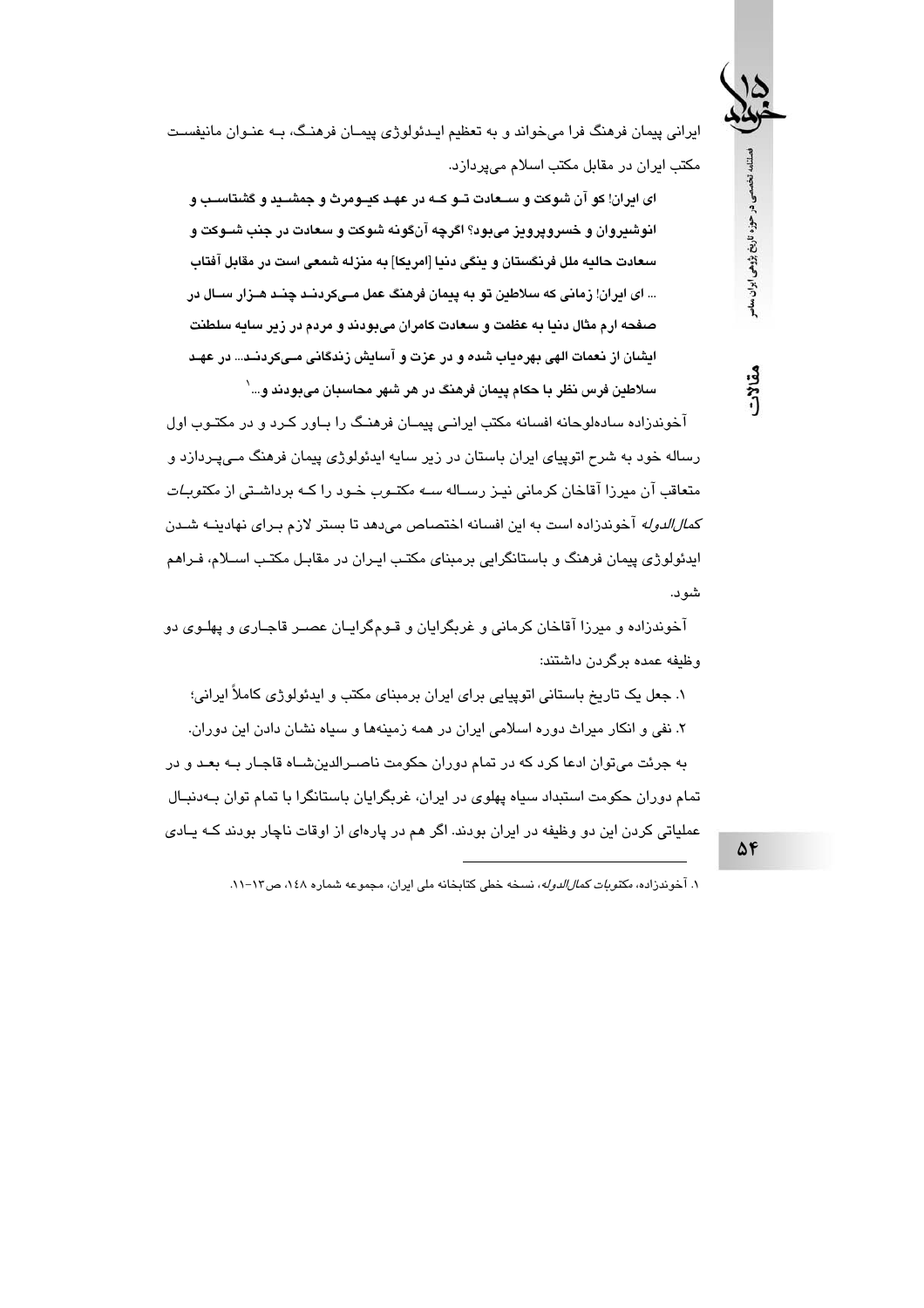از اسلام نمایند تلاش میکردند که قرائت تشیع ایرانی را بهعنوان مذهب قومی ایران در مخالفت هیستریک با اعراب قرار دهند. کتابهـای *انقـلاب ایـران و بنیادهـای فرهنگـی آن* اثـر منـوچهر خدايار محبي، *'اولين و آخـرين حكومـت جهـاني يـا حكومـت عــاطفي* از كتـاب چهـارم *فلســفه* پ*هلو*یسم اثر منوچهر هنرمند،<sup>۲</sup> م*ذهب تشیع و آرمانهای ملی ایرانیان* <sup>۲</sup>و *آرمان شــهریاری* اثـر عسکر حقوقی ٔ و دمها کتاب دیگر از این دست، نموزههـای کـوچکی از تـلاشهـای قـومگرایـان باستانگرا در القای وظایف مذکور هستند.

#### ♦ نتىجەگىرى

قرائتهای قوم گرایانه از اسلام و تشیع را میتوان در گستره وسیعی از تاریخ یکصـد و پنجـاه ساله اخیر دنبال کرد که ما در اینجا فقط بـه ریشــهمـا و انگیـزهمـای پیـدایش ایـن ایـدئولوژی اشارەای اجمالی کردیم.

مطالعات این پدیده در تـاریخ معاصـر ایـران و سـرزمینهـای اسـلامی نشـان مـی،دهـد کـه قوم گرایی مانند غربگرایی، خود را در همان ابتدا ضدسنت معرفی میکند و از ایـن جهـت وارث دینستیزی و فرهنگگریزی در دو سده اخیر در ایران میباشد. اما این ستیزه با دین و فرهنگ از همان ابتدا در قالب رهایی انسان از چیرگی امر متعالی مطرح نمـیشـود. بنــابراین فهـم ایـن قضیه چندان برای ما دشوار نیست که چرا اولین تجلی ظهـور قـوم گرایـی در قالـب مـذهبی در ایران مطرح میشود و چرا قرار است امر مدرن در پس ارتجاعیترین نوع تفکـر یعنـی باسـتان گرايى مذهبى متحقق شود؟!

چگونه امکان دارد امر مدرن با جزم قومیت و مـذهب وابســته بــه آن و مـردهریـگ تفکـرات

دوره سوم / سال هفتم / شماره ٢٤ و ٢٥ / تابستان و پاییز ٨٩ گذر از چپ و راست؛ مکتب ایران و مانیفست جمانید..

۱. منوچهر خدایار محب*ی، انقلاب ایران و بنیادهای فرهنگی آن*، تهران، اداره نگارش وزارت فرهنگ و هنر، ۱۳۵۳.

۲. منوچهر هنرمند، *اولین و آخرین حکومت جهانی یا حکومت عاطفی،* تهران، بینا، ۱۳۰۰.

۳. عسکر حقوقی، *مذهب تشیع و آرمانهای ملی ایرانیان*، تهران، بینا، ۱۳۵۳.

٤. عسکر حقوقی، *آرمان شهریاری،* تهران، دانشکده علوم سیاسی و اجتماعی، ١٣٥٧.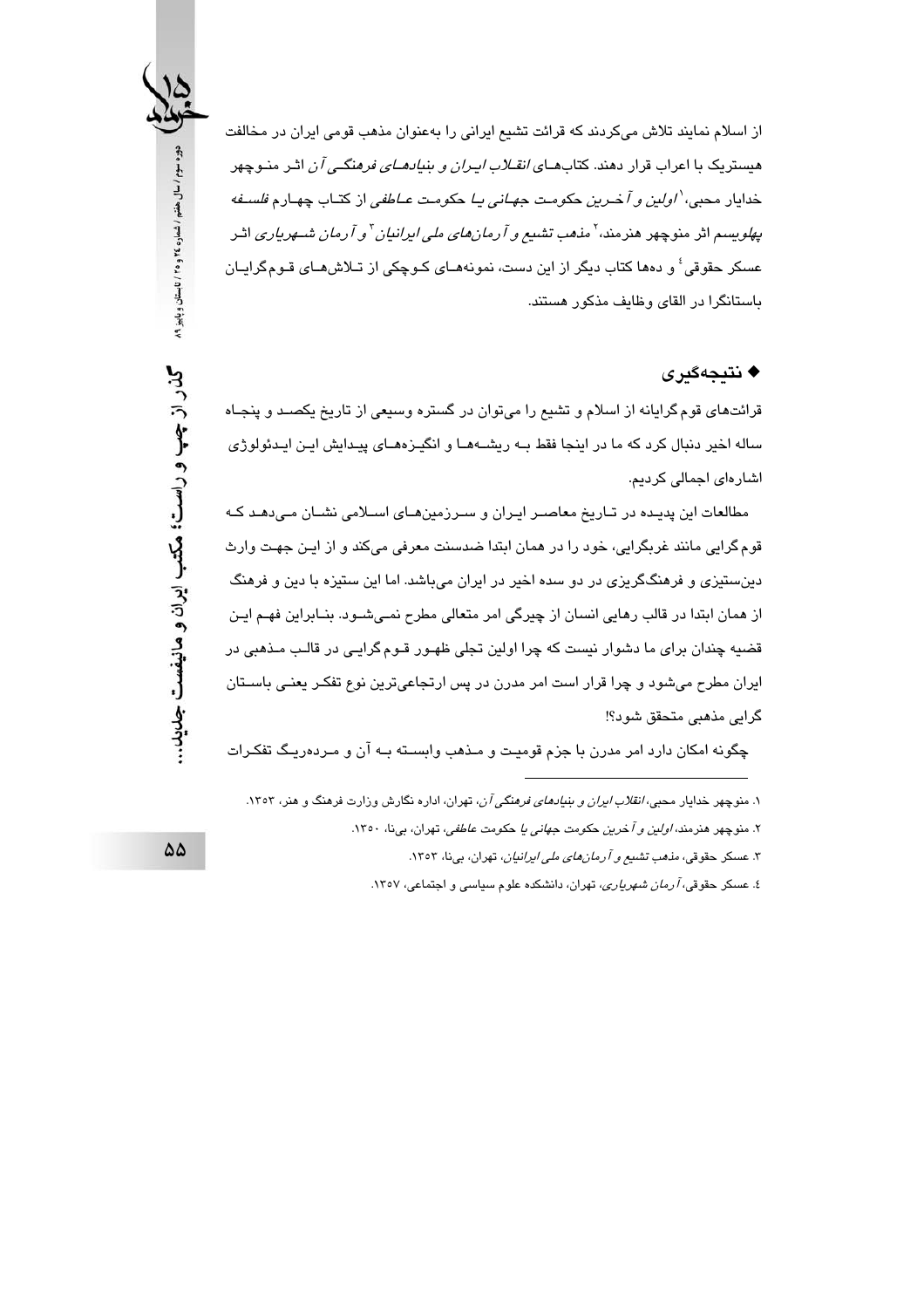فصلنامه تخصصى در حوزه تاريخ پژوهى ايران معاصر

مقالات

باستانی در ایران مستقر شود؟! این واقعیت کـه قـوم گرایـی و غربگرایـی – کـه هـر دو آب بـه آسیاب سکولاریسم، دینِستیزی و فرهنگستیزی میریزند– ادعای پیشـتازی در تجـدد و فهـم دقیق و عمیق از ایران و اسلام دارند، یک رشته پیامدهای نظری و سیاسی بهبـار مـیآورد کـه کمتر از این زاویه مورد توجه قرار گرفته است. قوم گرایی در ایران کموبیش آشکارا در این دو سده به ما میگوید که تنها چیزهـایی کـه ارزش میـارزه پیرای دستتبایی پـه آنهـا وجـود دارد چیزهایی هستند که آنها به تصویب و تأیید میرسانند نه چیزهایی کـه ملـت ایـران بـدان تعلـق دارد و آنها را مے طلعد.

این اولین واقعیتی است که در این دویست سال بی٫رحمی۵ای آشکاری را بهبار آو٫رده اسـت و با ارزشهای ادعاشده قومگرایان و غربگرایان ناسازگار است. بی رحمیهای آشکار حکومت رضاخان با پشتوانه ابدئولوژیک قومگرایان و غریگراییان در مقابلیه ییا ارزش هیا، آرمیان هیا و آرزوهای ملت ایران نمونه بسیار کوچکی از این ناسازگاری است.

به هر روی ریشهها و سرنخ اصلی این قضیه را بـهآسـانی مـیتـوان پیـدا کـرد. نقـد مـا بـه قومگرایی مذهبی و غربی اساساً چندبعدی است. از یک طـرف قـومگرایـی مـذهبی و غربـی در ایران از جنبه تاریخی، دروغین و صرفاً دستاویزی برای مخالفت با نقطههای اساسی مقاومت ملی و دینی در مقابل تهاجمات بیگانه بود و تردیدی نداریم که این نوع قومگرایی از داعیــهمــای کلیتش که بهظاهر تکـریم ایـران اسـت، بسـیار دورافتـاده اسـت. از جهـت دیگـر در ایـران چـه قومگرايي مذهبي، چه قومگرايي باستاني و چه قومگرايي غربي هميشه يک جريان ضدانقلاب را برای دفاع از استبداد و استعمار ضروری دانسته و خود مطلقاً در اختیـار اسـتبداد و اسـتعمار يو ده است.

این واقعیت که قومگرایی در ایران در تمام وجوهش مقـوم اسـتبداد و نظـام پادشـاهی بـوده است محل ترديد نيست. بر همين اساس نظريه قوم گرايي هيچوقت نتوانست تاريخ ملت ايران را

با آرمانهای فرهنگی و دینی به هم نزدیک کند. برای یافتن چرایی ایـن قضــیه، بایـد بــه وجـوه دیگری از ناکارآمدیهای قومگرایی در ایران نگاه کرد. 58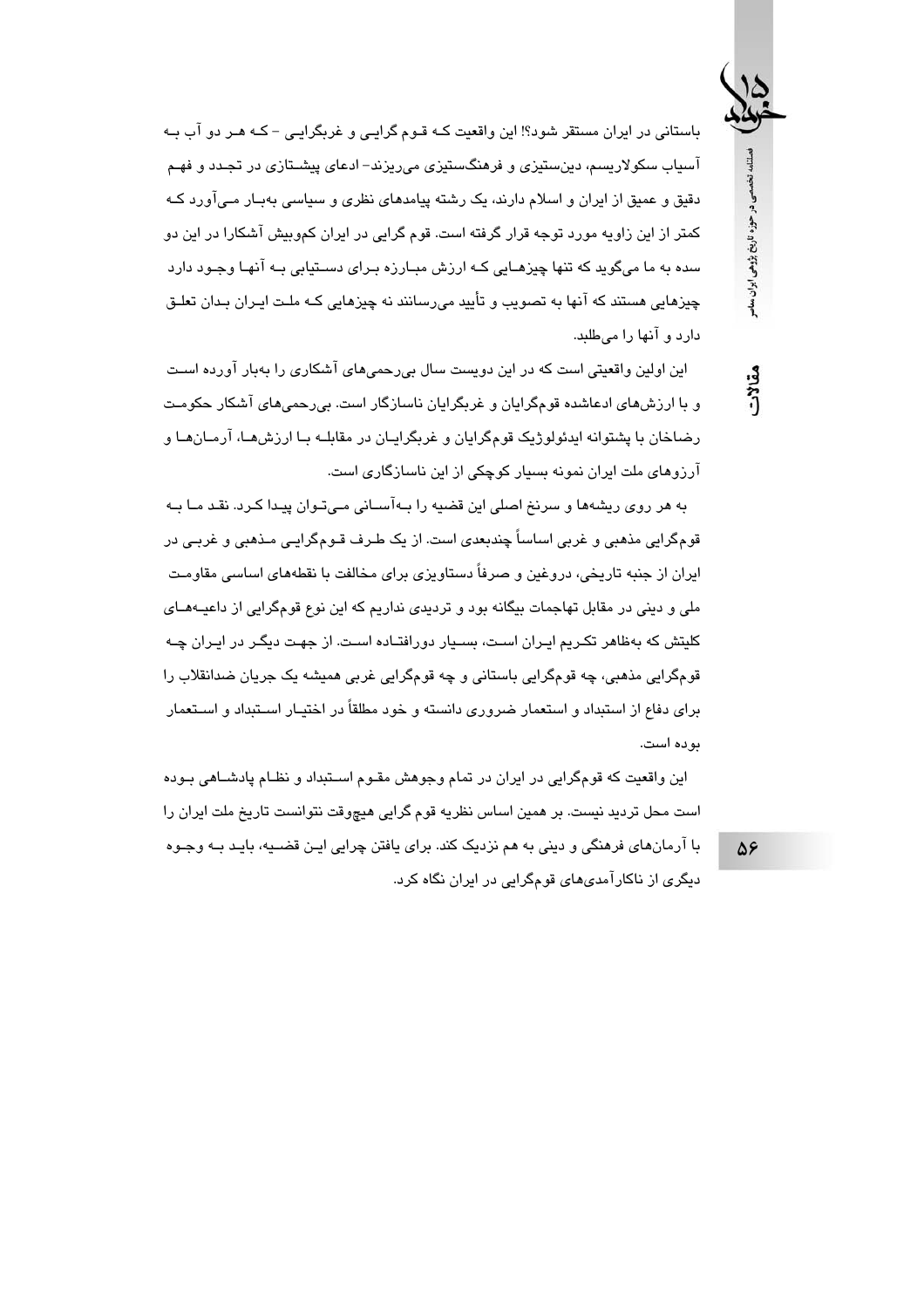مزایای قوم گرایی، حتی اگر در ایران عمومیت هــم پیـدا مــیکـرد و صــرفأ ایــدئولوژی طبقــه حکومتگر نبود، در بهترین حالت، تثبیتکننده وضم موجود بود؛ وضعی که از دوره قاجـار بـه بعد هیچگاه مورد رضایت ملت ایران قرار نداشت و به تأیید اســلام و روحانیـت نرســیده بـود؛ برای نمونه قوم گرایی مذهبی که ابتدا در قالب فرقه بابیه در ایران ظهـور کـرد در ســختـتـرین شرایط ایران به پشتوانه حامیان انگلیسی و روسی خـود در پـی کسـب پایگـاه و جایگـاهی در اپران بود. در چنین حالتی مضمون ملیگرایی که جلوه شعاری مفهوم قـوم گرایـی بـود چگونــه می توانست مورد تأیید ملت ایـران باشـد؟ بـه همـین دلیـل روحانیـت شـیعه بـا جـدیت بـا ایـن قوم گرایی به مبارزه پرداخت و در تاریخ معاصر ایران تاوانهـای سـنگینی بـرای ایـن مبـارزه پرداخت کرد. دولتمردان وطندوستی چون میرزا تقیخان امیرکبیر نیز احساس مے کردنـد کـه یابد ریشههای این قومگرایی را در کشور خشک نمایند؛ زیرا میدانستند اگر این قبومگرایی در دل مذهب و کشور شکل گیرد اولین هسته تهاجمی خود را بر تشتت مذهبی و ملی متمرکز مـی سازد و این بزرگترین آفت ایران در عصر تهاجم استعمار به سرزمینهای اسلامی بود.

بعدها دیدیم که چگونه مسئله مبارزه با نظام سلطانی و دینگرایی یکـی از گسـلهـای عمـده قوم گرایان و غربگرایان با اسلامگرایان در دویست سال اخیر و در واقــع در جلــوهمــای ویــژه تاریخ ایران بوده است. ملت ایران بیگمان یک ملت مسلمان و وطندوست است ولـی بـه خـود وطن به مفهوم قومیت و ملیت چنـدان علاقـهای نشــان نمــی،دهــد. از جنبـههــای تــاریخی بـرای مسلمانان شیعه ایران، ملیت فقط نقطه گذار است که از طریـق آن مـیٍتـوان بـه دگرگـونیِهـای اینبادی در ایناه مذهب در جامعه، مهر تأسد زد.

قوم گرایان و غربگرایان ملیت را بهعنوان گریزگاهی بـرای مخالفـت بـا مـذهب و ســازش بـا استبداد و استعمار غرب میخواستند و حتی برخی از آنها استدلال میکردند که مذهبی نبـودن ايران بر گزارههاي غربي بودن، وابسته بودن و زير سـايه اسـتبداد بـودن، برتـري دارد؛ زيـرا میراث تمدنی تاریخ ایران از ورود اسلام تا دوران جدید را بهتر از میان برمـیدارد. اعتقـاد بـه غیرمذهبی بودن ایران برای قومگرایان چپ و راست و مذهبی و غیرمذهبی را باید در رابطه بـا

دوره سوم / سال هفتم / شماره ٢٤ و ٢٥ / تابستان و پاییز ٨٩ گذر از چپ و راست؛ مکتب ایران و مانیفست جدید...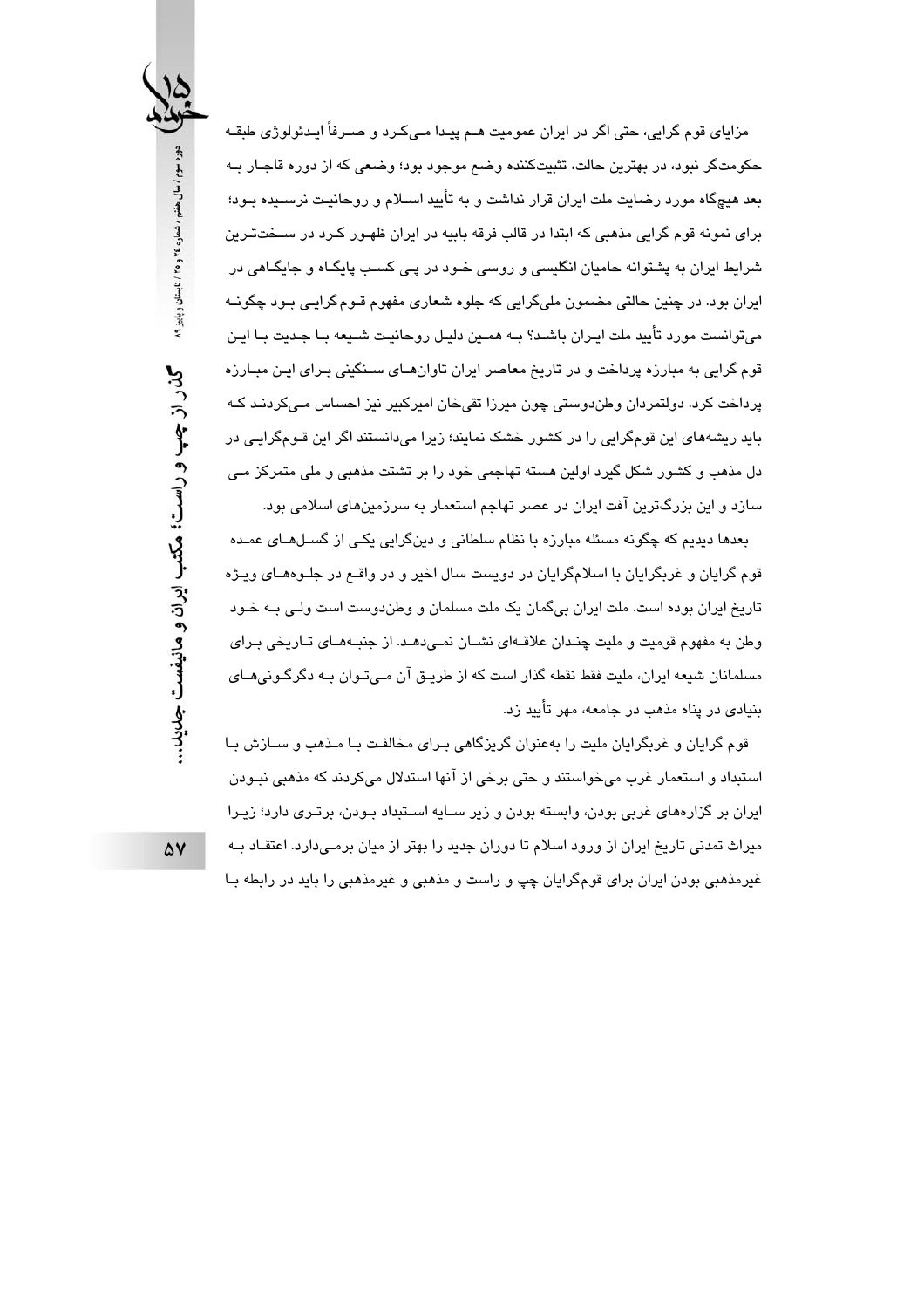جنبش سکولاریسم در غرب تحلیل کرد که در این جنبش زدودن گذشته و بریـدن از فرهنـگ و تاریخی که با مذهب عجین است اهمیتی اساسی دارد.

قوم گرایان پابەپای غربگرایان باید فراگردی را که انقلابهای سکولاریستی اروپا آغاز کـرده بودند در ایران نهادینه میکردند. گزاره ایدئولوژیک این پروژه، گریز از گذشته و متعلقات آن و ورود به آینده از پیش تعیینشده در غرب بود.

برخی پادآور شدند که جاذبه قوم گرایی و باستانگرایی که در قالب ملـیگرایـی در ایـران قـد علم کرد، برای کسانی که اسیر سلطه آن شدهاند از کیفیتهای رمانتیک ملـیگرایـی سرچشـمه میگرفت. اما متضاد این استدلال را نیز می توان بهمیان کشید؛ آنچــه قـوم گرایــان را بــه ســوی مفهوم مليگرايي سوق داد فقدان درک توفيق آنها از مفهوم مذهب و مليت به معنــاي جهـش بــه یش و به معنای قدیمی بازگشت به گذشته نیبود، بلکیه بیرای قبوم گراییان مفهیوم ملیت نقطیه تراکمپافته رهایی ساختار قدرت از سنت و اقتدار تاریخی مذهب بود؛ یعنی چیزی کـه در ایـران همیشه قدرت سیاسی را مهار میکرد و حلقه واسط بین مـردم و حکومـت بـود. قـومگرایـان و غربگرایان، تبیـین نظـری روشـنی از مفهـوم ملیـت نداشـتند امـا مـی۱دانسـتند کـه ایـن مفهـوم دستاویزی برای یک تغییر وضع همهجانبه و گذار از یک جامعه مذهبی به یک جامعــه ســکولار است؛ جامعهای که در آن مرجعیت قدرت نه نیروهای ملی و مذهبی بلکه نخبگان تازه به دوران رسیده متأثر از غرب بودند؛ این بدان معناست که غربگرایان و قومگرایان ایران مانند اروپا ب دنبال این بودند که سیاست و اصحاب قدرت را از زیر نظارت و کنترلهای مردمگرایانه اسـلام و روحانت خارج سازند و خود سیاست را تبدیل به مایعدالطبیعه حدید کنند. برای همین است که قوم گرایان و غربگرایان در هر حالتی به حضور مذهب در اجتماع و دخالت دین در سیاست و دنیا بدگمان هستند و به آن حساسیت نشان میدهند و حتی آن را ضد تجدد و ترقی معرفـی مے کنند.

اما ما در تاریخ معاصر ایران به تهاجمات جناح چپ و راست به مذهب چنان عادت کـردهایـم که فراموش کردیم که این مذهب بود که توانست با ساماندهی جنبشهای اجتماعی در یک قـرن

 $\Delta \Lambda$ 

فصلنامه تخصصی در حوزه تاریخ پژوهی ایران ساصر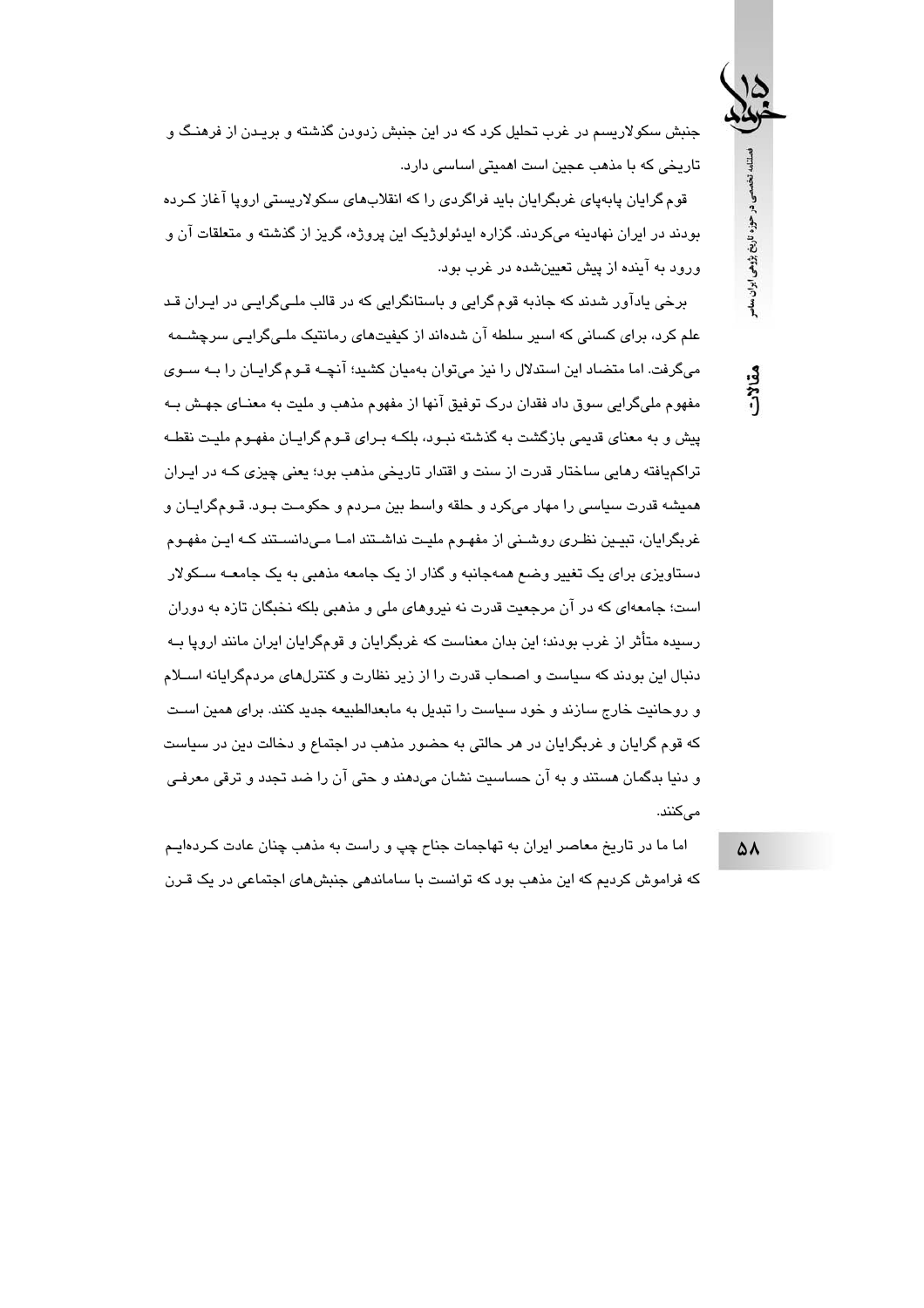اخير، استقلال و حفظ تماميت ارضي و وحدت ملي را تضـمين كنـد. قـوم گرايـان و غربگرايـان فراموش کردهاند که این مذهب بود که توانست یکی از بزرگترین انقـلابهـای اجتمـاعی را در قرن بیستم در ایران پایهریزی کند و منشأ بـروز تحـولاتی شــگرف در جهـان، منطقـه و ایـران شو د.

یکی از عوامل اساسی و عمده تهاجم قومگرایی به اسلامگرایی که در این یکصد سال بهچشم میخورد این است که اسلامگرایی مدافع انقـلاب، جسـارت، شـور و نـوعی از تـاریخ اسـت کـه می توان با نیرومندترین شیوه ممکن از آن دفاع کرد؛ در حالیکه فعالیت قومگرایان، ناکافی و از هم فروپاشیده است و لشکرهای پیشتاز آنها به بایگانی تاریخ سپرده شدهاند.

امروز مفاهیمی چون ناسیونالیسم، ملیگرایی، جمهوری ایرانی، مکتب ایـران و امثـال آن کـه رنگ و بوي قومگرايي دارد چه معنايي ميتواند داشته باشد؟

با آگاهی از اینکه امام عظیمالشــأن بارهــا مــا را از افتــادن در ورطــهمــایی کــه از آنهــا بــوی قومگرايي، تفرقه، تشتت و ضديت با شيعه به مشام مي رسد بر حذر داشته است، سخن گفتن از مکتب ایران بیش از آنکه یک گرایش معرفتی و اندیشهای باشد، گرایشی سیاسی اسـت. عـدهای سعی میکنند این پدیده سیاسی را با چشمانداز دینی و فرهنگی جذبکننده اندوختههای ایرانـی در حوزه اسلام تعریف کنند؛ اندوختههایی که کانون تازه حیـات فرهنگـی و سیاسـی ایـران در مقابل اعراب مسلمان و… باشد. جریانی کـه بـه انحـای مختلـف مفهـوم ایرانـی اســلام را ترکـه فرهنگی خود قرار داده تا از این طریق نوستالژی شکست ایران از مسلمانان را حـل کنـد، آگــاه نیست که با اینگونه مکتبسازی ها و فرقهبازی ها آب به آسیاب استعمار و اسـتکبار جهـانی و صهيونيسم بين الملل مي ريزد.

اگر باور نکنیم یا نتوانیم اثبات کنیم که طرح اینگونه نظریهها بیـانگر یـک سـبک سیاسـی و فرهنگی جدید و شکل علنیتری از پیشبرد منافع یک جریان در حال شکلگیری در ایران است – که معرفی مکتب ایران نمونهای از آن است– نباید از این واقعیت مهیـب غفلـت کنـیم کـه قرائـت ابرانی از مکتب اسلام متضمن معانی متضاد و متناقضی است که نمی توانیم از آســیبهــای آن

۵٩

گذر از چپ و راست؛ مکتب ایران و مانیفست جلمید...

دوره سوم / سال هفتم / شماره ٢٤ و ٢٥ / تابستان و پاییز ٨٩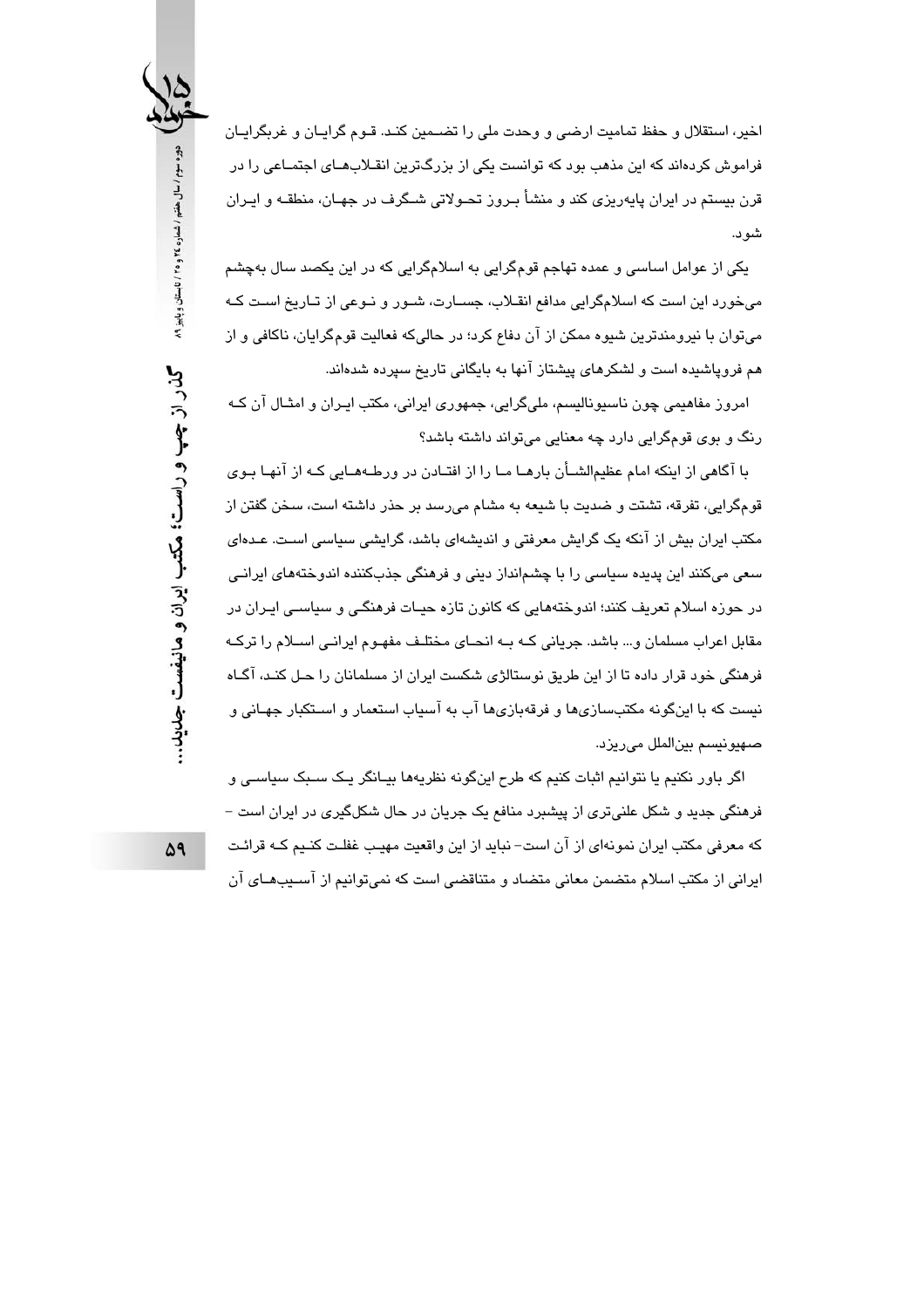در امان پاشیم.

فصلنامه تخصصی در حوزه تاریخ پژوهی ایران معاصر

مقالات

اولين آسيب چنين قرائتي اين است كه به صورت اجمالي و تفصيلي ساخت انقلاب اسلامي و جمهوری اسلامی و آرمانها و اندیشههای امام را در نسبت با اسلام دارای درک اختصاصی و قومی خواهد کرد؛ این یعنی از هم پاشیدن مبانی جنبشهای سیاسی و اجتمـاعی ایـران در یـک قرن گذشته که پشتوانه تاریخی انقلاب اسلامی و بیداری مسلمانان به حساب مـیآیـد و تحقـق یک قرن تبلیغ استعمار که به دنبـال آن بـود تـا اثبـات نمایـد کـه اولاً تشــیع در اشــکال زیـدی، اسماعیلی و دوازدهامامی یک قرائت ایرانی و قومی از اسلام اسـت و ربطـی بـه قـرآن و سـنت ندارد. ثانیاً دستاوردهای کلامی، فلسفی، تفسیری، فقهی، عرفانی و سپاسی شیعه لزوماً بخشـی از میراث تمدن اسلامی نخواهد بود.

اگر همه آسیبهای مکتب ایران را به کناری نهیم همین برداشت مهیب برای تقویت قوم گرایی و فرقهگرایی در جهان اسلام که سیاستهای دیرینه استعمار و استبداد حاکم بر سرزمینهـای اسلامی بود و هست، برای خـاموش کـردن بیـداری اسـلامی، کـه از برکـت انقـلاب اسـلامی و اندیشههای امامخمینی جهان را فرا گرفته است، کفایت میکند.

اگر از این زاویه به ایدئولوژی مکتب ایران نگاه کنیم آنگاه درک این ســخنان عمیـق و دقیـق امام عظیمالشأن امت امکان،پذیر و راهگشا خواهد بود:

... کسانی که اهل قلم و بیان هستند باید این مسائل را برای مردم توضیح دهند و اسلام را به مردم معرفی کنند و بگویند که اسلام برای ملیت خاصی نیست و تــرک و فــارس، عرب و عجم ندارد. اسلام متعلق به همه است و نژاد و رنگ، قبیله و زبان در ایـن نظــام ارزش ندارد. قرآن کتاب همه است و این تبلیغات که این عرب است، آن ترک اسـت و پــا فارس و کرد، تبلیغاتی است که اجانب برای چپاول مخازنی که در این ممالک است رواج میدهند که مسلمانان را از هم جدا کنند. مسلمین باید هوشیار باشند که تحت تأثیر این تبليغات واقع نشوند...`

۶٠

١. صحيفه أمام، ج٥، ص١٨٧.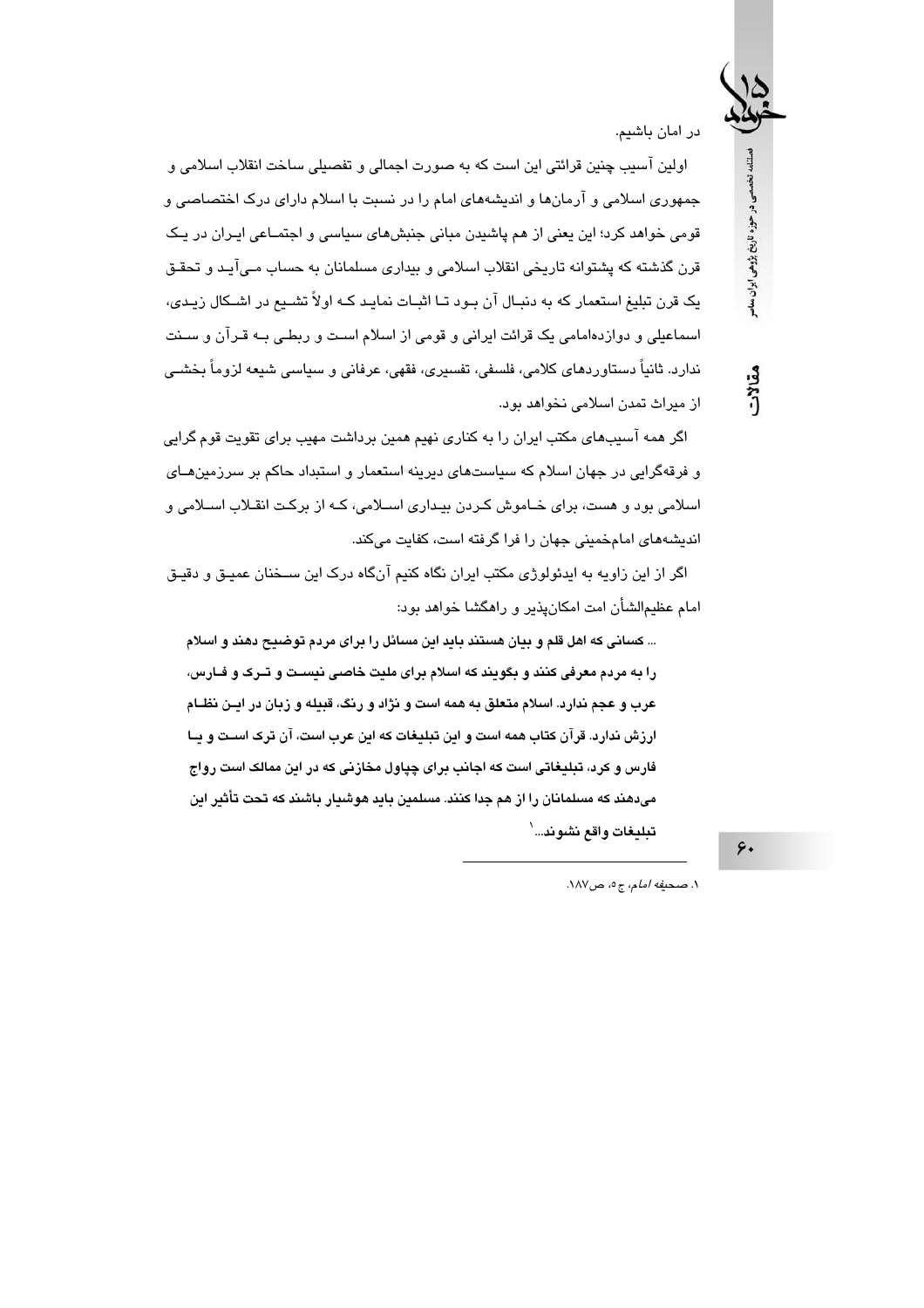اکنون توصیه میشود که دو گزاره زیر را در برابر چشمان خود مجسم کنید: گزاره اول:

در مکتب ابران طرحی وجود دارد که به مثابه جایگزین مکتب اسلام تلقی میشــود؛ ایــن طرح برگرفته از یک ایده تاریخی است که حداقل در دو قـرن گذشــته بــه مســائل قابــل توجهی در تاریخ ایران نظر داشته و این الزام را میپذیرد که باید تضمینهــای جدیــدی برای فهم اسلام ارایه داد که دریافتهای متنوعی از مکتب اســلام در آن وجــود نداشــته باشد؛ این تضمین جدید در مفهوم مکتب ایران و نوع نگاه ایرانیها به اسلام نهفته است.

گزاره دوم:

... اسلام همه افرادی که ایمان به خدا آوردهاند، همــه آنهـا را بــرادر مــیدانــد و حســاب جداگانه ندارد که حسابی برای عرب باز کرده باشد، یک حساب بــرای عجــم بــاز کــرده باشد، یک حساب برای ایران باز کرده باشد... این حسابهایی که پیش مردم مادی مطرح است که ما ابرانی هستیم و برای ابران باید چه یکنیم... در اسلام نیست.... <sup>(</sup>

مقاسیه این دو گزاره نشان می دهد که قرائت ایرانی از اسپلام و ایجیاد تقاییل سیاختگی پین مکتب ایران، مکتب ترکیه و مکتب عربستان، نه تنها با آرمانها و اندیشههای امام و ارکان نظام جمهوری اسلامی سنخیتی ندارد بلکه با آموزههای قرآن و سنت پیامبر عظـیمالشــأن اســلام و سبر ه اهل بيت عليهمالسلام بيگانه مي باشد و خواسته و ناخواسته حلقهاي از حلقههاي سياست استکبار جهانی و صهیونیسم بینالملل در ایجاد تفرقه و تشــتت میـان مسـلمانان و کشــورهای اسلامی و ایجاد منازعات فرقهای و قومی است.

سرنوشت دولتھـای ســه دهــه گذشــڌه در جمهـوری اســلامی نشــان مــی،دهـد کــه هــر گــاه دولتمردان، خود را در مقام ایدئولوگ نظام جمهوری اسلامی نشاندند به جای سازندگی تخریب کردند و به جای ایجاد وحدت ملی و دینی به تفرقه و تشتت دامن زدند.

دولت و دولتمردان در ساختار نظام جمهوری اسلامی که فصل|لخطاب آن ولایتفقیـه اسـت،

۰۱ صحيفه *امام*، ج ١٣، ص١٦٧.